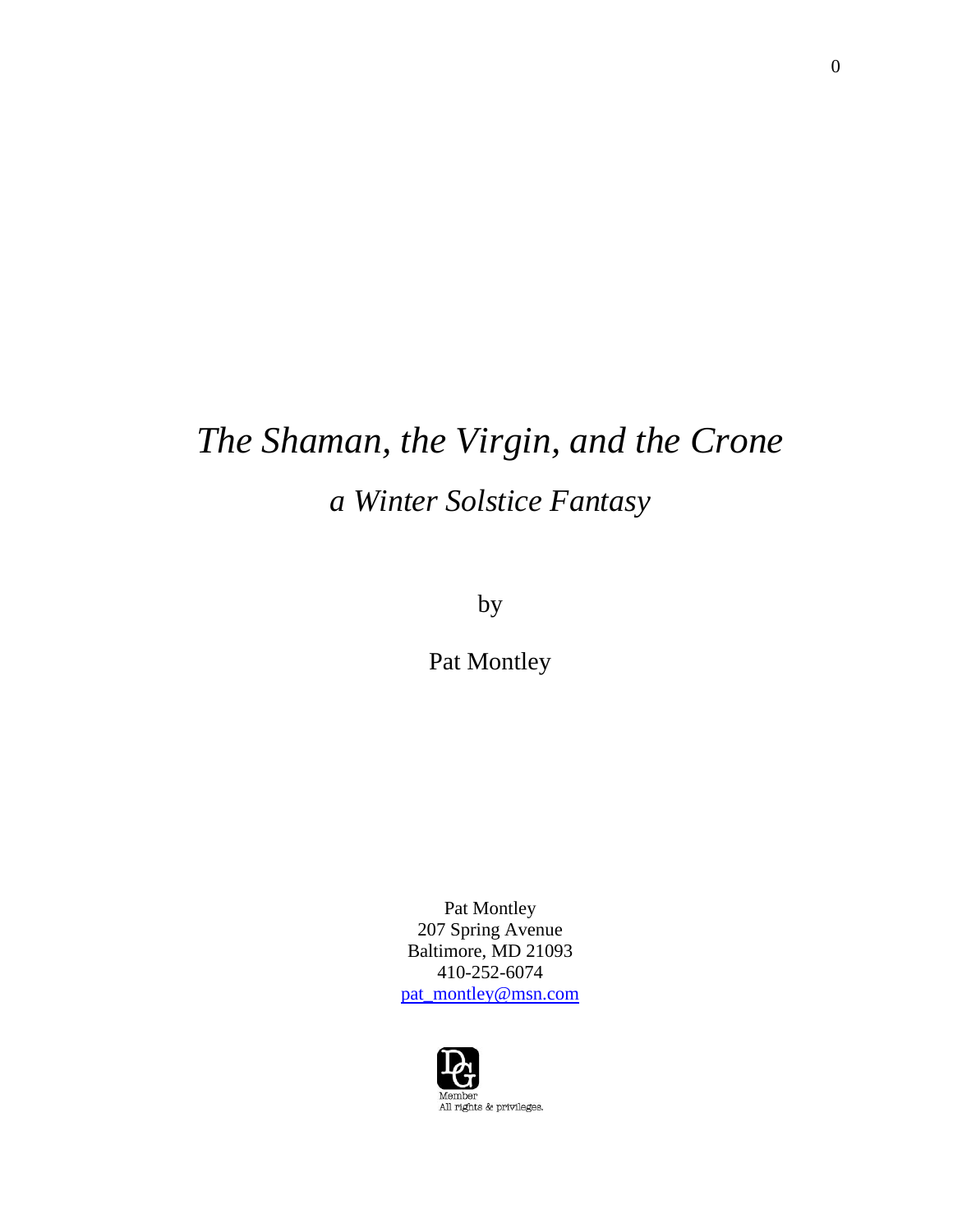#### *The Shaman, the Virgin, and the Crone: a Winter Solstice Fantasy*

#### **SYNOPSIS**

 Is equitable distribution of wealth an impossible, unnatural ideal? Or are sharing and compassion the most human of impulses? Are these impulses compatible with capitalism? Is technology dehumanizing us? At a future crossroads, Zero, a shabby Shaman/Salvation Army Santa, pesters financier Ray for half his assets. When Ray bets nobody behaves that generously, Zero finds Viola, a bewildered senior who trusts Ray with her finances and is attracted to her assisted-living robot. Viola opens her heart and apartment to the homeless shaman and a teen-age, Latina, pregnant-virgin, social worker who, at their Winter Solstice ritual, births "el sol," a source of magical, greed-healing powers.

#### **CAST OF CHARACTERS**

Zero (Zurvan Ehecatl Ra Ogiuwu), any age, a shaman from a poor country; possibly Native (South or North) American or Siberian or African

Ray, 30's to 50's, a slick American businessman

Viola Green, 80's, lively, loving, forgetful

Robbie, 80's, trim and attractive, but a little stiff; devoted to Vi

Rickie (Enriqueta Tierrabuena), 15, earthy, energetic dancer; Latina accent.

Note: Rickie's parents appear very briefly onscreen—can be videotape.

#### **SETTING**

December 21, the not-too-distant future, possibly circa 2027…or maybe next year. Director/designers should feel free to elaborate on the futuristic elements.

> Scene 1: Undetermined space or a street corner All others: Suggested version of Viola's futuristic living room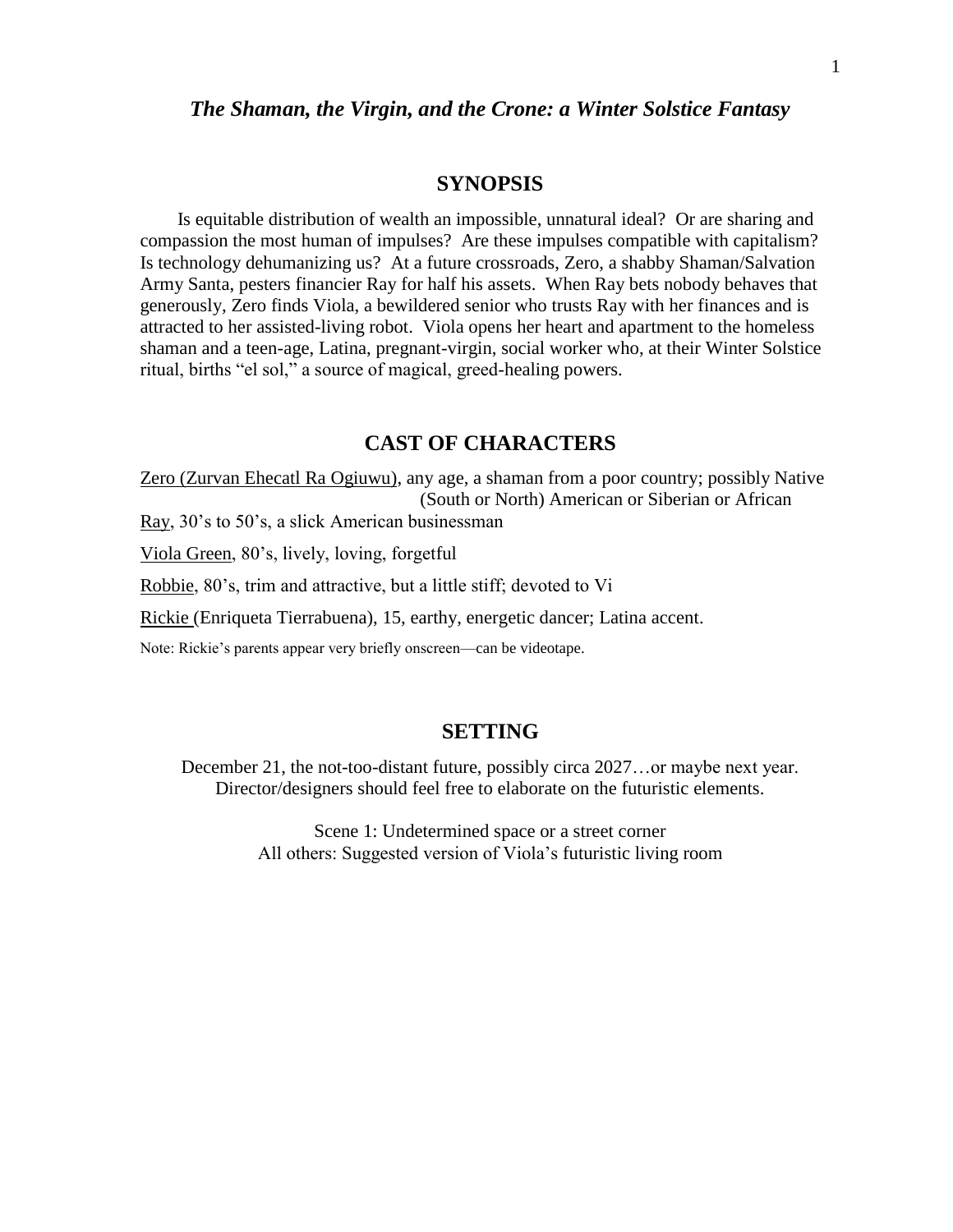### *The Shaman, the Virgin, and the Crone: A Winter Solstice Fantasy*

#### **ACT I**

Scene 1:

SETTING: *Time out of time. A crossroads in a distant place. Or a street corner in the USA.*  AT RISE: *RAY, dressed in an expensive three-piece suit, works his* 

*i-phone (or its futuristic equivalent). ZERO, a strange, shabby, barefoot Salvation Army Santa, stands at his cauldron, beating a small drum with his hands. His battered backpack lies next to him.* 

ZERO

*(Singing to the tune of "Jingle Bells.")* Beat the drum, beat the drum, beat it loud and clear. If you do not share the wealth, the end is surely near…ear!

Some have much, some have less, some have none at all. Now's the time to equalize, so hear your conscience call.

> *(He stares at RAY, who has been oblivious, preoccupied with his i-phone. RAY now notices ZERO, tries to ignore him, but grows increasingly uncomfortable, until finally…)*

#### RAY

What?

*(ZERO stops playing, continues to stare.)*

*What?!*

#### ZERO

I suffer.

RAY

I see.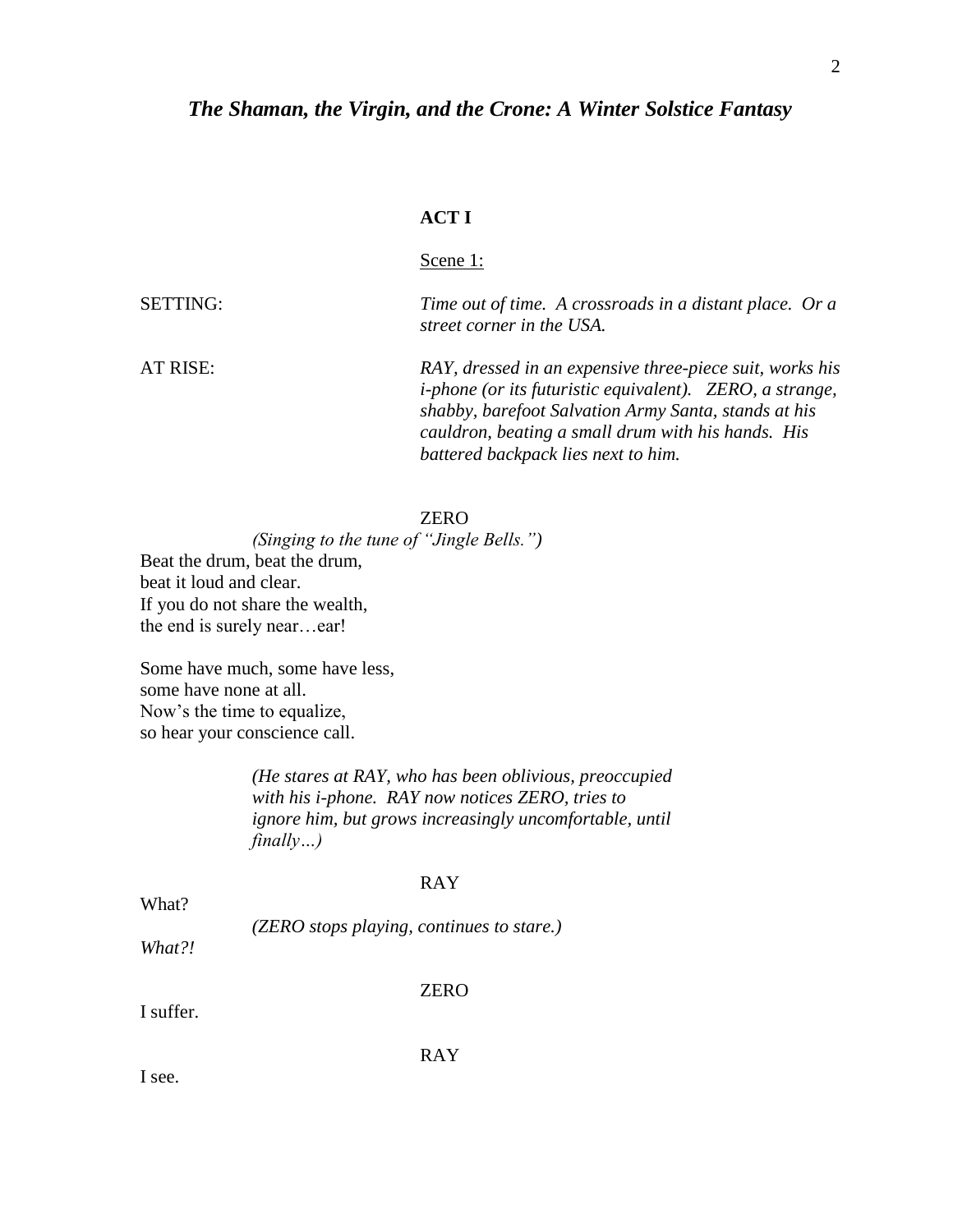|  |  | Will you help? |
|--|--|----------------|
|--|--|----------------|

#### RAY

*(Unnerved.)* Well...I guess...yes...of course. Not to help would be selfish, wouldn't it? *(Takes out wallet, extracts a dollar bill, drops it in ZERO's cauldron, waits for "thank you." Then, sarcastically.)*  Don't thank me. It's my...uh…moral obligation.

| Yes, that's true.            | <b>ZERO</b> |
|------------------------------|-------------|
| You're welcome.<br>(Beat.)   | <b>RAY</b>  |
| I need more.                 | <b>ZERO</b> |
| More?                        | <b>RAY</b>  |
| I still suffer.              | <b>ZERO</b> |
| Well, do something about it. | <b>RAY</b>  |
| What?                        | <b>ZERO</b> |
| Pick yourself up by your—    | <b>RAY</b>  |
| I have no boots.             | <b>ZERO</b> |
| Is that $my$ problem?        | <b>RAY</b>  |
| Yes.                         | <b>ZERO</b> |
| Why?                         | <b>RAY</b>  |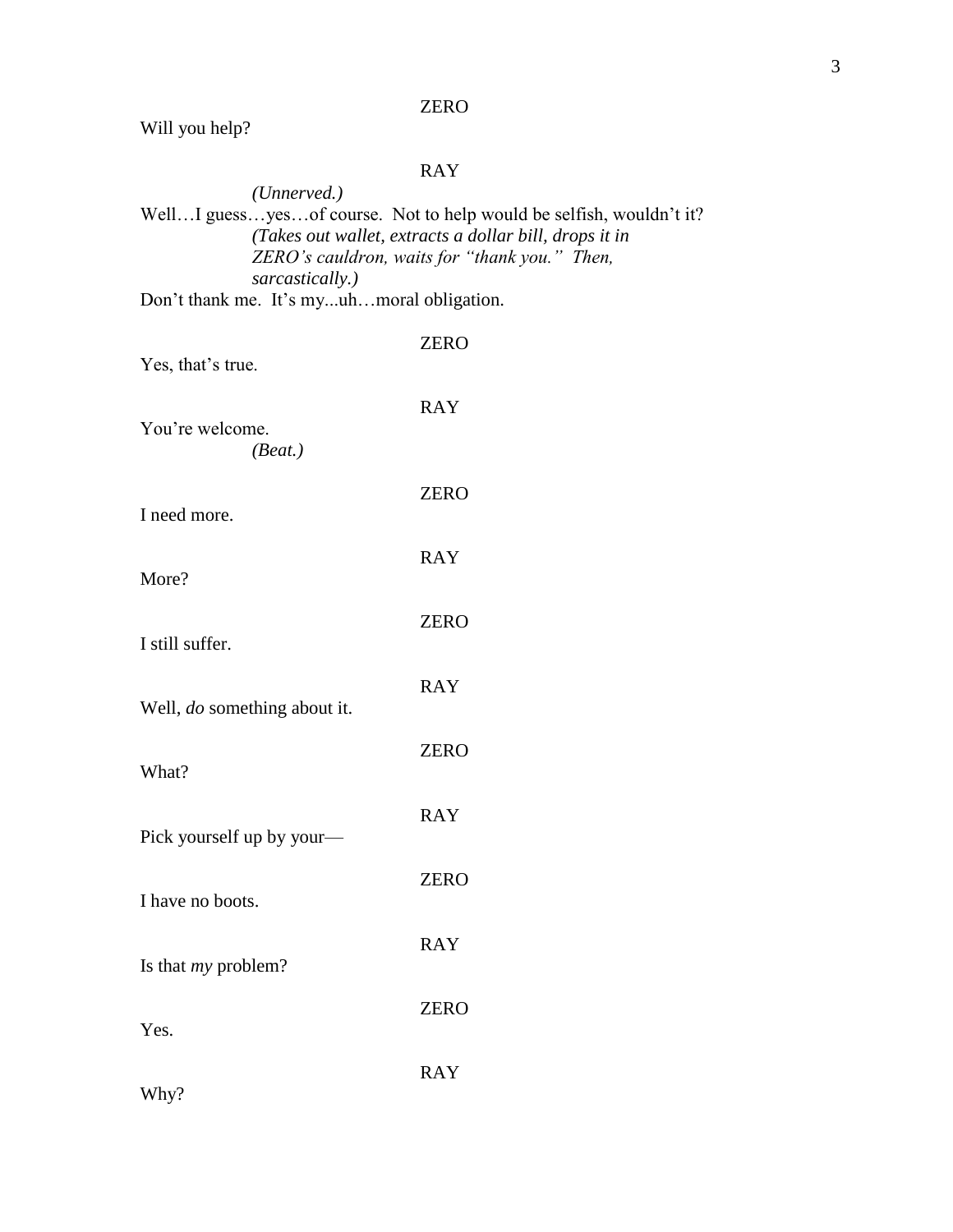| Because you have many.                                                         | <b>ZERO</b>                                                                              |
|--------------------------------------------------------------------------------|------------------------------------------------------------------------------------------|
| Which I worked very hard to get.                                               | <b>RAY</b>                                                                               |
| No harder than I.                                                              | <b>ZERO</b>                                                                              |
| Then why don't you have—?                                                      | <b>RAY</b>                                                                               |
|                                                                                | <b>ZERO</b><br>Poor soil. Drought. Flood. Famine. War. Unemployment. Crooked government. |
| Get rid of it.                                                                 | <b>RAY</b>                                                                               |
| I tried.                                                                       | <b>ZERO</b>                                                                              |
| Look, I sympathize                                                             | <b>RAY</b>                                                                               |
| Show me.                                                                       | <b>ZERO</b>                                                                              |
|                                                                                | <b>RAY</b>                                                                               |
| Oh, all right.<br>(Gives ZERO two more bills.)<br>Now will you leave me alone? |                                                                                          |
| You are the one free to leave.                                                 | <b>ZERO</b>                                                                              |
| I'm meeting someone here.                                                      | <b>RAY</b>                                                                               |
| I see.                                                                         | <b>ZERO</b>                                                                              |
| Look, I've been more than generous.                                            | <b>RAY</b>                                                                               |
| You have given from your excess.                                               | <b>ZERO</b>                                                                              |

4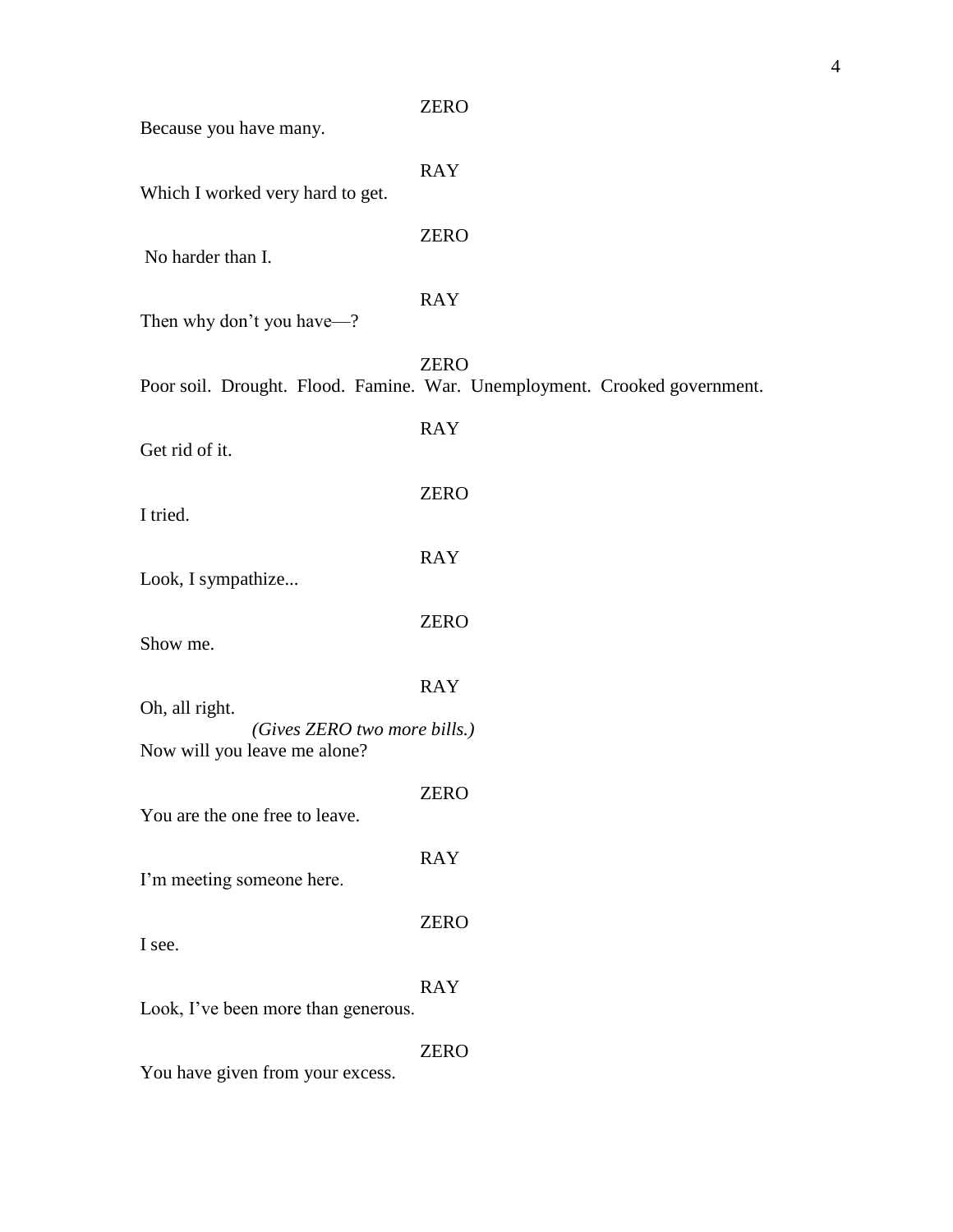| What do you expect?                           | <b>RAY</b>                                                                                                                       |
|-----------------------------------------------|----------------------------------------------------------------------------------------------------------------------------------|
| More.                                         | <b>ZERO</b>                                                                                                                      |
| Why?                                          | <b>RAY</b>                                                                                                                       |
| The same sun shines on me that shines on you. | <b>ZERO</b>                                                                                                                      |
| So what? What gives you the right to-         | <b>RAY</b>                                                                                                                       |
| To live?                                      | <b>ZERO</b>                                                                                                                      |
| To live off me?                               | <b>RAY</b>                                                                                                                       |
|                                               | <b>ZERO</b><br>No one should have more than enoughwhile others have less than they need.                                         |
| Says who?                                     | <b>RAY</b>                                                                                                                       |
| The moral philosophers.                       | <b>ZERO</b>                                                                                                                      |
| Bunk!                                         | <b>RAY</b>                                                                                                                       |
| It is written.                                | <b>ZERO</b>                                                                                                                      |
| Where?                                        | <b>RAY</b>                                                                                                                       |
| In the hearts of the just.                    | <b>ZERO</b><br>(Beat. RAY puts two more bills in ZERO's cauldron. ZERO<br>does not look at them, but continues to stare at RAY.) |
|                                               |                                                                                                                                  |

RAY

Just how much do you want?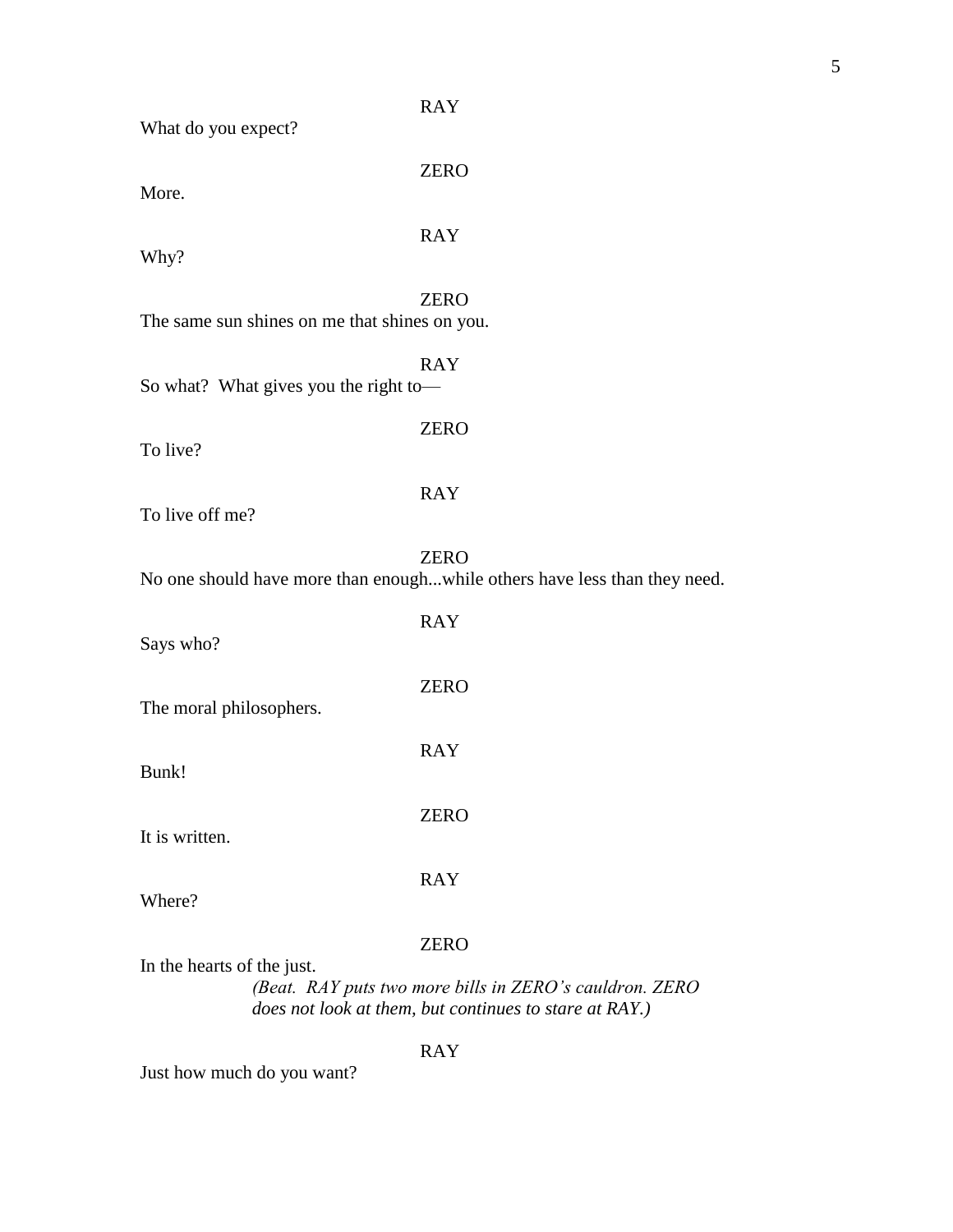As much as I'm entitled to.

RAY

And what would that be?

ZERO Give until you reach the level of marginal utility.

RAY

The what?

ZERO

The level at which, to give more would cause as much suffering to you as would be relieved in me.

RAY Where did you get that wacko idea?

ZERO

John Stuart Mill.

RAY

Well, he's mad. And so are you.

#### ZERO

*(With controlled anger.)*

I have reason to be mad. I am hungry and cold and sick while you are warm and healthy and... *smug.*

RAY

Are you seriously suggesting that I empty my wallet into your...

#### ZERO

cauldron.

RAY

until the amounts in each are the same?

ZERO

And your bank accounts. And your stock portfolios.

RAY

What do you take me for—a *lunatic saint!*

ZERO

It's your...what did you call it?...your "moral obligation."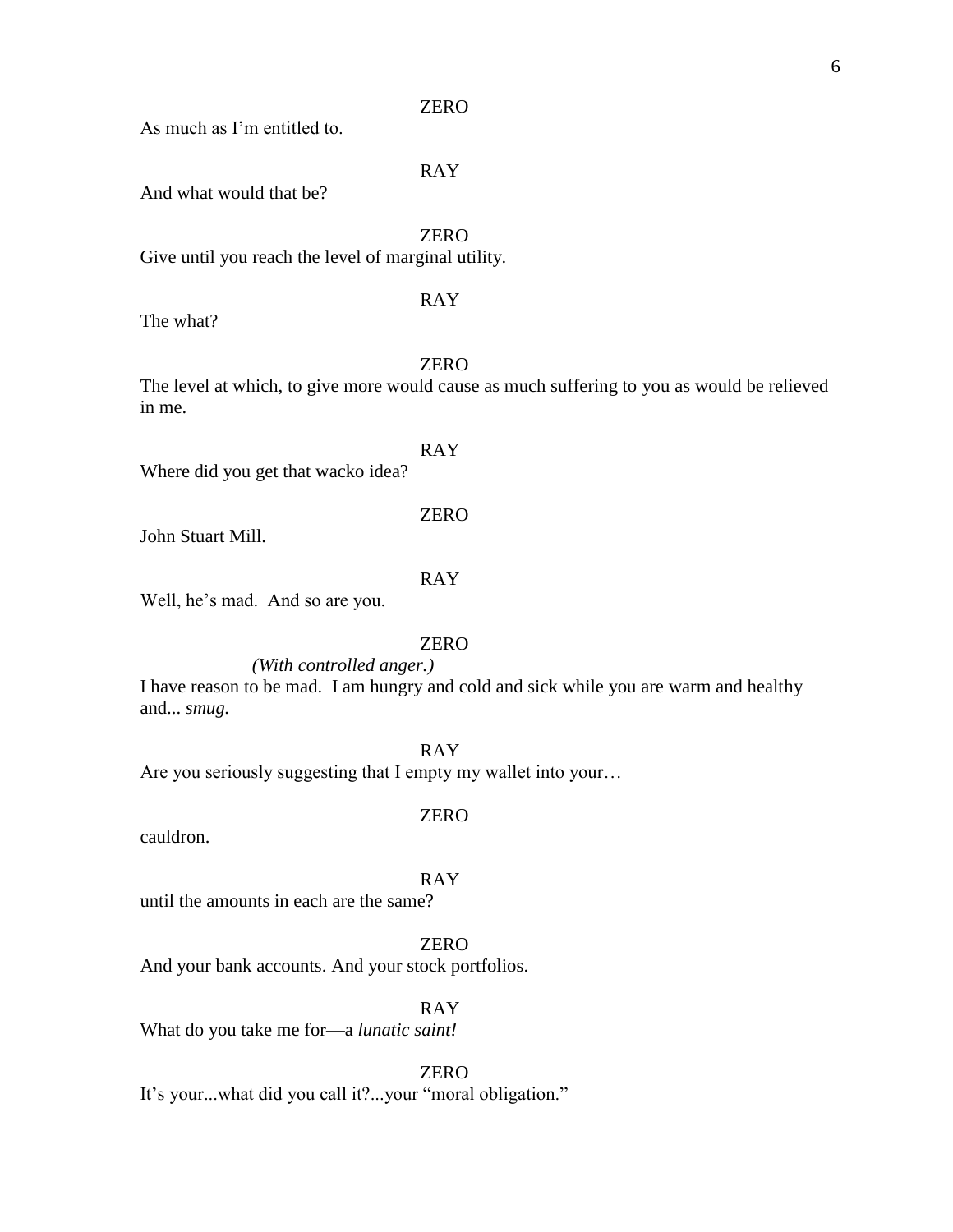|                                              | <b>RAY</b> |
|----------------------------------------------|------------|
| Why should I believe you would stop at half? |            |
|                                              | 7FRO       |

| I wouldn't need more.             | LLIV        |
|-----------------------------------|-------------|
| But you'd <i>want</i> more.       | <b>RAY</b>  |
| Only if I were as deluded as you. | <b>ZERO</b> |
| It's human nature to be—          | RAY         |
|                                   | ZERO        |

Compassionate.

RAY

ZERO

*(Sarcastic.)* Right. So—if the shoe were on the other foot?

My feet would be warm.

RAY Enough! You're starting to piss me off.

#### ZERO

*(Stands.)* "Smug" cannot last forever.

RAY

Neither can "naïve"—which is what you are. Apart from greedy.

#### ZERO

I'm not the one with the excess.

#### RAY

Don't you understand? My stocks multiply. And if I don't have enough of them multiplying, I can't have *this*— *(Whipping bank credit card out of wallet.)* and...I can't afford to give you *any*thing.

#### ZERO

*(Grabbing card.)* What do you buy with this?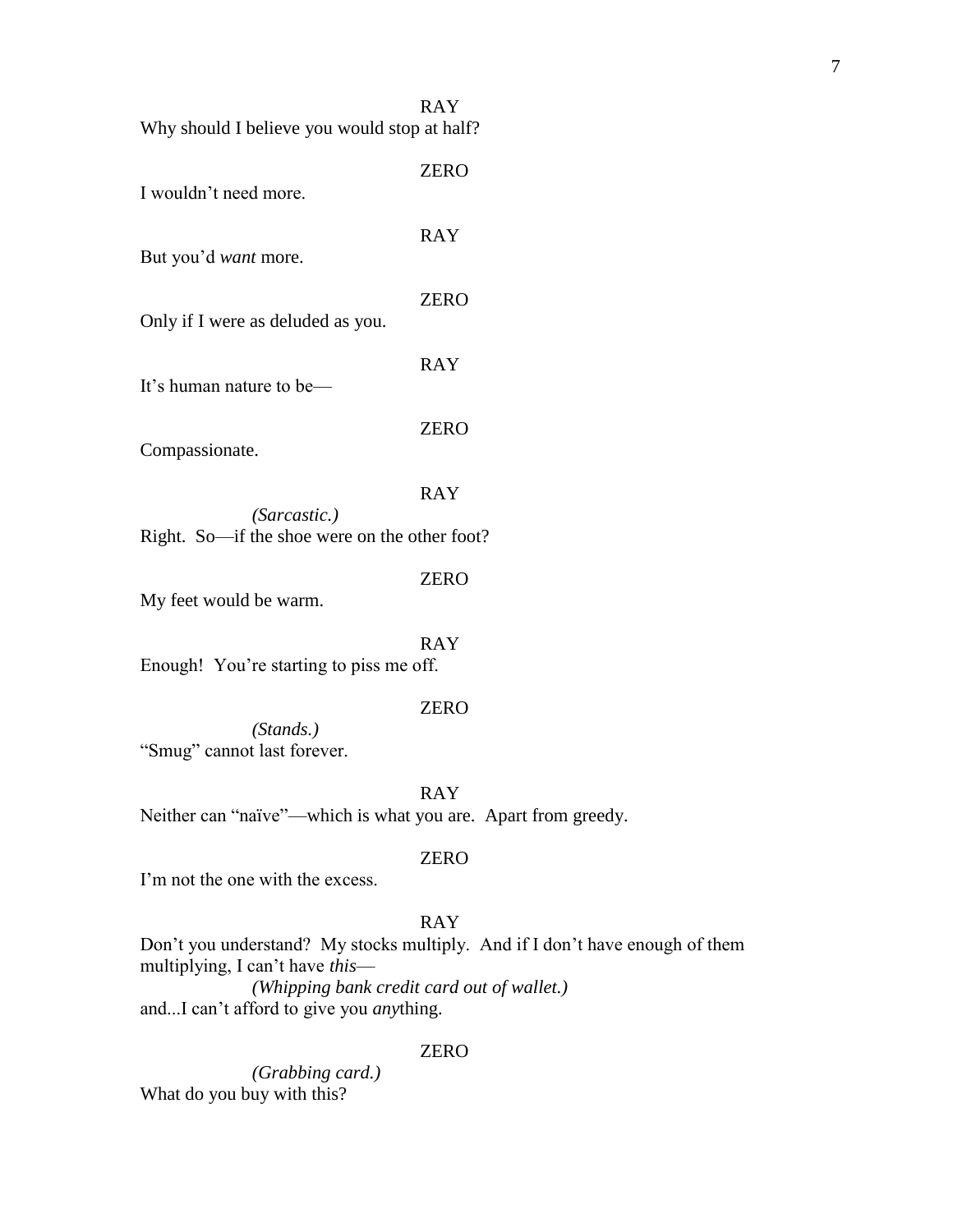#### RAY

*(Tries to grab it back but it is pulled out of reach.)*

Stuff.

#### ZERO

What kind of stuff.

#### RAY

Stuff that I deserve.

#### ZERO

*(Circling RAY menacingly, waving card at him.)* Designer stuff? Frivolous odoriferous stuff? Super-sized, motorized stuff? Obscenely ridiculous conspicuous stuff...moronic, electronic stuff...extra-deluxe, big-bucks stuff... *(Puts card in pocket.)*

#### RAY

What are you doing?

ZERO

RAY

ZERO

RAY

Equalizing. You don't need all that stuff. None of you do. Get rid of it. Stop buying and selling it.

| That won't work. |  |  |
|------------------|--|--|
|                  |  |  |

Why not?

I got my money by selling stuff.

Well?

#### RAY

ZERO

If nobody buys the stuff I sell anymore, I won't have any money to share with you.

#### ZERO

Then sell something else. Or make something. Or grow something. Something essential. Food. Blankets. Medicine. Art.

RAY

But that wouldn't keep everybody here...employed.

#### ZERO

So? Work less. Enjoy your life.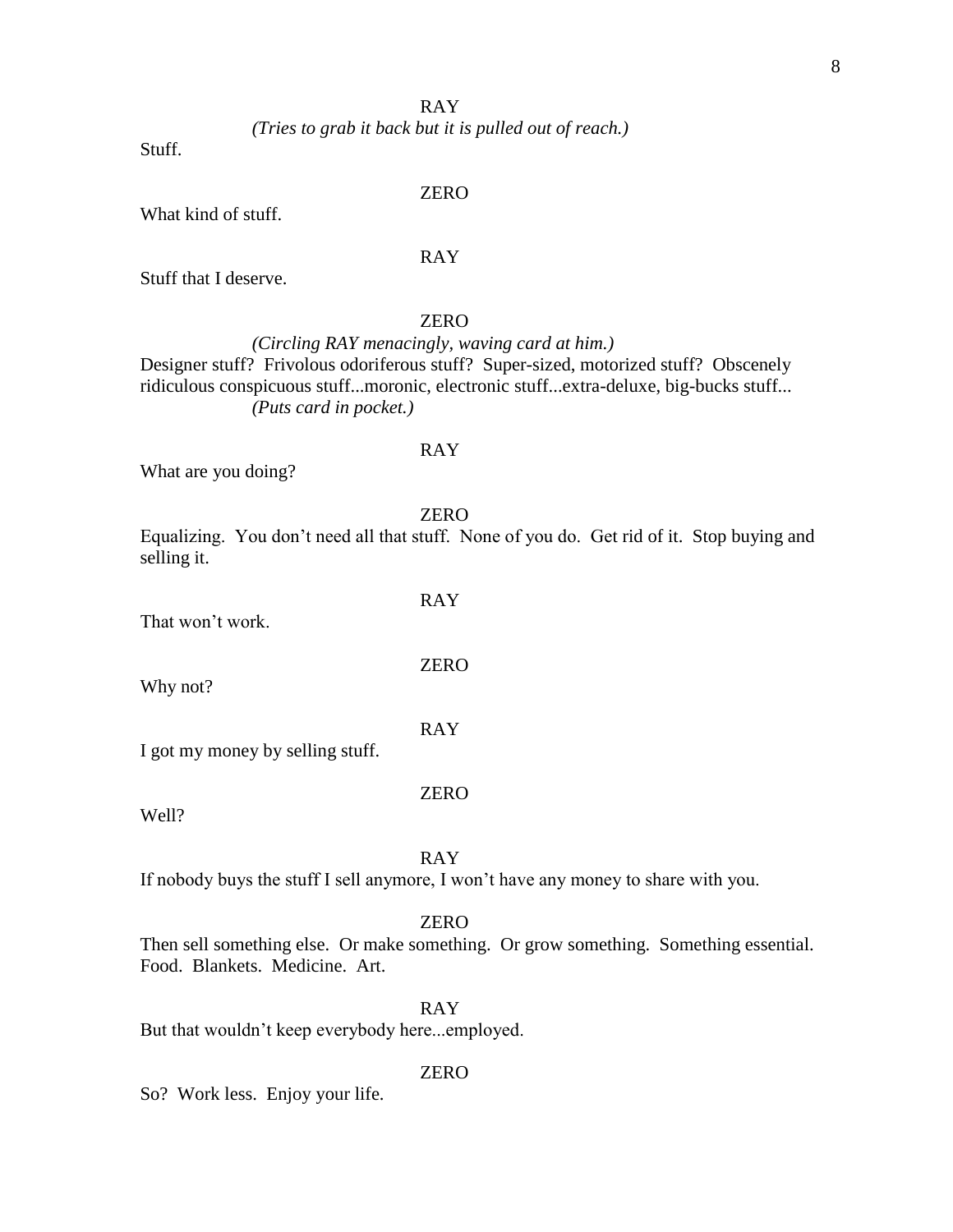RAY

If I work less, I'll have less.

True.

RAY

ZERO

Which means you'd have half of less.

#### ZERO

Which is a lot more than I have now.

RAY

Then what if somebody else comes along with nothing—do I have to give that person half of my remaining half?

Of course.

#### RAY

ZERO

And you?

#### ZERO

*(Taking card from pocket, offering it to the hypothetical person.)* Would do the same.

RAY Sure, sure. Come on—this is ridiculous. How would it end?

#### ZERO

In justice.

RAY

The line of paupers would go on forever.

#### ZERO

*(Waving card.)* On the contrary. It's the only way to eliminate poverty.

RAY

*(Reaches for card, but it's pulled back out of his reach. Frustrated.)*

This is unreal.

ZERO

What?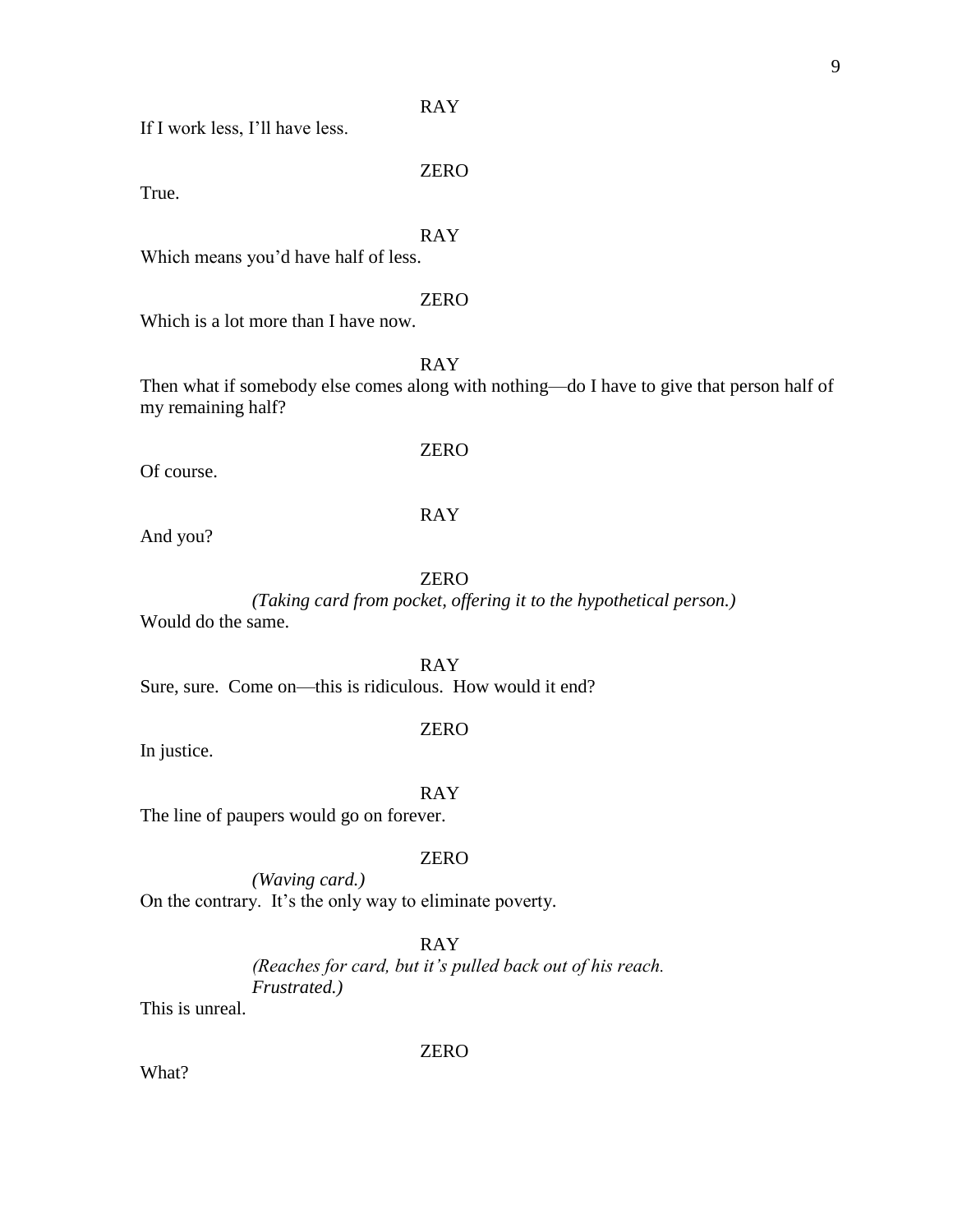RAY This situation. This conversation. It can't be happening. I must be dreaming this. It's a... nightmare!

| Let's hope it ends in a wake-up call.     | <b>ZERO</b> |
|-------------------------------------------|-------------|
| Is that a threat?                         | <b>RAY</b>  |
| That depends.                             | <b>ZERO</b> |
|                                           | <b>RAY</b>  |
| On what?                                  | <b>ZERO</b> |
| On whether you're listening.              | <b>RAY</b>  |
| I don't like what I hear.                 |             |
| Then <i>do</i> something about it.        | <b>ZERO</b> |
| What you propose I do will cost too much. | <b>RAY</b>  |
| Not as much as not doing it.              | <b>ZERO</b> |
|                                           | <b>RAY</b>  |

I don't like your attitude.

ZERO

Well...you could try walking in my shoes...if I had any.

RAY

Equal distribution of wealth? It's a preposterous idea. It can't be done. I mean people just don't behave that way—sharing everything they have. It's unnatural.

#### ZERO

Greed is unnatural.

RAY

I'll bet you can't find one person on earth who behaves that way.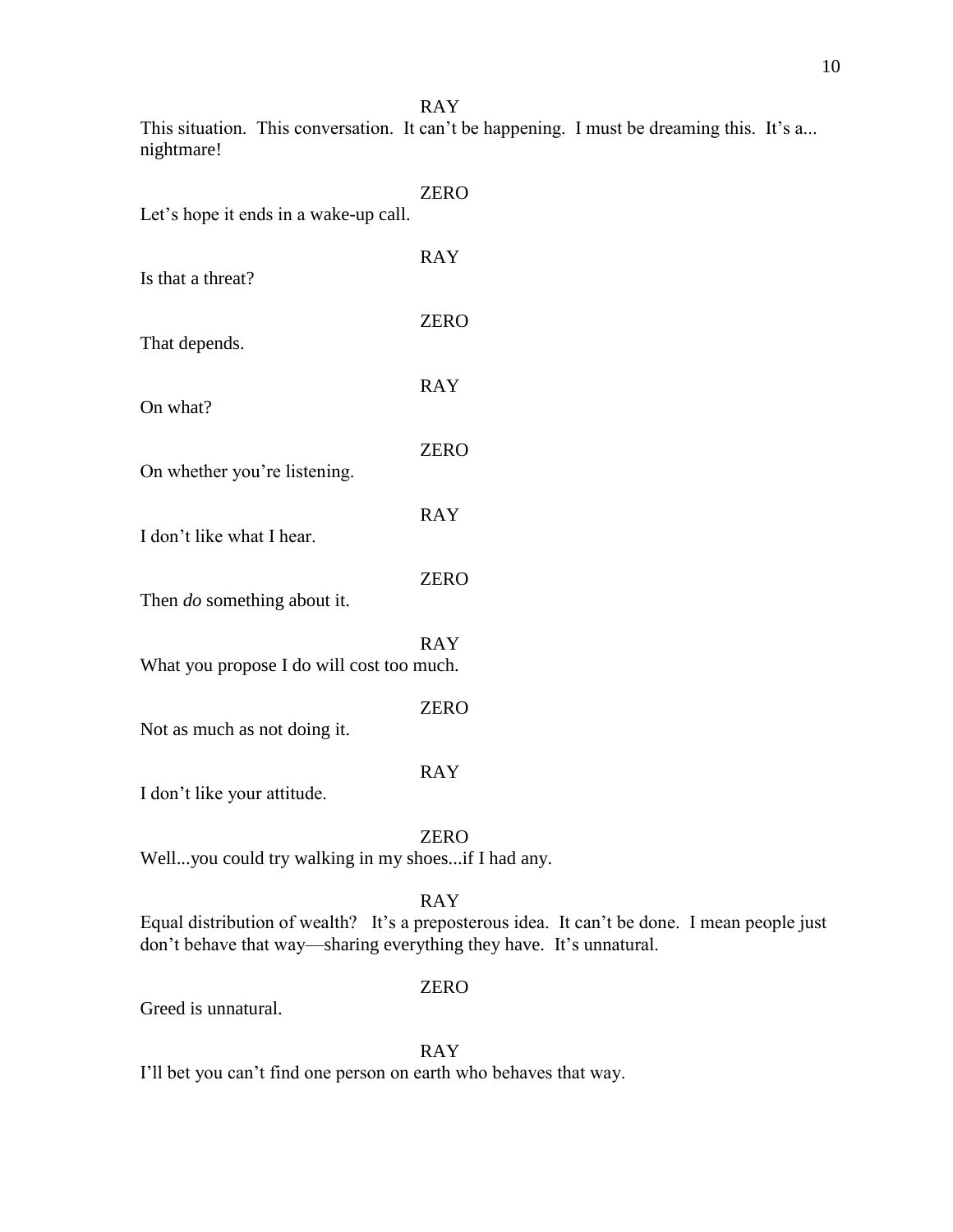| And if I do?                                                    | <b>ZERO</b> |
|-----------------------------------------------------------------|-------------|
| What?                                                           | <b>RAY</b>  |
| What's the bet?                                                 | <b>ZERO</b> |
| You won't.                                                      | <b>RAY</b>  |
| (Shaking card.)<br>Will you give this away?                     | <b>ZERO</b> |
| To you?                                                         | <b>RAY</b>  |
| To everyone in need.                                            | <b>ZERO</b> |
| Humph. What do I get when I win?                                | <b>RAY</b>  |
| Don't you already have it all?                                  | <b>ZERO</b> |
| Then why should I bet?                                          | <b>RAY</b>  |
| I don't know. You're the one who suggested it.                  | <b>ZERO</b> |
| It was a figure of speech: "I'll bet you can't find one person" | <b>RAY</b>  |
| Oh.                                                             | <b>ZERO</b> |
| But do go ahead and look.                                       | <b>RAY</b>  |
|                                                                 |             |

ZERO *(Tosses card back at RAY, who catches it.)* I think I will.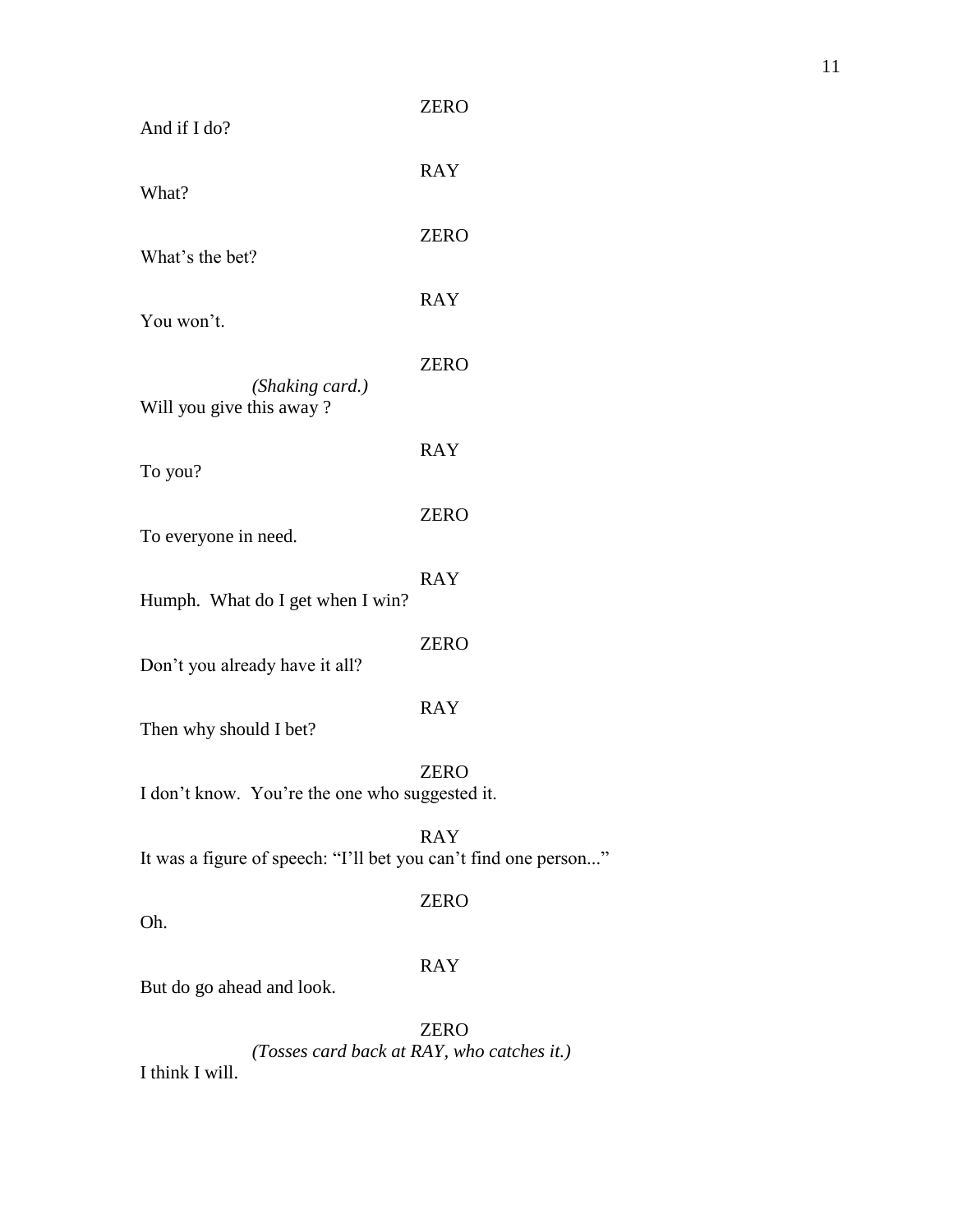*(ZERO sits cross-legged, takes off Santa hat and beard and takes up drum.)*

#### RAY

At least it's a way to get rid of you.

#### ZERO

Maybe...not. Maybe I'll turn up where you least expect me…to collect on our wager.

*(ZERO starts to drum*. *The drumming gradually intensifies and is enhanced by sound effects—as the lights fade up on him and down on RAY. ZERO throws back his head and closes his eyes as the drumming reaches a climax and light becomes blinding. Then: blackout.)*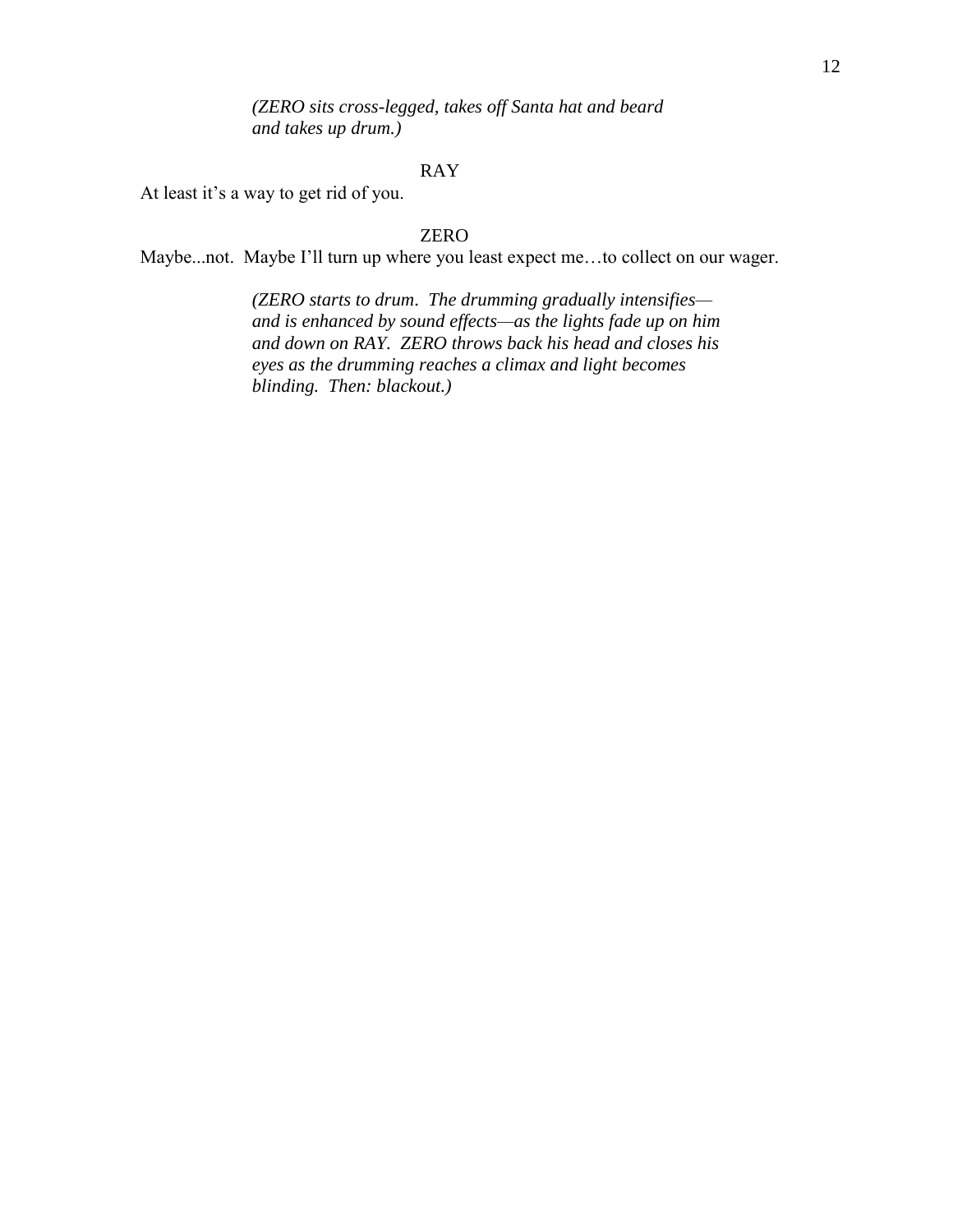|                 | Scene 2                                                                                                                                                                                                                                                                                                                                                                                                                                                                                                                                                                                                                                                                                                                                                                                                                                                                                                                                                                                              |
|-----------------|------------------------------------------------------------------------------------------------------------------------------------------------------------------------------------------------------------------------------------------------------------------------------------------------------------------------------------------------------------------------------------------------------------------------------------------------------------------------------------------------------------------------------------------------------------------------------------------------------------------------------------------------------------------------------------------------------------------------------------------------------------------------------------------------------------------------------------------------------------------------------------------------------------------------------------------------------------------------------------------------------|
| <b>SETTING:</b> | Living area of VIOLA's new age apartment: small<br>dining table, two chairs, sofa, end table; counter<br>separating living area from a not-visible kitchen. A<br>stool at the counter. A computer screen provides a<br>backdrop; next to it—or on a remote control on the<br>$table—a pad of buttons. On the floor in front of a$<br>suspended window frame: an orange tree in a washtub.<br>Also suspended: a souvenir life-preserver with<br>"Carefree Caribbean Cruise" printed on it. On the end<br>table, a framed photo of a 70-something man in a<br>captain's hat, saluting impishly. Inside the end table<br>drawer (unseen): a mechanism for testing blood sugar<br>level, knitting equipment, and a large pink piggy bank.<br>Four door frames suggest: access to the outside, a<br>closet, a bathroom, and a bedroom. Nothing on the<br>other side of these frames needs to be visible. In fact,<br>opening and closing the "doors" may be mimed. The<br>set should not be naturalistic. |
| AT RISE:        | VIOLA sits on one of the chairs, reading Doctor<br>Dooley's Health Care Catalogue, which is open to the<br>page picturing deluxe Natural Contours Massagers.<br><b>ROBBIE</b> enters.                                                                                                                                                                                                                                                                                                                                                                                                                                                                                                                                                                                                                                                                                                                                                                                                                |
|                 | VIOLA                                                                                                                                                                                                                                                                                                                                                                                                                                                                                                                                                                                                                                                                                                                                                                                                                                                                                                                                                                                                |

13

You're not Frank.

#### ROBBIE

Of course not, Vi. I'm Robbie. Remember?

VIOLA

Where's Frank? He won't like me having another man around.

#### ROBBIE

Frank's dead. Ten years ago.

#### VIOLA

*(Touching the photo.)* He'd still be jealous.

#### ROBBIE

Well, why not? You're a beautiful woman.

VIOLA

You're kind of cute yourself—in a quirky sort of way.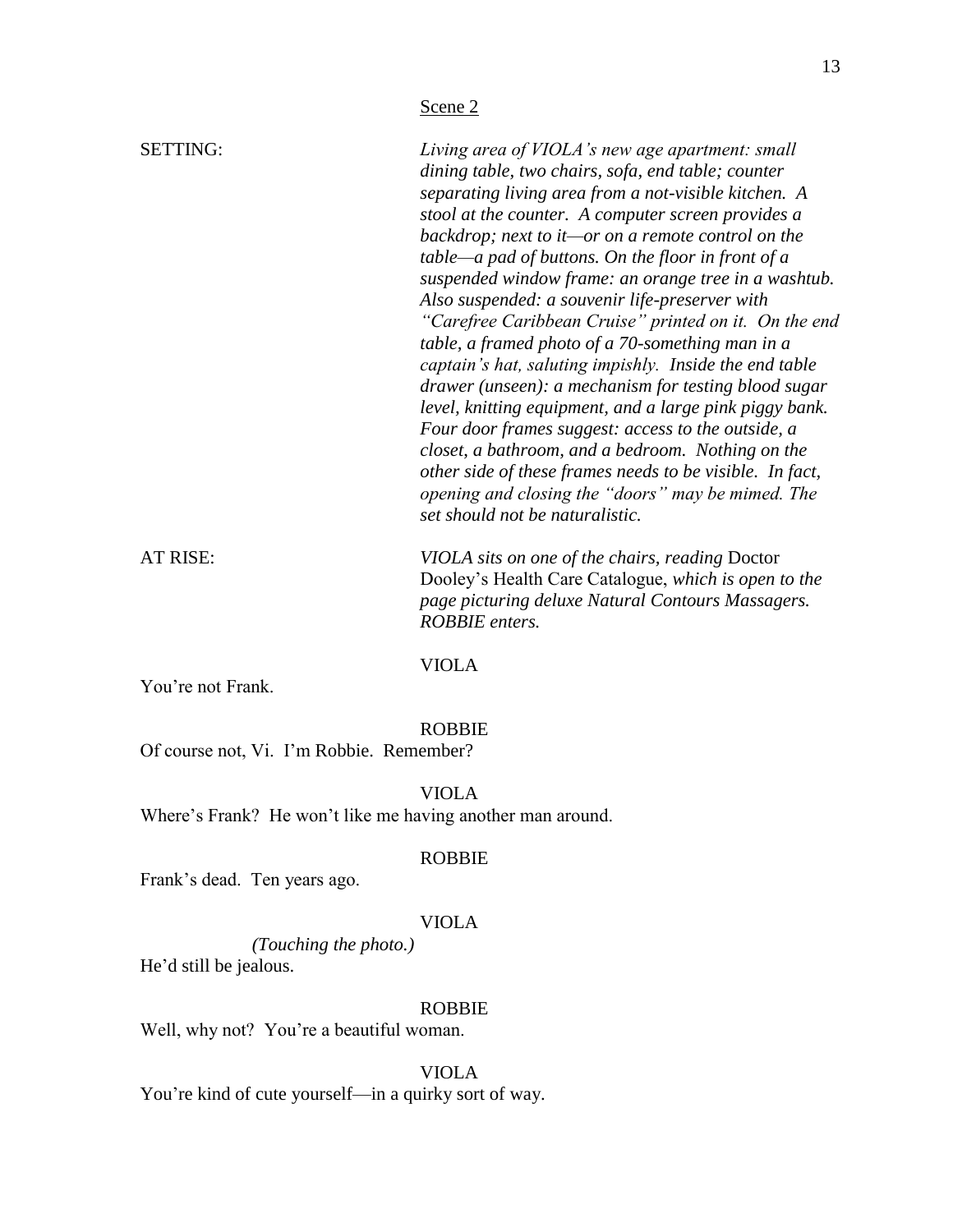#### ROBBIE

Yes, I'm just what you told the matchmaker you wanted.

VIOLA Well, I wouldn't go that far. You're no Liam Neeson.

#### ROBBIE

He wasn't available. Anyway, I'm perfect for you.

#### VIOLA

I can't believe I did that matchmaking business. At my age.

#### ROBBIE

Oh, everyone's doing it now.

#### VIOLA

Well, you're quite a catch. But I do wish you were a little more...affectionate.

#### ROBBIE

Did you take your pills?

#### VIOLA

I was just going to when you interrupted me.

#### ROBBIE

Sorry.

#### VIOLA

*(Takes pills from pocket, struggles with bottle, then flexes her hand.)*

Darn arthritis!

#### ROBBIE

Here—allow me. *(Opens bottle and hands it to her.)* Shall I get you some water?

#### VIOLA

*(Flirtatiously.)*

You spoil me.

#### ROBBIE

*(Exiting.)* It's my reason for being. *(From "kitchen.")* Speaking of water...I'm afraid you left the cold water running in the bathroom.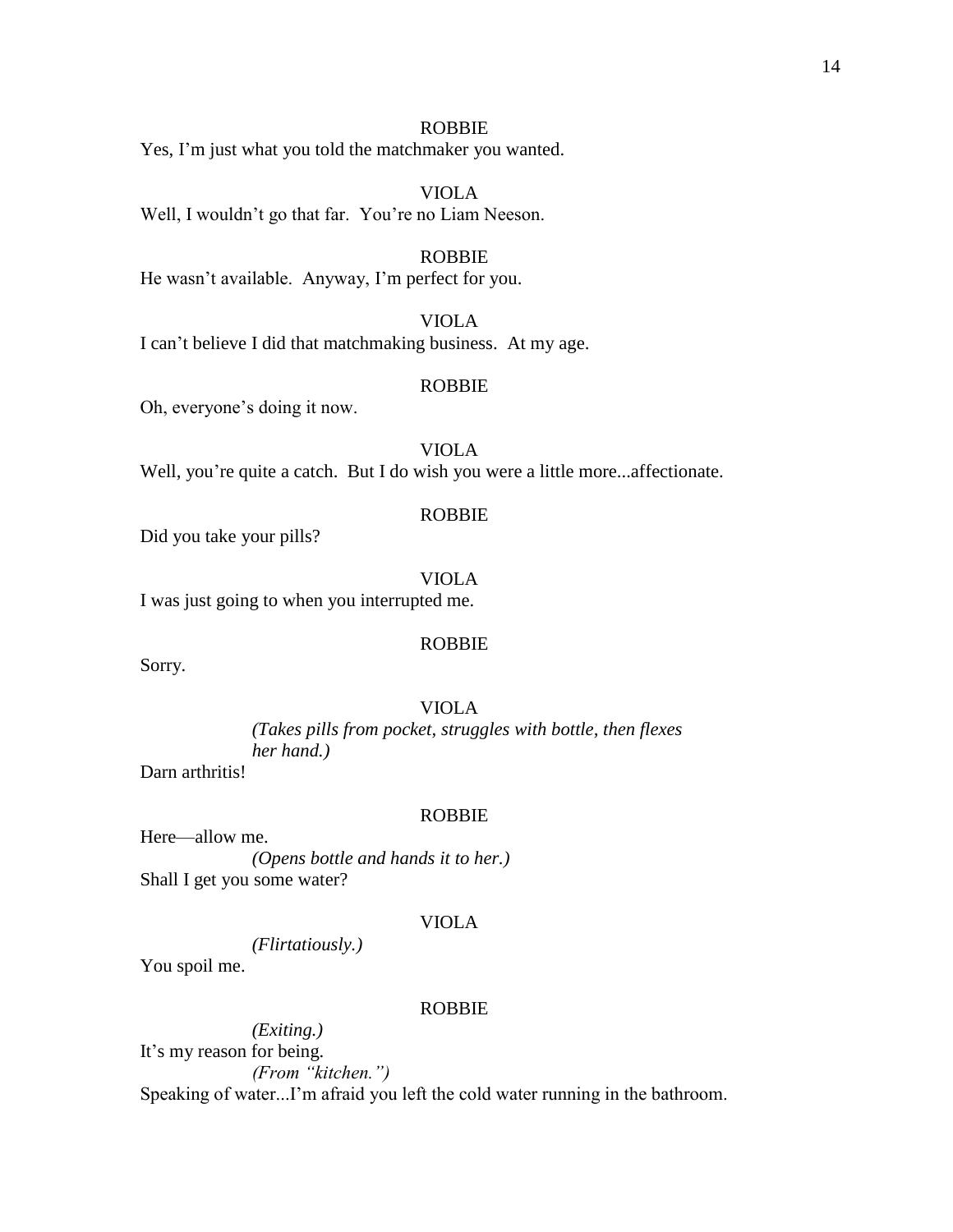How do you know it was me?

#### ROBBIE

*(Returns with glass.)* Because I don't...oh never mind.

#### VIOLA

Well, did you turn it off?

#### ROBBIE

Yes.

#### VIOLA

Then all's well that ends well. *(Takes pills.)* I was in that play, you know.

#### ROBBIE

I don't think it was that one. I think it was *Twelfth Night.*

VIOLA

Was it? That was a long time ago. Before you—before Frank even. How do you know about it?

ROBBIE You told me. I know everything you've told me.

| Was I good?                 | VIOLA         |
|-----------------------------|---------------|
| So you said.                | <b>ROBBIE</b> |
| What part did I play?       | <b>VIOLA</b>  |
| Viola, of course.           | <b>ROBBIE</b> |
| What part am I playing now? | <b>VIOLA</b>  |
| What?                       | <b>ROBBIE</b> |
|                             |               |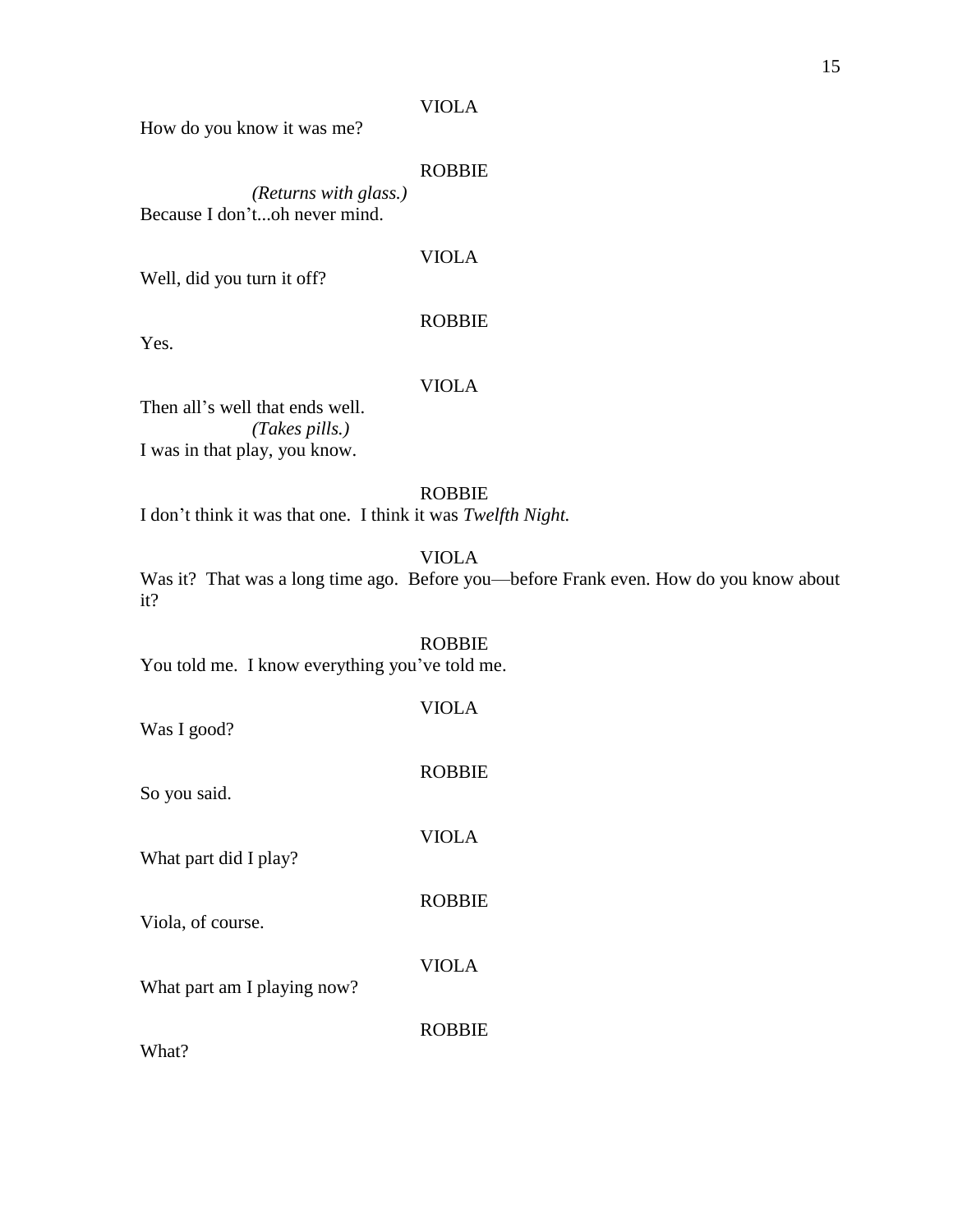Gotcha!

*(He seems taken aback.)* I can't remember exactly...what does Viola do?

#### ROBBIE

Disguises herself as a boy to win the boy she loves. *(Crosses to "closet.")*

#### VIOLA

*(Ponders this.)* Hmm. Well, I love disguises. Is she the one with the twin? *(No response.)* I have a twin. Did you know that? *(No response.)* An evil twin. Who never visits me. *(No response.)* Is he dead too?

#### ROBBIE

*(Returning, with mop. Looks at her. Speaks tentatively.)* Hmm...I don't think so. He...he lives on the other coast.

#### VIOLA

Oh well.

*(Phone rings. ROBBIE presses button. Image of RAY flashes on screen.)*

RAY *(on screen.)*

Hello, Vi!

VIOLA *(Looking at screen, pleased to get a call.)*

Oh—hello.

RAY *(on screen.)*

It's Ray.

#### VIOLA

Ray! How sweet of you to call.

*(Shrugs.)*

RAY *(on screen.)*

Just wanted to let you know I'm on my way.

VIOLA

Oh, good.

*(Beat.)*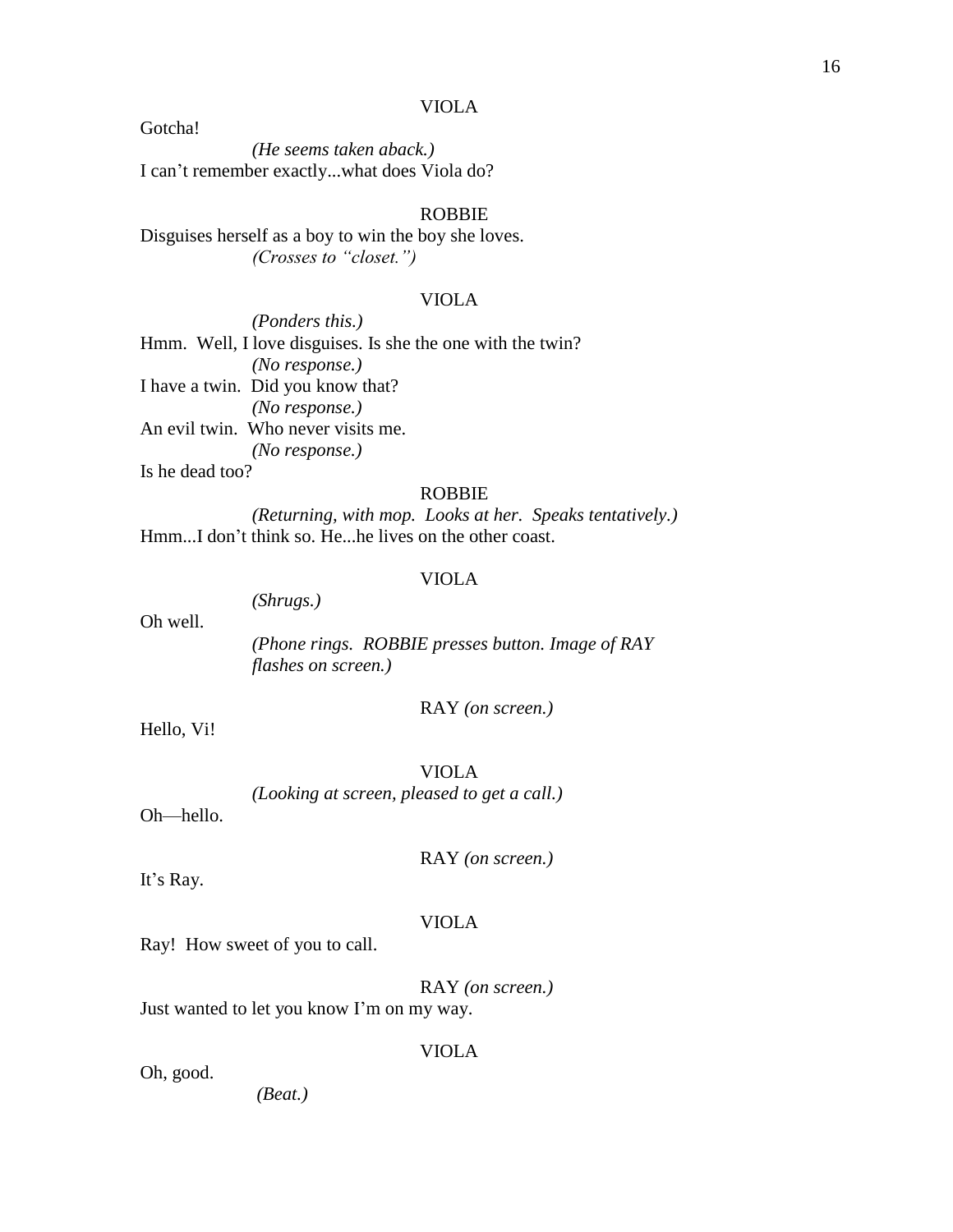|  | VIOLA (Cont.) |  |
|--|---------------|--|
|  |               |  |

RAY *(on screen.)*

Where are you going?

There.

VIOLA

Oh, that's nice.

RAY *(on screen.)*

So, I'll see you in a little bit.

VIOLA

Can you stay for lunch?

RAY *(on screen.)* Not this time. Too much to do. Bye now.

#### VIOLA

Bye. *(ROBBIE presses button*. *Screen goes dark.)* That was Ray. *(ROBBIE begins mopping floor.)* What are you doing?

#### ROBBIE

Cleaning. It's Tuesday.

#### VIOLA

You are one of a million, you know.

#### ROBBIE

Yes, that's true.

#### VIOLA

You're smart, you're strong, you're organized...maybe a little naggy sometimes.

#### ROBBIE

Now, Vi, didn't you ask me to remind you of those things?

#### VIOLA

Did I?

#### ROBBIE

Yes. Doctor Chi-Wa thought it was a good idea. *(VIOLA look at him, puzzled.)* Your physician.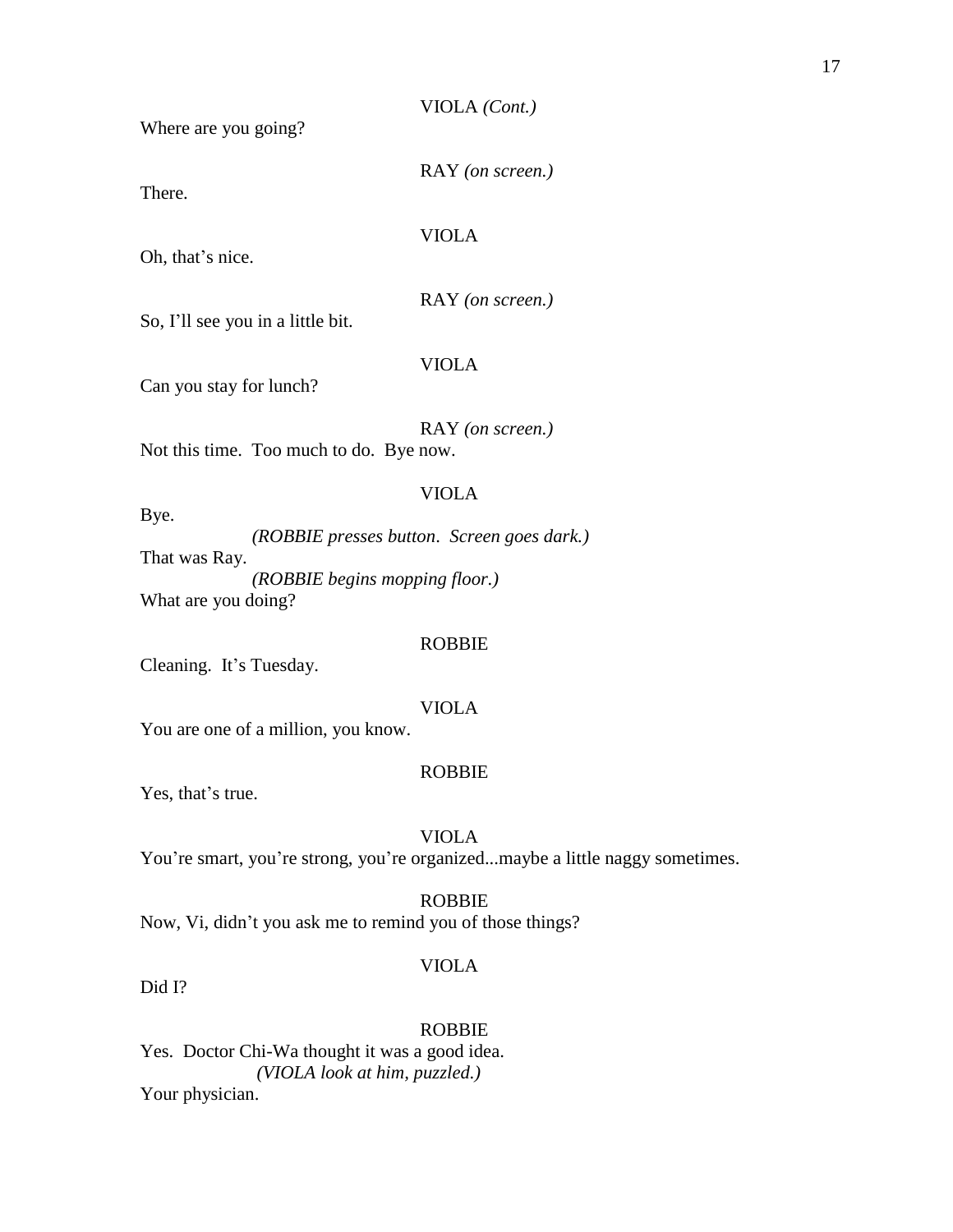#### ROBBIE *(Cont.)*

*(Pointedly.)*

With whom you have an appointment tomorrow.

#### VIOLA

Oh! I better call about transport.

#### ROBBIE

It's an Internet appointment.

#### Oh.

VIOLA

*(Beat.)* Why do you always change the subject to something...*medical* whenever I get personal. It's not an attractive trait.

#### ROBBIE

I guess I just can't help it.

#### VIOLA

Don't make excuses.

#### ROBBIE

Maybe I'm not programmed for intimacy.

VIOLA Yes, Frank had that problem too. It's a male thing.

#### ROBBIE

I don't think—

#### VIOLA

*(Interrupting.)* I mean here I am singing your praises, and you...throw cold water on me.

#### ROBBIE

It's time for your snack.

#### VIOLA

There you go again!

#### ROBBIE

What would you like?

#### VIOLA

A little snuggle would do nicely.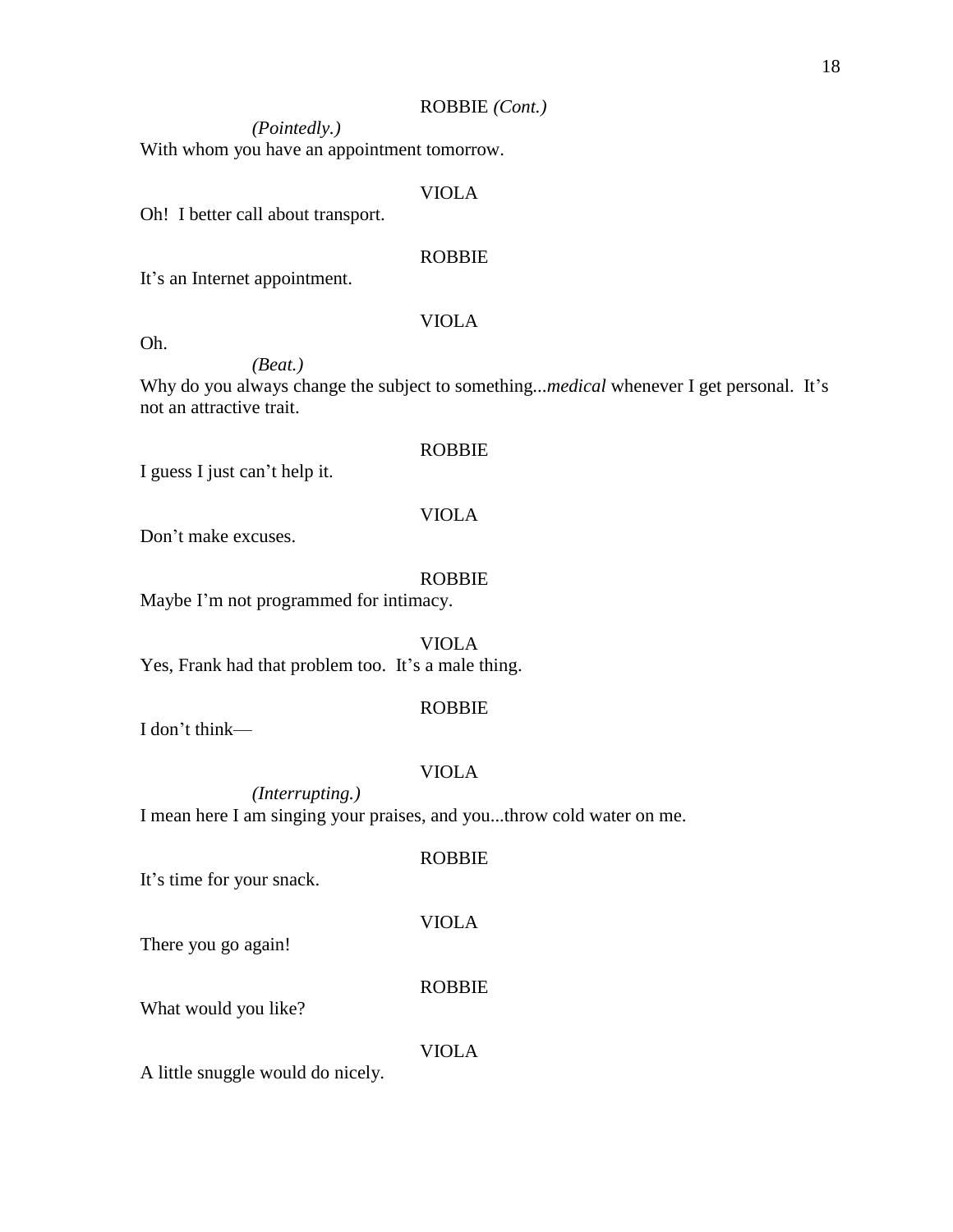#### ROBBIE

Vi.

#### VIOLA

*(Disgusted.)* Oh...just bring me a cookie.

#### ROBBIE

I don't serve cookies to diabetics. Anyway, you know we don't have any.

#### VIOLA

Yes we do. I put them on the list when you weren't looking. Ray brought them last week. *(He starts to object. She raises her hand triumphantly)* They're SUGAR FREE! Nah, na, na, NA, na. *(He leans mop against table, crosses behind counter.)* You need to lighten up a little, Robbie. Get a life.

#### ROBBIE

I wish.

#### VIOLA

You're a fellow of many talents.

*(ROBBIE returns with plate of cookies, offers them to the mop. VIOLA laughs.)*

#### ROBBIE

*(Turning to her.)*

Whoops!

#### VIOLA

See—you can be such a card*. (He offers her cookies. She takes one, takes a bite. He puts plate down.)* You're not having any?

#### ROBBIE

Not good for my boyish figure.

#### VIOLA

They're SUGAR-FREE.

#### ROBBIE

Still have carbs—and fats.

#### VIOLA

*(Putting cookie down.)* Sometimes I think you know too much for your own good.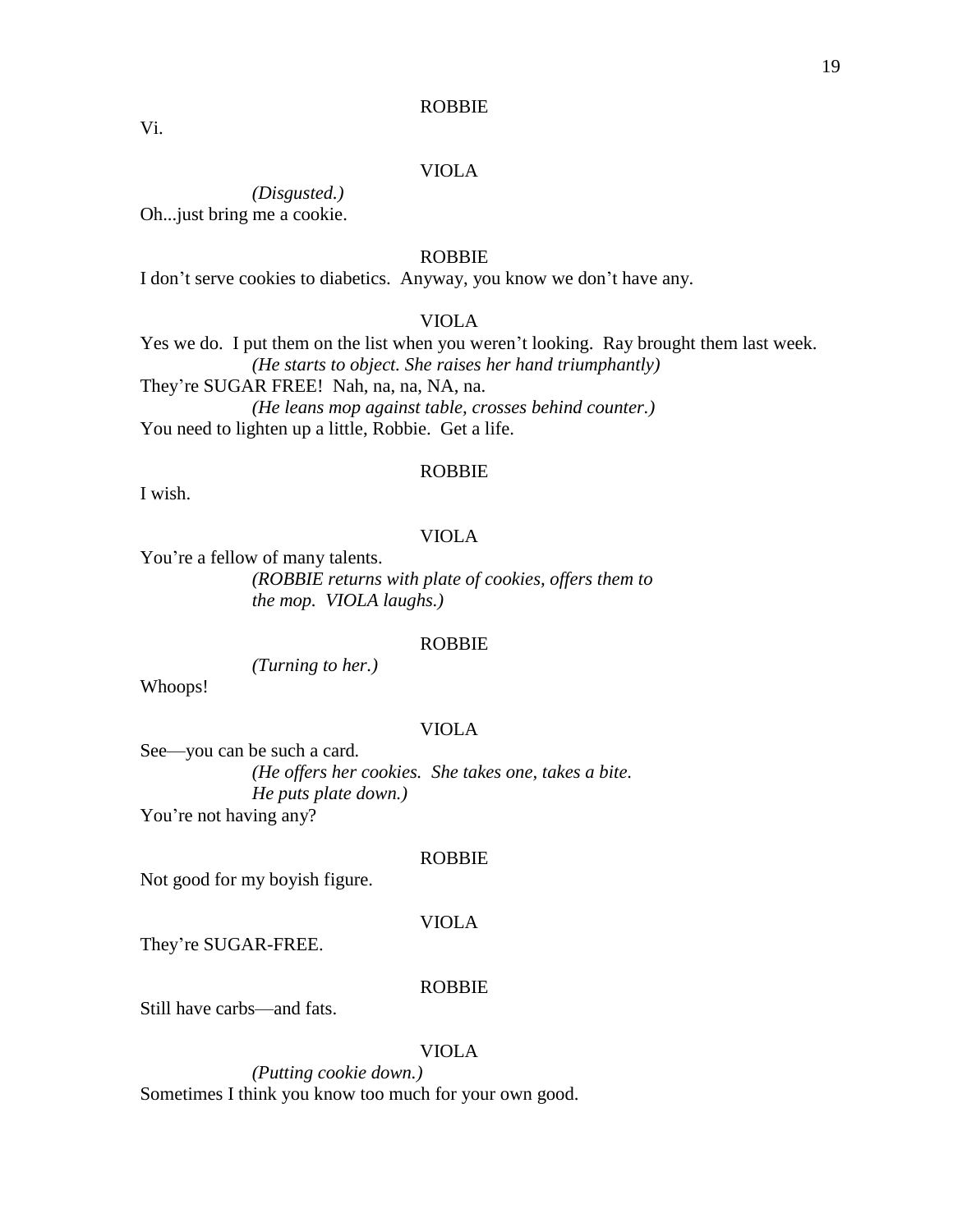#### ROBBIE

And other times?

#### VIOLA

You're just the most thoughtful thing in the world and I want to squeeze the stuffing out of you.

#### ROBBIE

Time to do your exercises!

*(Presses a button. Loud New-Age music. On the screen: psychedelic images of aerobic dancers and/or graphics of stick people dancing. ROBBIE ushers VIOLA to an open space and they energetically execute a series of mild stretches and kicks. When they're finished, he presses button and screen goes blank. She falls back onto sofa, laughing.)*

#### VIOLA

How'd I do?

#### ROBBIE

Better than me.

#### VIOLA

Well, if you'd just loosen up a little...

#### ROBBIE

*(Going on one knee before her.)* Give me your hand.

#### VIOLA

*(She does.)* Darling, take every part of me.

#### ROBBIE

*(A warning.)*

Vi.

*(He takes her pulse.)*

#### VIOLA

Or would you prefer I never tell my love? "But let concealment, like a worm i' th' bud, feed on my..." on my...something...cheek.

#### ROBBIE

Damask.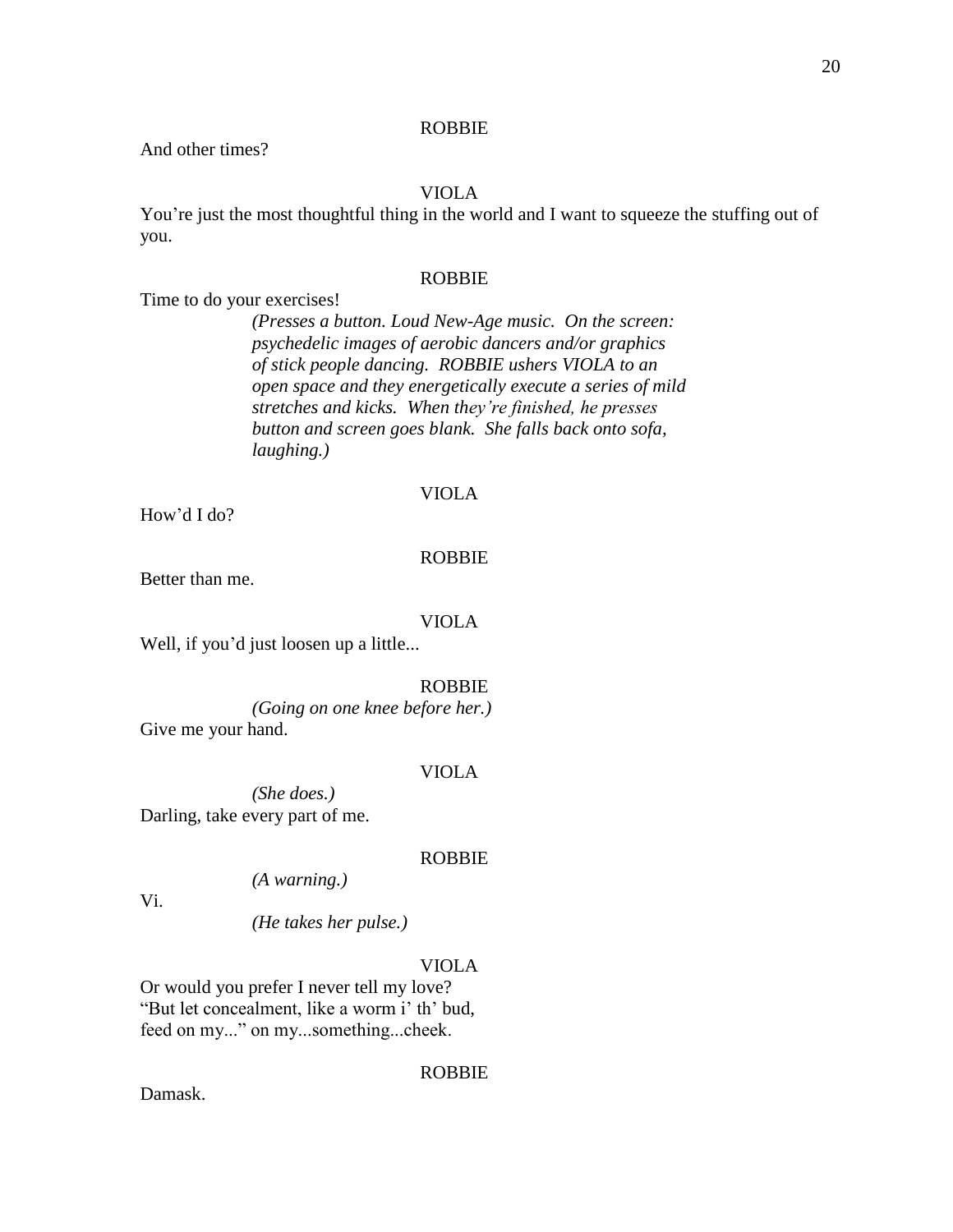Ah. It's been a while since I had damask cheeks.

#### ROBBIE

Not true. You always have them after we exercise.

#### VIOLA

*(Flirtatious.)* What a flatterer you are!

#### ROBBIE

Pulse is good. Dr. Chi-Wa will be pleased.

#### VIOLA

I think we should get married, Robbie. We live together. It's not decent. It's setting a bad example for the young people.

What young people?

VIOLA

ROBBIE

You don't want to marry me?

ROBBIE

VIOLA

It isn't that.

What is it then?

#### ROBBIE

I've explained it to you, Vi. About the—

VIOLA About the money? I don't care. Money is not as important as love.

#### ROBBIE

About the...love.

#### VIOLA

You don't love me?

#### ROBBIE

I'm not the kind of...I'm not what you want, Vi. I can't make you happy. I don't have the...capacity to...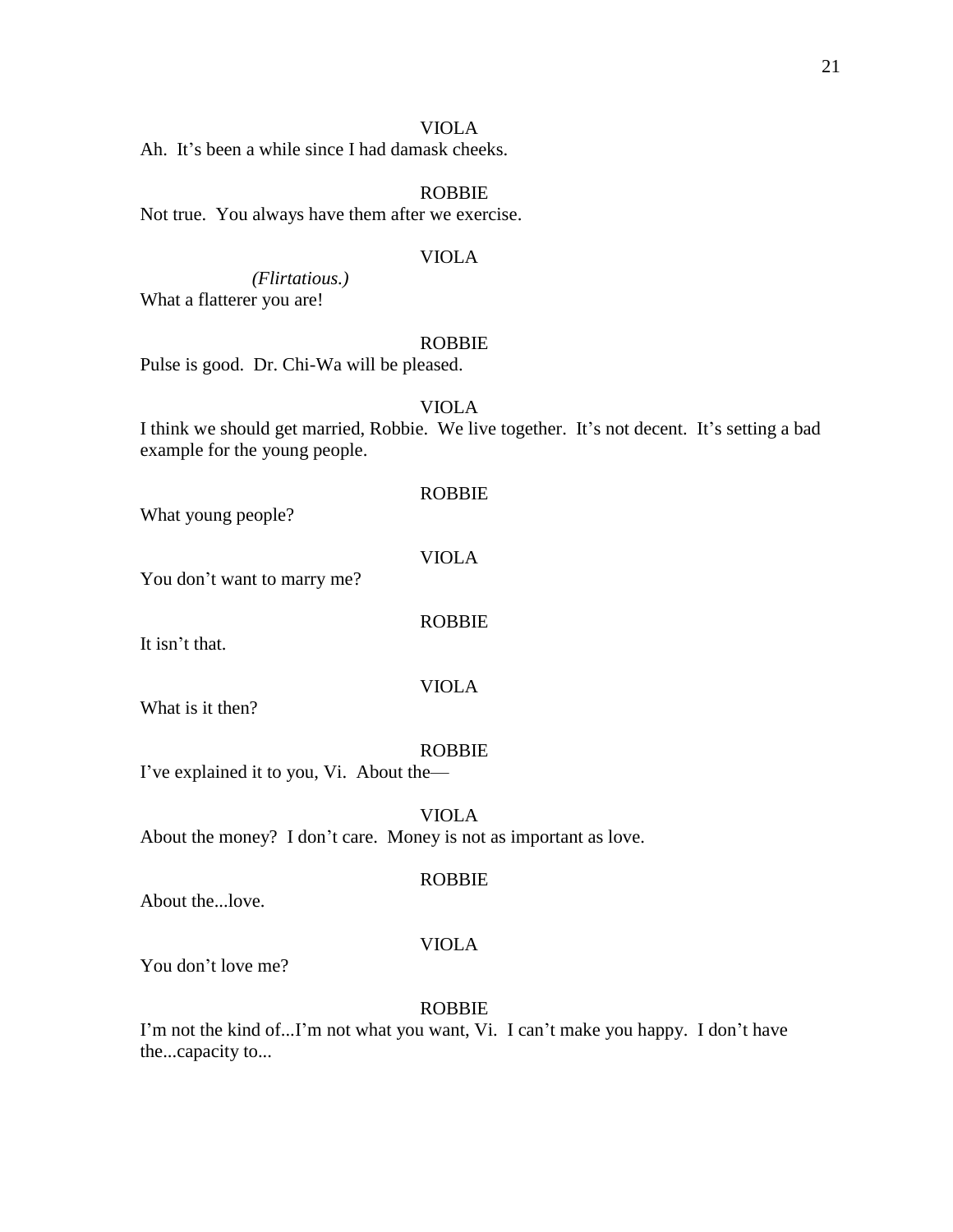Oh, that. Don't worry about that. Frank wasn't much in that department either. I'm used to doing without. To be honest, I probably couldn't have handled Liam Neeson.

#### ROBBIE

But—

#### VIOLA

I mean, we wouldn't have to...go all the way.

#### ROBBIE

I...don't think I can even go part of the way.

VIOLA

You might feel more relaxed about it if we were married.

#### ROBBIE

I can't marry you, Vi. It wouldn't be fair.

#### VIOLA

ROBBIE

VIOLA

ROBBIE

VIOLA

*(Insight strikes. All sympathy.)* O Robbie, why didn't you tell me—you're gay. It's all right. My twin brother Sebastian is gay.

You don't have a twin brother.

I don't?

And I'm not gay.

Well, then there's still hope.

ROBBIE

No. There isn't.

#### VIOLA

Why not? You're the man of my dreams. We've read all the same books—and you even remember what they say. You do the cooking and cleaning. You're sensitive and caring. You know more about me than I do. You said it yourself—you're perfect for me.

#### ROBBIE

But...not as a husband.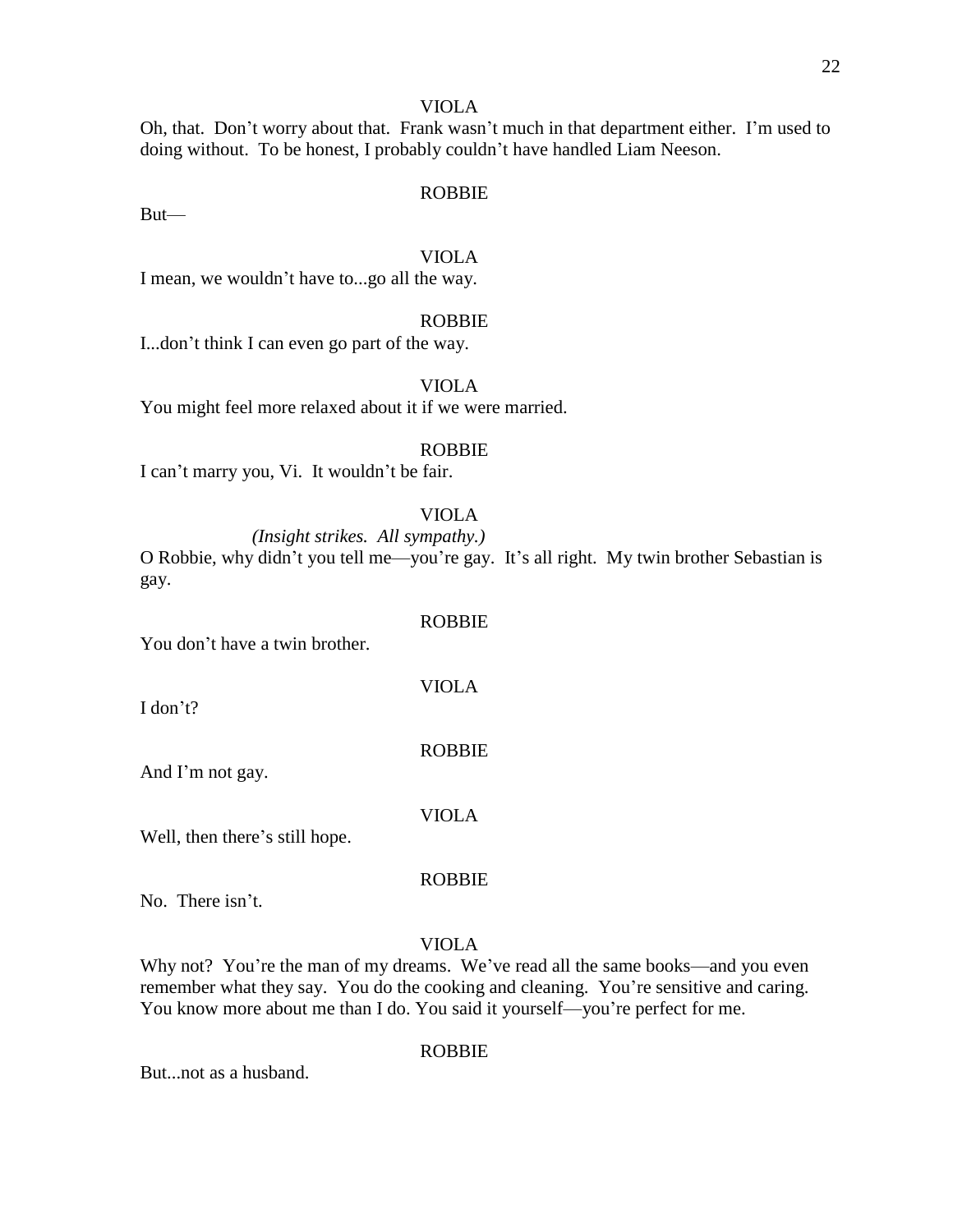Why not?

#### ROBBIE

Because I couldn't deliver—

#### VIOLA

I told you I don't care about that! We could have a...whadda you call it?

#### ROBBIE

Platonic relationship?

#### VIOLA

That's it. What do you say? No pressure.

#### ROBBIE

*(Not believing it.)* Really? No pressure?

#### VIOLA

None at all.

*(He looks skeptical. She crosses her heart.)*

I *promise.*

*(He seems to be weakening.)* You always say my every wish is your command.

#### ROBBIE

I do say that, don't I?

#### VIOLA

More—you *live* it.

#### ROBBIE

Well...if you promise no pressure...then I guess...I suppose it wouldn't hurt.

#### VIOLA

I'm the happiest woman in the world!

#### ROBBIE

Good.

#### VIOLA

Maybe just one little squeeze...to celebrate? *(She starts moving in on him.)*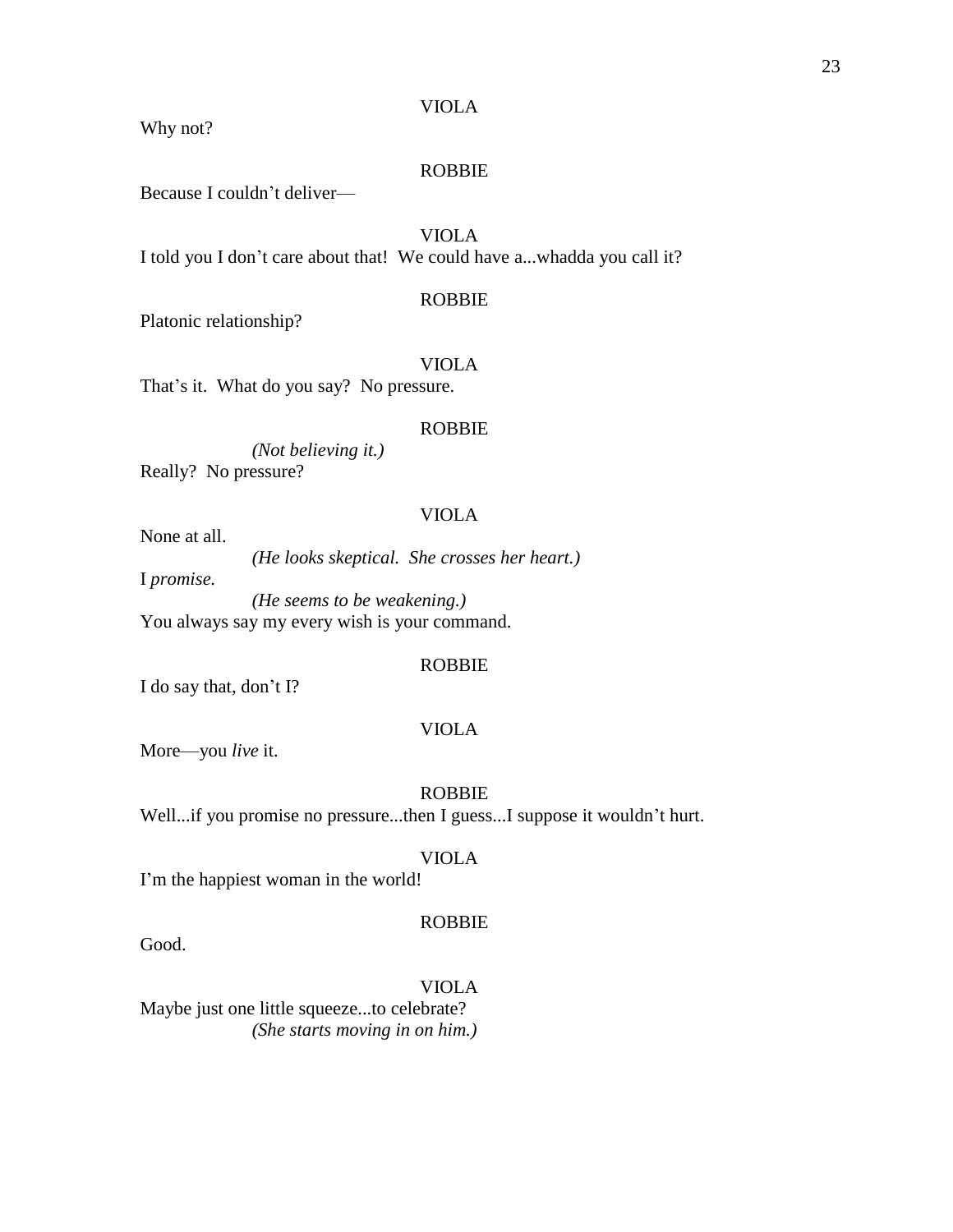#### ROBBIE

*(Backing up.)*

Vi...you promised.

#### VIOLA

#### *(Advancing.)*

Just one.

#### ROBBIE

Vi—it's time for you to go to the bathroom. Stop! What would Doctor Chi-Wa—

#### VIOLA

I don't care about Doctor Chihuahua. I want *you*!

#### ROBBIE

You'll be sorry! Vi...don't do this...Vi... *(She pursues him until he has nowhere to go. When she has him cornered, she throws her arms around him and squeezes with all her strength. We hear metallic noises of a machine in distress, breaking down. Then ROBBIE collapses onto the sofa. )*

#### VIOLA

Don't worry, Sweetheart. It'll be easier next time.

*(Doorbell rings. VI goes to front door, "opens" it. RAY enters with bags of supplies, groceries, heads for counter.)*

#### VIOLA *(Cont.)*

Ray!

*(Throws arm around his neck, kisses his cheek.)* Well isn't this a nice surprise?

Isn't it Tuesday?

Is it?

RAY

VIOLA

RAY

I always come on Tuesdays, Vi.

VIOLA

Why don't you call me "Aunt Vi"?

RAY I got you some "no-sugar-added" ice cream. Butter pecan.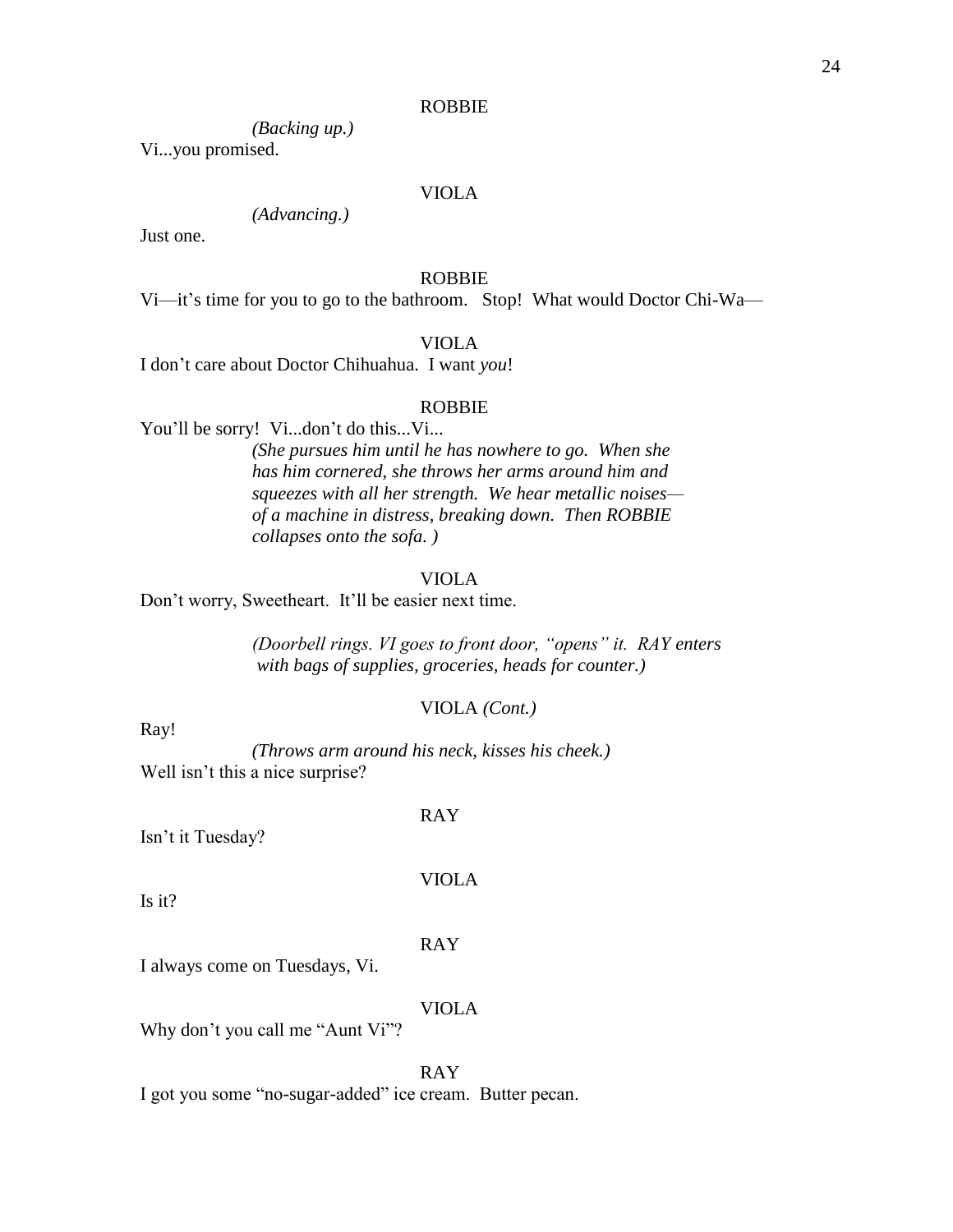You look more like your father every day.

#### RAY

I do?

#### VIOLA

We weren't *identical* twins, you know.

#### RAY

*(Starts to unpack the bags.)* Toilet paper was on sale so I got you the jumbo rolls—double pl— *(Sees ROBBIE.)* Whoa! What happened to your Robbie?

#### VIOLA

He got a little...overexcited.

#### RAY

*(Crossing to ROBBIE.)*

I'll say.

#### VIOLA

I hope it's nothing serious.

#### RAY

Won't know till we get him checked out. *(Looks at his watch.)* Hmm...wasn't counting on this today.

#### VIOLA

Maybe we should just call an ambulance.

#### RAY

*(Looks at her for a long moment.)* I think...I can take him in my car.

#### VIOLA

I don't know what I'd do without you, Ray.

#### RAY

I don't know either. *(Returns to bags and continues unpacking and putting things away.)* We have to talk, Vi.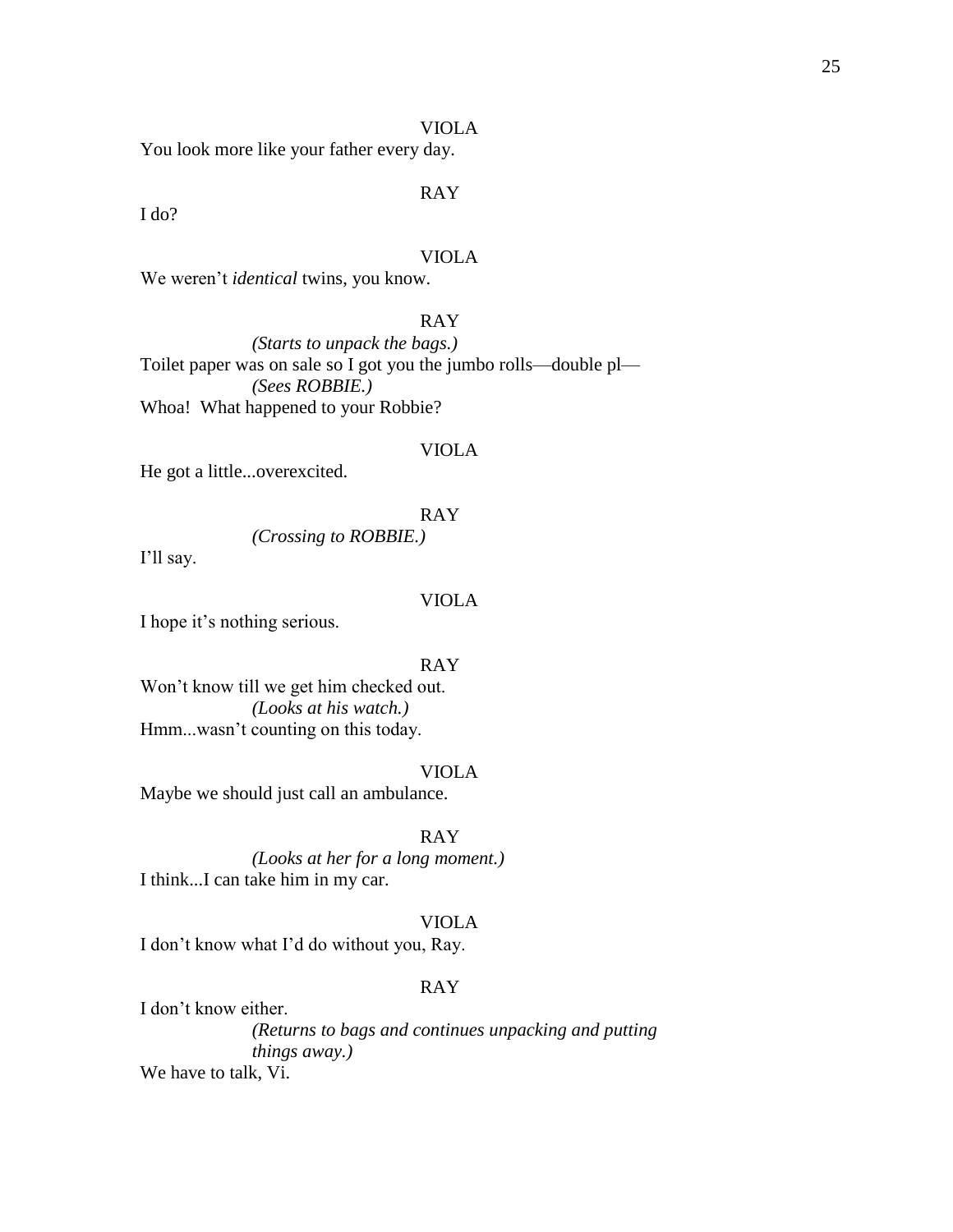Shouldn't we take care of Robbie first*?*

RAY

He won't get any worse in the next few minutes.

#### VIOLA

Well, just let me put this pillow under his head. *(She does this.)* There now, that's better. *(To RAY.)* What did you want to talk about?

#### RAY

*(Stops unpacking, crosses to table.)* I've been going over your finances. *(Takes typed paper from his inside coat pocket, unfolds it, flattens it on table.)*

#### VIOLA

*(Uninterested.)* You know I leave all that to you.

#### RAY

But you need to know about this.

#### VIOLA

*(Jokingly.)* Am I being evicted?

RAY

Not yet.

VIOLA

What?

RAY

Come look at these figures.

VIOLA

*(Crosses to table.)*

*(Sobering up.)*

Do I have to?

#### RAY

*(Pointing.)* This is your savings account total.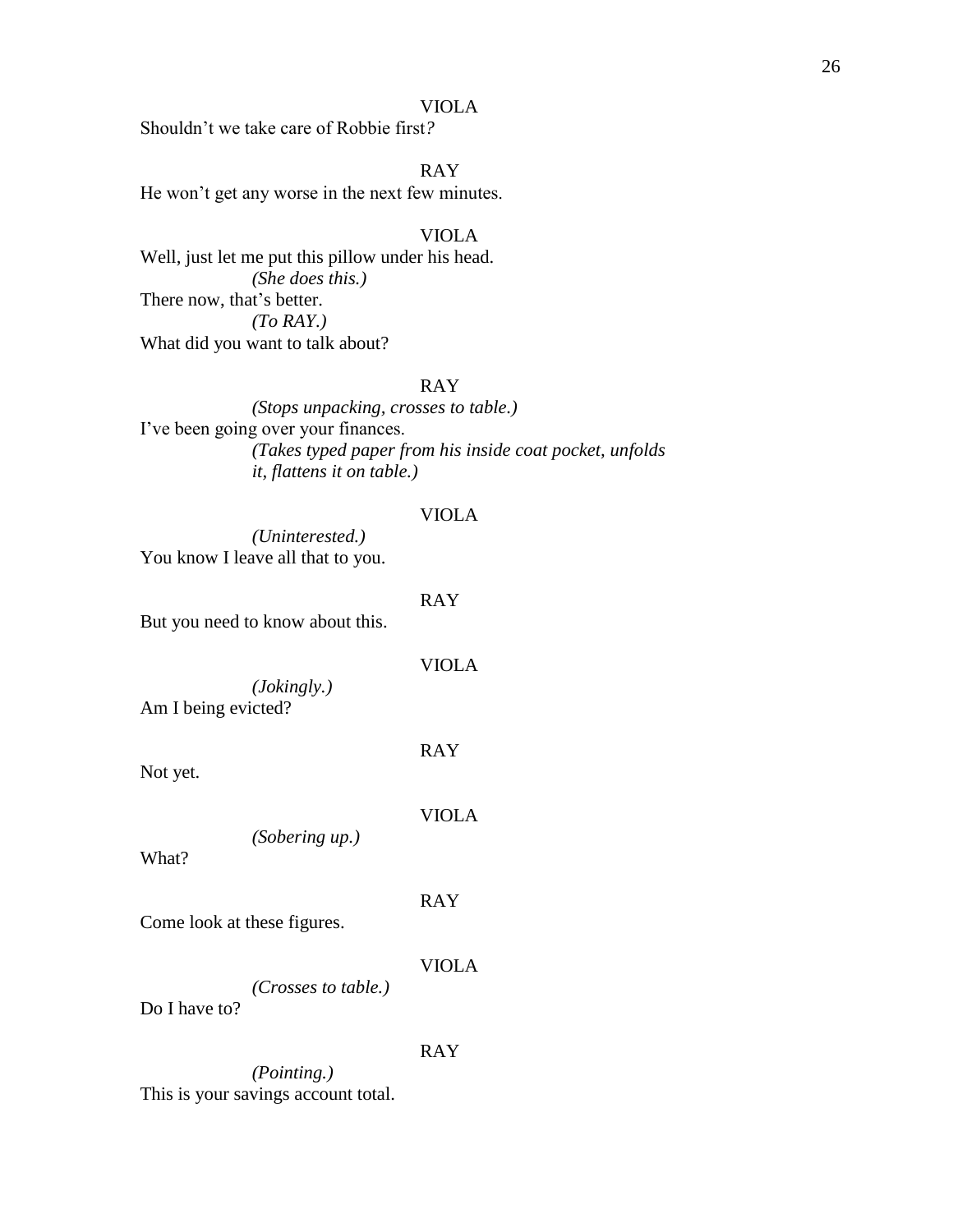*(Nodding.)* The money from selling the house.

#### RAY

What's left of it.

#### *(Pointing to another line.)*

This is the annual interest rate. And this is what it comes to in dollars each month. Well, this month. The more we eat into the principle, the lower this figure will get.

#### VIOLA

Then let's not eat the principle.

#### RAY

Good idea.

*(Pointing to another line.)*

But this is what your monthly expenses come to—for rent, Robbie, utilities, computer, food, medical expenses.

#### VIOLA

And my spending money.

#### RAY

And your spending money.

#### *(He takes out his wallet and gives her a twenty-dollar bill, then resumes pointing to the paper on the table.)* So each month you have to draw on the principle.

#### VIOLA

What about Social Security?

RAY

That stopped years ago. Remember?

#### VIOLA

What about the interest?

#### RAY

It isn't enough. I just explained that.

#### VIOLA

Well, I have all the house money still, don't I?

#### RAY

No. Like I said, some of it's gone.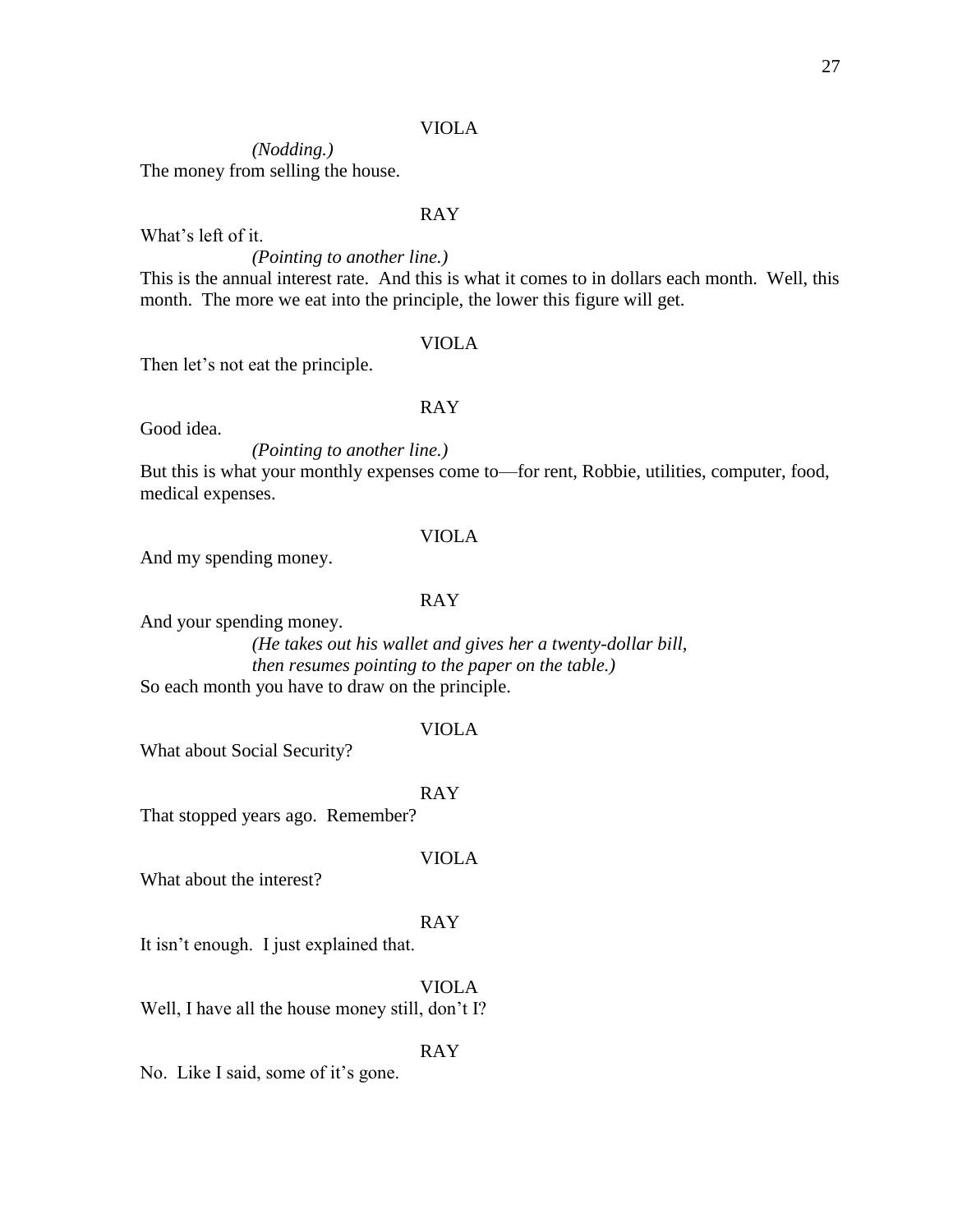Where?

RAY

Your expenses up, interest rates down. *(He shrugs helplessly.)*

How much is left?

RAY

VIOLA

I showed you the figure.

I mean...in years.

#### RAY

VIOLA

Three?

#### VIOLA

*(Stands.)*

Three years! I was counting on living longer than that. Robbie and I were just making plans...

*(Crosses and sits next to ROBBIE.)* Weren't we, Sweetheart? *(To RAY.)* What will happen?

RAY

Maybe nothing...if you invest the house money.

#### VIOLA

Invest? You mean the stock market?

#### RAY

I know how you feel about it, Vi, but—

#### VIOLA

We were doing fine before the crash of ought-one.

*(Gestures to souvenir life preserver.)*

Even took that Carefree Caribbean Cruise. But we lost everything in the market except Frank's pension. And then

#### VIOLA & RAY *(Together.)*

his CEO ran off with that.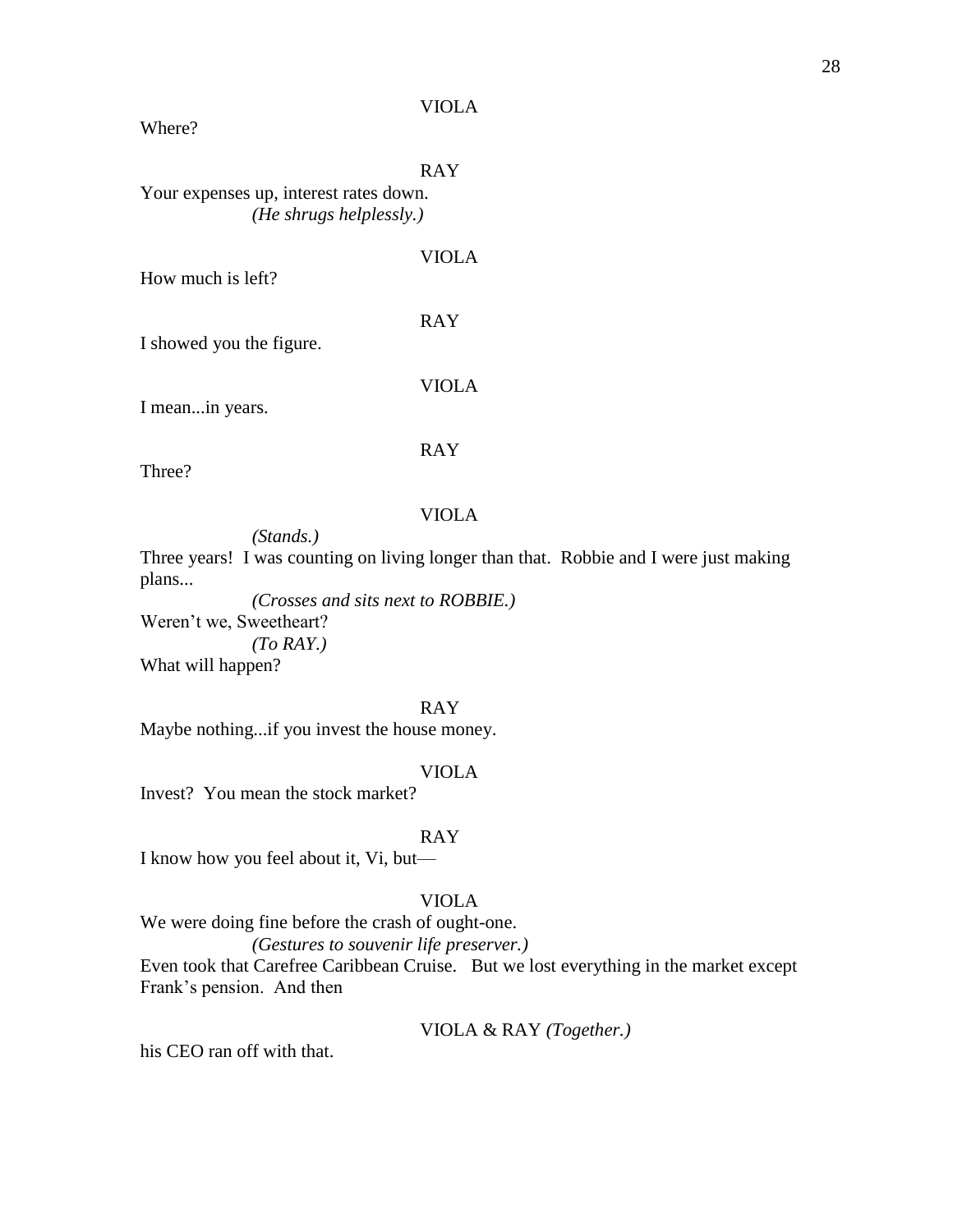#### RAY

I know.

#### VIOLA

*(Stands, crosses room nervously.)* Anyway, don't talk to me about stock market. Who can you trust? What would I invest in?

#### RAY

Something reliable.

#### VIOLA

*(Angry. At window.)*

Sure. Might as well just—

*(Mimes throwing open window, winces from pain at doing this, tosses bill out.)*

—throw the money out the window! Why don't I just take the whole damn nest egg to Las Vegas and throw it down the slots. At least then I'd get to see Wayne Newton.

RAY

He's dead. But the market isn't—it's on the upswing just now. Buy a few shares of R. J. Reynolds or Philip Morris and you'll—

#### VIOLA

Turn teenagers into addicts. *(Gesturing out window.)* Why not just bankroll the dealer that works that corner?!

#### RAY

*(Stands.)*

Think about it, Vi.

#### VIOLA

Can't we come up with a better plan?

#### RAY

Not now. Gotta take care of your Robbie. *(Wraps one of ROBBIE's arms around his neck and with the other hand, grabs ROBBIE's waist.)* Come on, Old Man—let's go. *(To VI as he exits.)* Anyway, I've got to get downstairs before somebody grabs up your twenty.

#### VIOLA

*(At door, calling after them.)* I hope I don't sound ungrateful, Ray—I know you mean well. Take care of my Robbie. *(Throws kiss.)* I'll miss you, Sweetheart. You're my sunshine.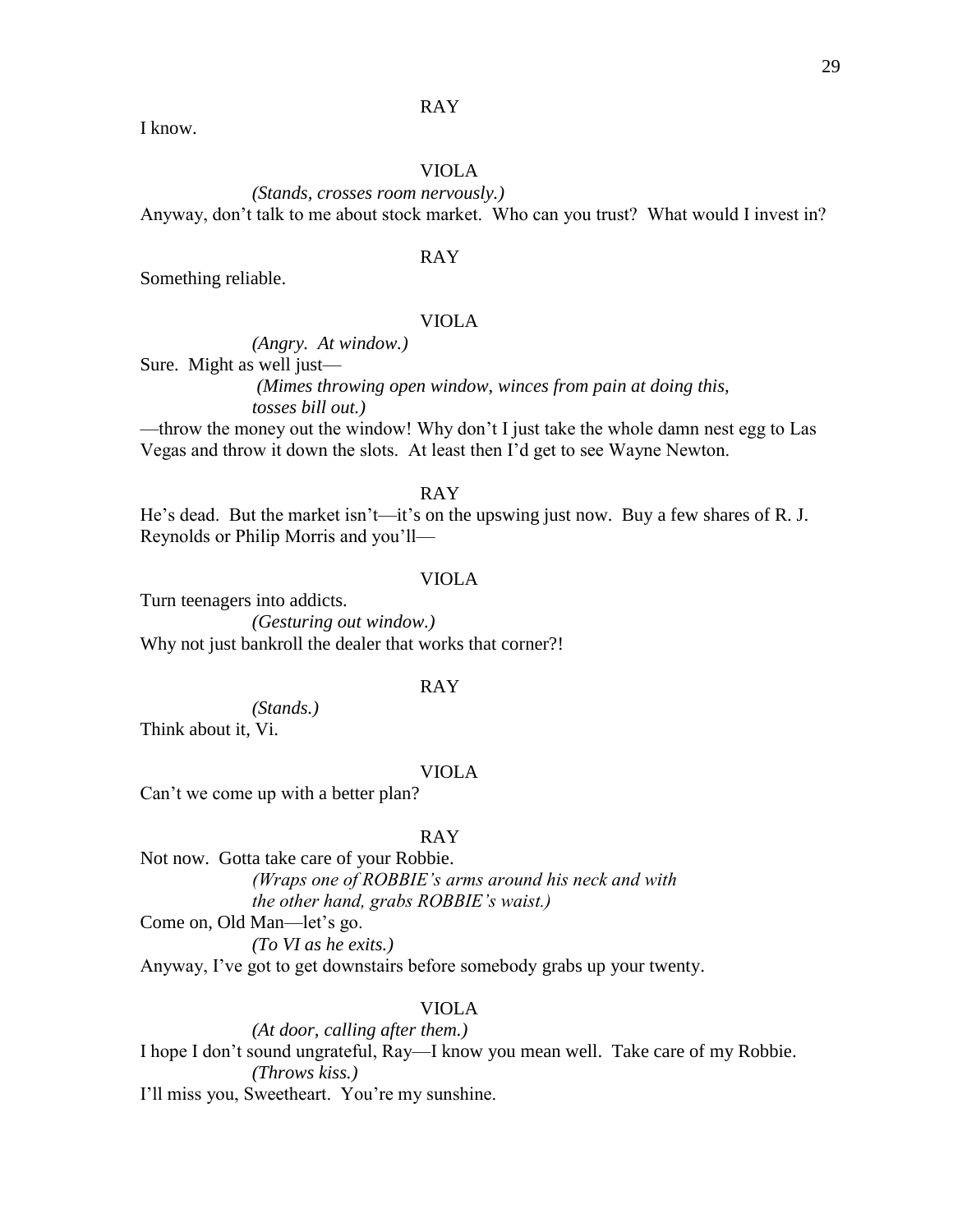#### VIOLA *(Cont.)*

*(Without closing door, dances to back of kitchen counter while singing "Ain't No Sunshine When [He's] Gone." Puts some supplies away, crosses to window, calls out.)*

Did you find it?

*(Sees the non-verbal response below, moans, "closes" window, registers the pain this move causes, rubs wrist, sits on edge of washtub with her head in her hands. ZERO enters slowly, tentatively, approaches her, stands over her. He wears the battered backpack containing a small drum and a* quena*. Suddenly she becomes aware of him, startles.)*

Oh!

#### ZERO

I didn't mean to frighten you. I came to return this— *(Holds out a twenty-dollar bill.)* It dropped out your window.

#### VIOLA

It didn't drop out. I threw it. *(Takes bill.)* Thank you.

ZERO

I heard this happens in American cities, but I didn't believe it.

#### VIOLA

What happens?

#### ZERO

People throw money away.

VIOLA

In America, everything about money is crazy.

ZERO

That I do believe.

#### VIOLA

Let me give you a reward. *(Thinks about this.)* Do you have change for a twenty?

ZERO

Reward for what?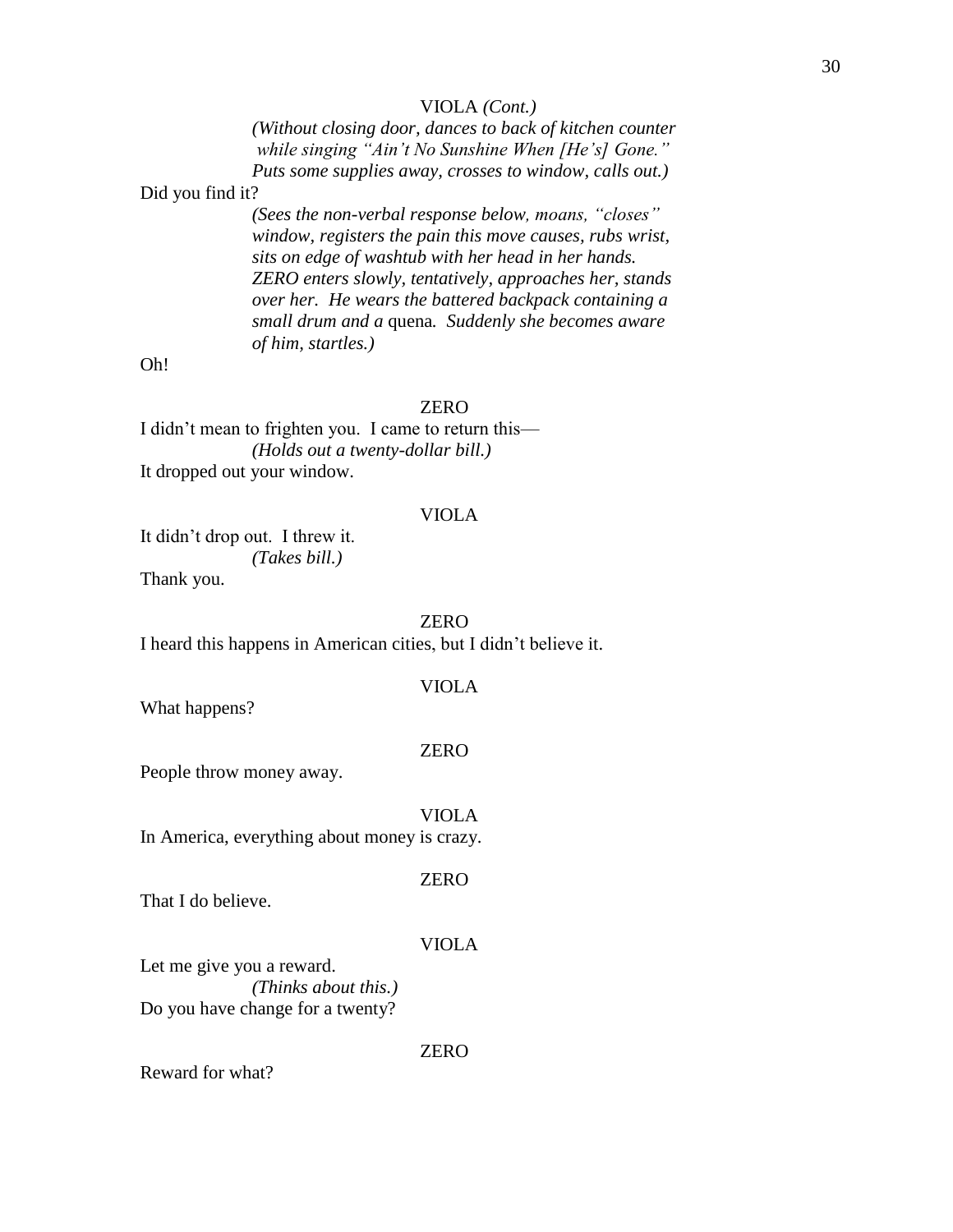Maybe you'd like to stay for lunch. *(Crosses to kitchen.)* I just got supplies in. Robbie won't let me near the stove, but I can microwave a Pizza-For-Two. It's probably already defrosted from sitting out. *(She takes pizza from grocery bag, but has difficulty* 

*unwrapping it.)*

#### ZERO

Let me help you.

*(He removes wrapper and hands her the pizza.)*

#### VIOLA

Thank you.

*(Pops it into the microwave.)* This will be fun. I never have company and Robbie's so vain, he never eats anything, *(Confidential.)*

though I have my suspicions about his "lunar activities." Are you hungry?

Yes.

VIOLA

ZERO

Good.

#### ZERO

But I prefer to earn my meal.

#### VIOLA

*(Takes bill from her pocket and waves it at him.)* You already did.

#### ZERO

*(Puts backpack on counter.)* Do you have work I could do?

#### VIOLA

Hmm...well, without Robbie, I could use some temporary help. But I can only pay you twenty dollars.

#### ZERO

Food will be enough.

VIOLA

Of course, Robbie gets bed and board, plus his salary. Ray takes care of that. Where do you live?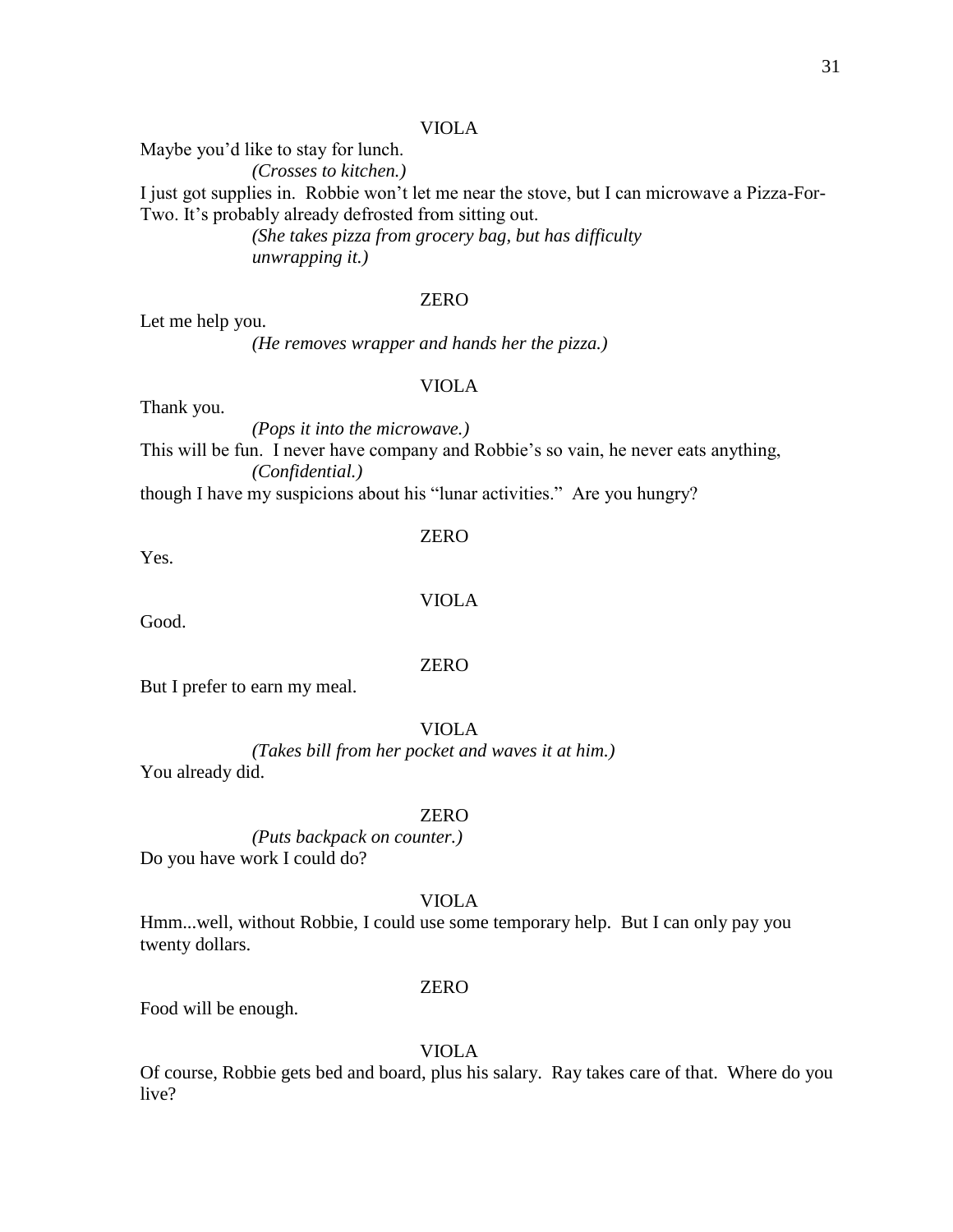On the corner.

#### VIOLA

Oh. You're not a drug dealer, are you?

#### ZERO

Only for ceremonial use.

#### VIOLA

Well, I suppose you could stay in Robbie's room till he gets back. It's the first door on the right. You can have a look while I get napkins.

*(ZERO crosses to indicated door, "opens" it.)*

#### ZERO

But this is a closet—

#### VIOLA

*(Not hearing him. Calling over her shoulder.)* I know it's not the Hilton, but Robbie seems content with it. *(ZERO "closes" door.)*

Well?

#### ZERO

*(Gesturing to the living room floor.)* I think the floor would be better—I'm used to sleeping on the ground.

VIOLA

Oh dear, don't you get cold and uncomfortable?

ZERO

I am warm in the embrace of Mother Earth.

#### VIOLA

What a romantic! That settles it—you can stay here till Robbie comes back. By then, we can find you a job. What do you do?

#### ZERO

I'm a shaman.

#### VIOLA

There's no need to be. Plenty of people are poor. It's not your fault. Frank and I were doing fine before the crash of ought-one.

*(Gestures to souvenir life preserver on the wall.)*

Even took that Carefree Caribbean Cruise. But we lost everything in the market except Frank's pension. And then his CEO ran off with that. He's the one should have been ashamed.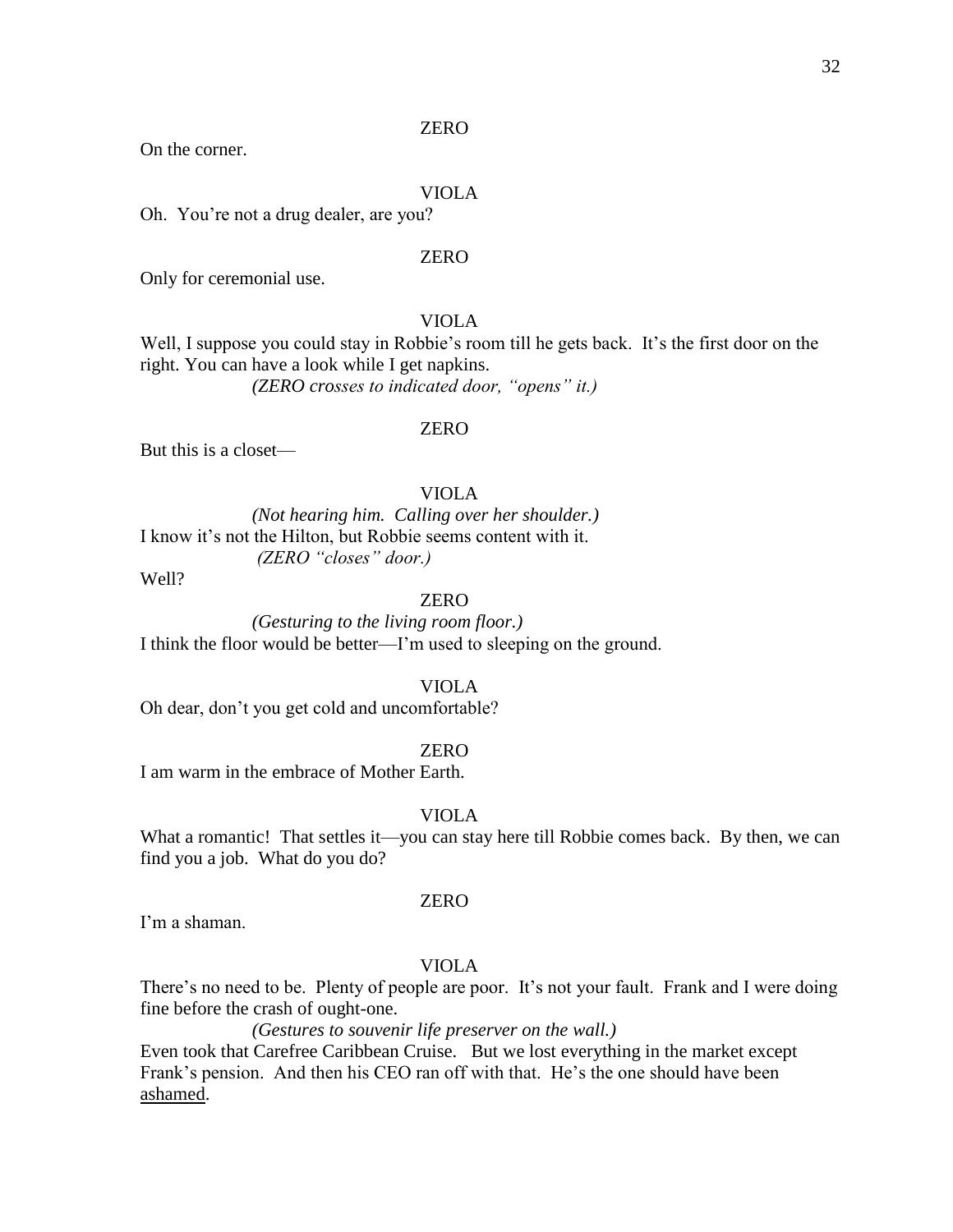I'm a...*sha-man*. My people are what your people call…pagan.

#### VIOLA

*(Crossing to table with pizza.)* Well, we all have a little of the pagan in us. Have some pizza. *(She sets pizza on table.)*

#### ZERO

We worship the sun.

#### VIOLA

And you have a lovely tan to show for it.

*(Sits.)*

Sit, sit, sit.

*(ZERO does. She hands him a napkin.)*

What does a sha-man do?

#### ZERO

I serve as spiritual guide to the tribe, teaching them to celebrate the Dance of Life, to stay in harmony with the forces of nature. I channel the Spirit of the Forest and its wild animals so that human hunters can understand their oneness with their prey. I'm a counselor and a healer…especially of psycho-somatic diseases.

#### *(More matter-of-factly.)*

And of course, I officiate at sacrifices, head the fertility rites, and set the time and place for the gathering of the clans.

*(Pointedly.)*

But most importantly, I celebrate the turning of the wheel of the year.

#### VIOLA

The wheel of the year?

#### ZERO

*(Pointing to quadrants of pizza.)* Winter, spring, summer, fall.

#### VIOLA

Shouldn't the onions be winter and the green peppers summer?

#### ZERO

*(Looks at her with appreciation. Re-pointing.)* Winter, spring, summer, fall. *(Turns the plate.)* I officiate at the turning of the wheel of the year.

#### VIOLA

Wouldn't it turn without you?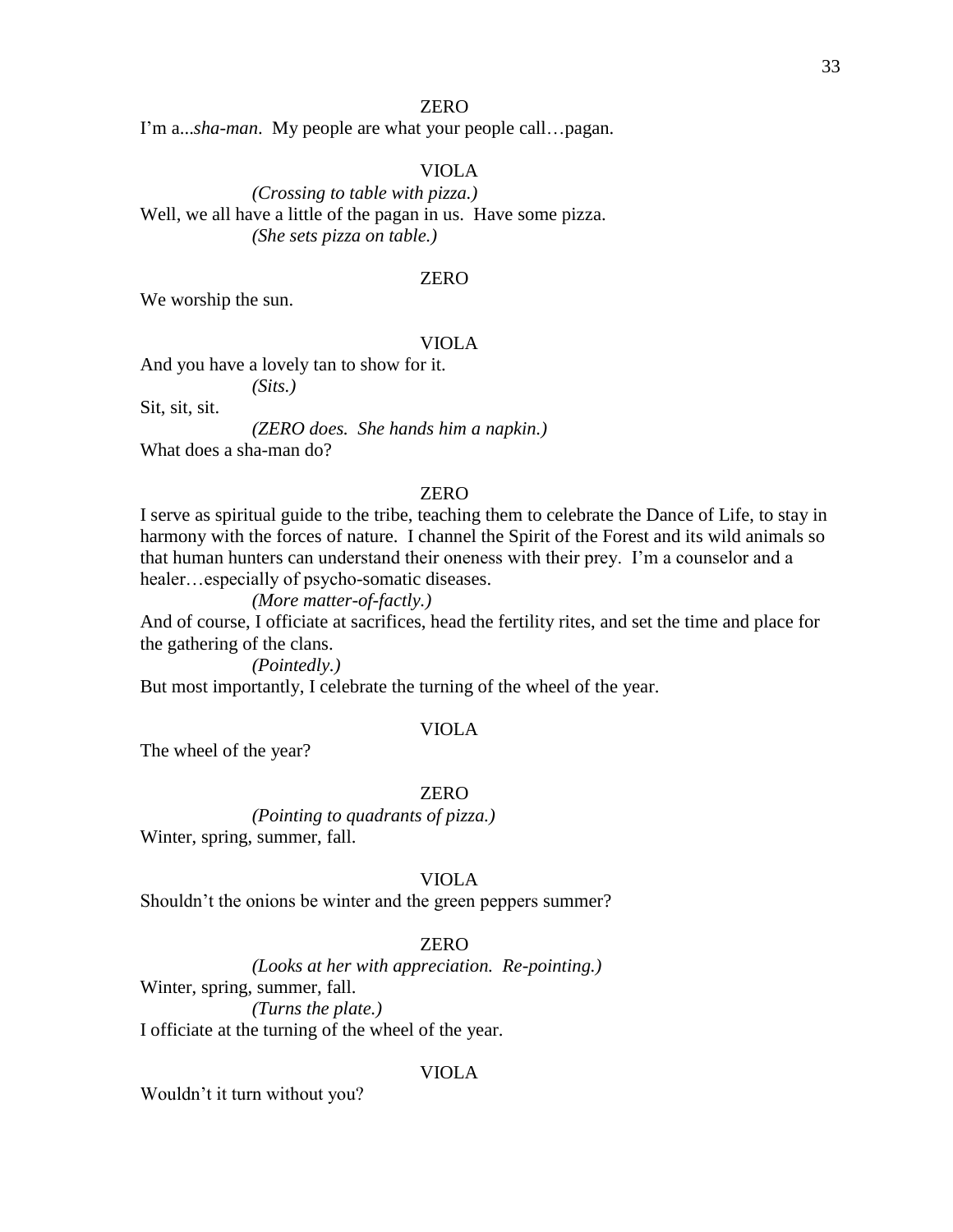Of course. The gods turn it. We can only be...appreciative. Celebrate its turning—with rituals.

*(Bites into a piece of pizza.)*

#### VIOLA

And what are these rituals?

ZERO

Tomorrow is the Winter Solstice. And I see you have a Solstice tree.

#### VIOLA

I do?

#### ZERO

*(Crossing to orange tree in washtub at window.)* I saw it first from the sidewalk. *(Caressing an orange on the tree.)* Beautiful—like the sun: round and bright and orange.

#### VIOLA

And full of vitamin C.

ZERO

VIOLA

If you like—we can have a Solstice ritual.

Here?

#### ZERO

Anywhere the sun shines.

VIOLA

Well, I love a celebration. Frank was Jewish, I was Christian. We celebrated everything.

#### ZERO

Did you celebrate Saturnalia? Inti Raymi? Shabe-Yalda, Chaomas, Dosmoche, Dong Zhi, Shogatsu? Makara Sankramana?

#### VIOLA

What are they?

#### ZERO

Festivals of the Romans, the Incas, the Iranians, the Kalash of Pakistan, the Tibetans, the Chinese, the Japanese, the Hindus. Everybody has a sun deity celebrated at Winter Solstice.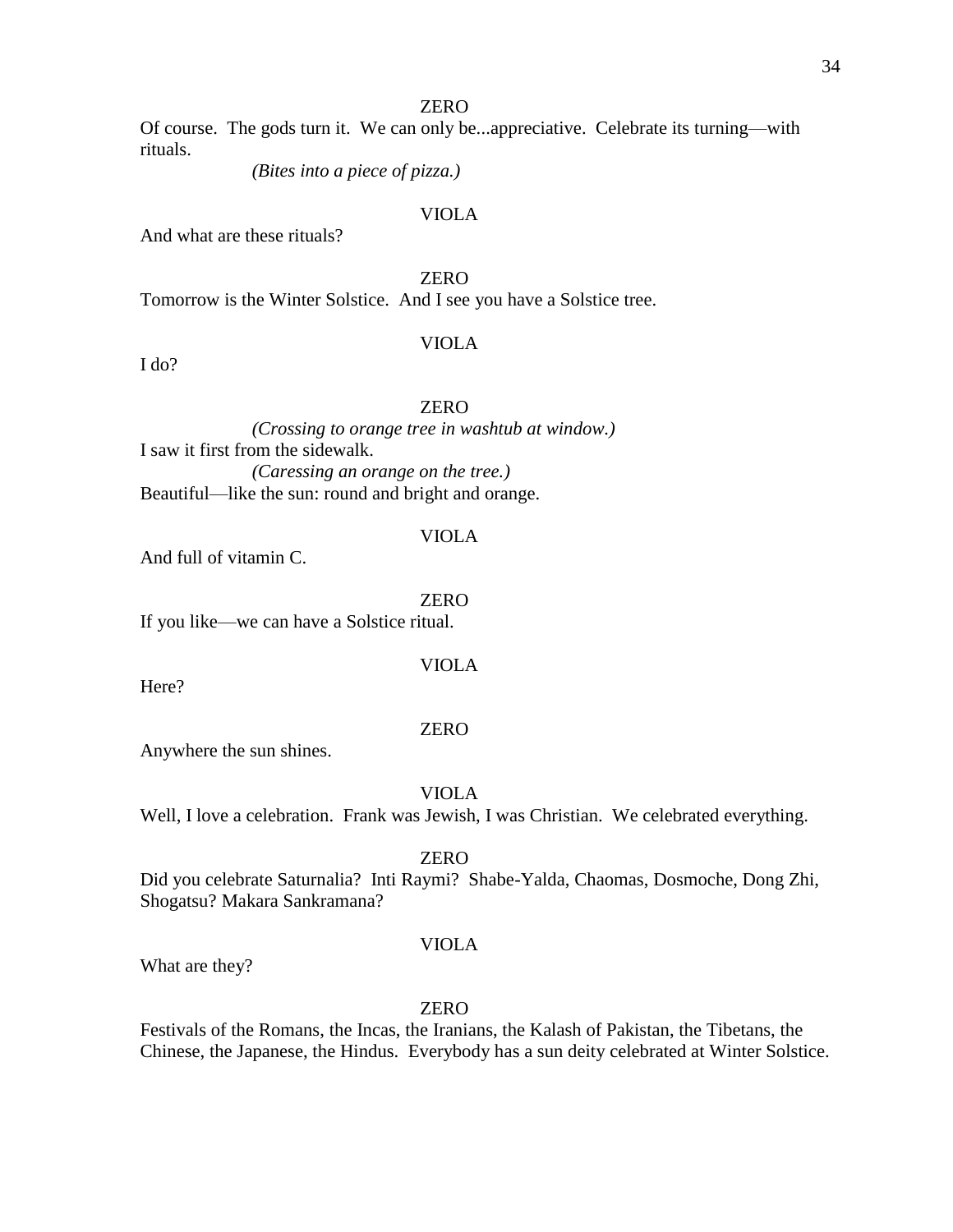Well, isn't that a happy coincidence?

*(RICKIE appears at still-open front door, knocks gently. Her speech is animated and she uses gestures whenever possible to make clear the meaning of the Spanish.)*

#### RICKIE

*Señora* Green?

#### VIOLA

*(Gets up, gesturing for ZERO to come back to table.)* Come finish your lunch. *(Crosses to door.)*

Hello.

#### RICKIE

My name is Enriqueta Tierrabuena—from Social Services. *Usted me puede llamar* [You may call me] "Rickie."

#### VIOLA

So young to be working.

#### RICKIE

I'm no working there for real. Well, I work there for *dos semanas* [two weeks]. Service requirement for graduating high school—to work *dos semanas* each semester doing good. I do good Xeroxing and sometime go on site with supervisor.

On site?

## VIOLA

RICKIE

*Si. Como aqui.* [Yes. Like here.]

#### VIOLA

Well come in,

*(Looking around.)*

both of you.

#### RICKIE

*(Coming into room.)*

Supervisor is no here today. Holiday shopping. She say this visit is easy—ask *preguntas,* [questions] write *respuestas* [answers]—I can do it *sola* [alone]. Against *la poliza* [the rules], but hey, for two days *más* [more], I do what she tell me.

#### VIOLA

Let me hang up your coat.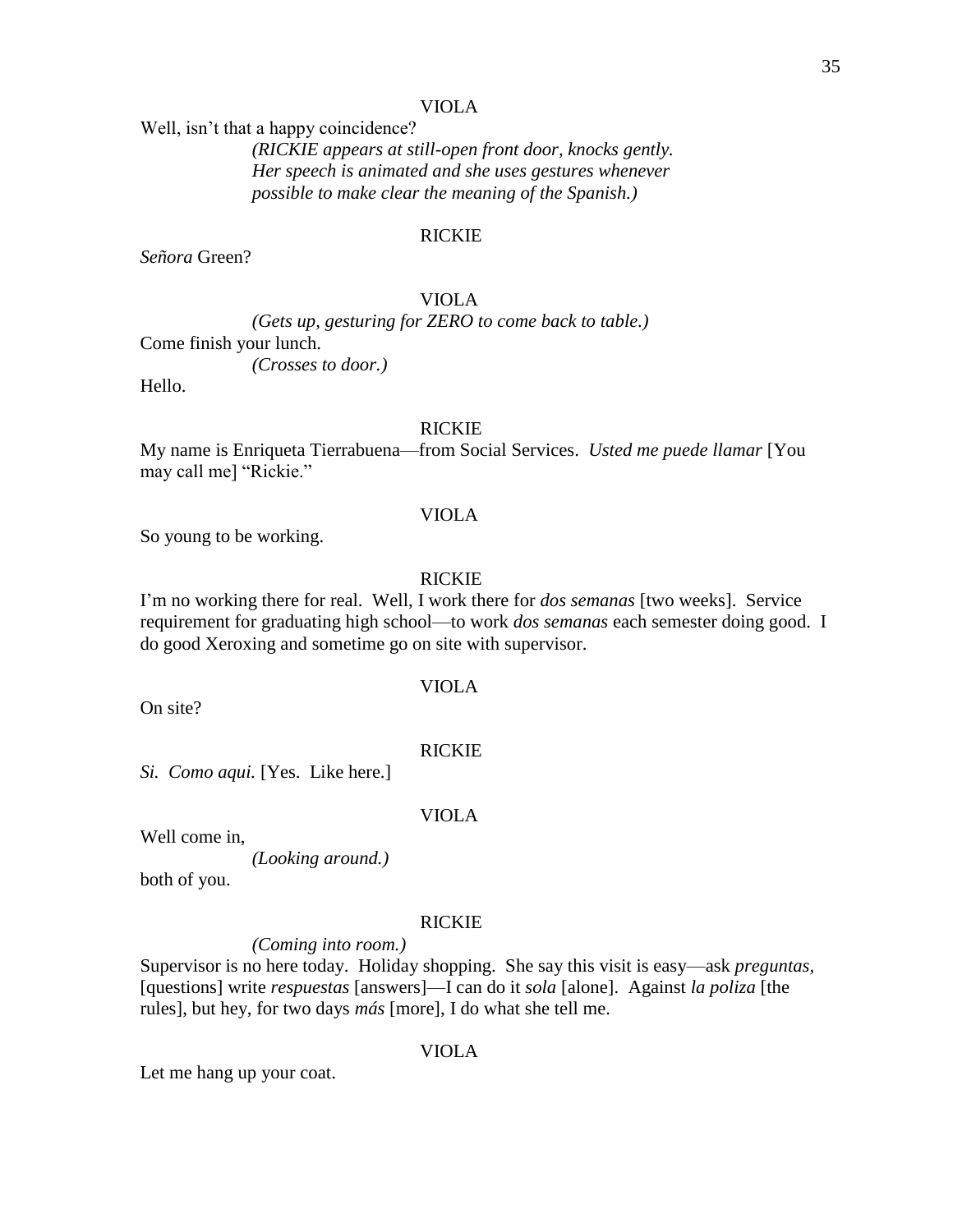## RICKIE

*(Resisting.)*

This not take long.

# VIOLA

We're just having lunch. Would you like a piece of... *(Checks pizza.)* summer?

#### RICKIE

*Gracias*, no. Lately I have *dolor de estómago* [upset stomach].

## VIOLA

Let me introduce you. Rickie, this is— *(To ZERO, who stands.)* oh, here we are sharing room and board and I don't know your name.

## ZERO

I am Zurvan Ehecatl Ra Ogiuwu. I'm a multi-national. You may call me Zero.

## VIOLA

He's a sha-man.

*(To ZERO.)* Rickie is a social worker.

#### RICKIE

*(Correcting her gently.) Yo soy estudiante.* [I am a student.]

ZERO

Will you be a social worker when you finish school?

*(Gesturing to sofa.)*

## RICKIE

I will be dancer.

*(She demonstrates.)* Is the most social of work.

## ZERO

Please—sit.

*(He takes plate and napkins to kitchen, where he puts away rest of groceries and inventories stock for ritual possibilities. He removes* quena *from backpack and puts it on counter.)*

#### RICKIE

*(Sits, taking forms from Manila envelope.)*

*Gracias.*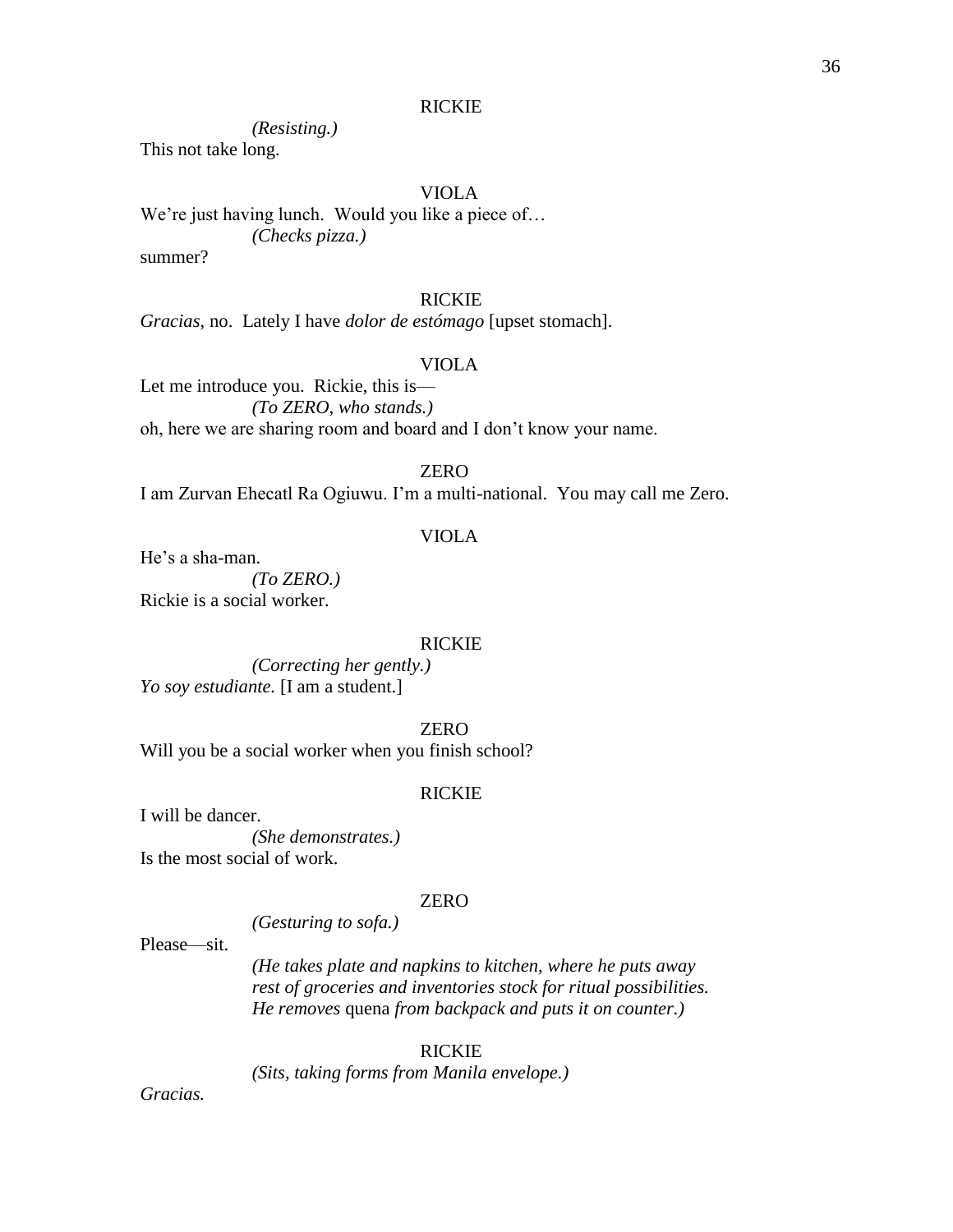*(Sitting.)* Why are you here, exactly?

# RICKIE

We receive *un signo electrónico* [an electronic signal] when your Robbie break down. *(Looking around.) Donde está su* [Where is your ] Robbie?

#### VIOLA

Ray took him to be checked out.

## RICKIE

*(Writes this down.) Bien.* [Good.] *Pero*, [But,] before we can send you another one, we have to make sure—

#### VIOLA

I don't want "another one." I want my Robbie back. We were making plans.

## RICKIE

*(Beat, as she considers this, decides to let it ride.)* Ah. In that case, I hope he get fixed. But, because you are part of *nuestro programa piloto,* [our pilot program] before we send him back, we ask *preguntas*. *(VIOLA nods.)* Please forgive if I step on your privates.

# VIOLA

Excuse me?

#### RICKIE

Some *preguntas* are about private things. I no like to ask.

#### VIOLA

What are *preguntas*?

#### RICKIE

Questions.

#### VIOLA

Why don't you just say "questions"?

## RICKIE

My English teacher, she say many words are introduced into English from *español*. *Por ejemplo...* [For example…] *cha-cha...y...salsa...y...merengue*. So—I introduce more. She also say "Inter-linguistics is *la solución* [the solution] to global hostility." Is another way I "do good," no?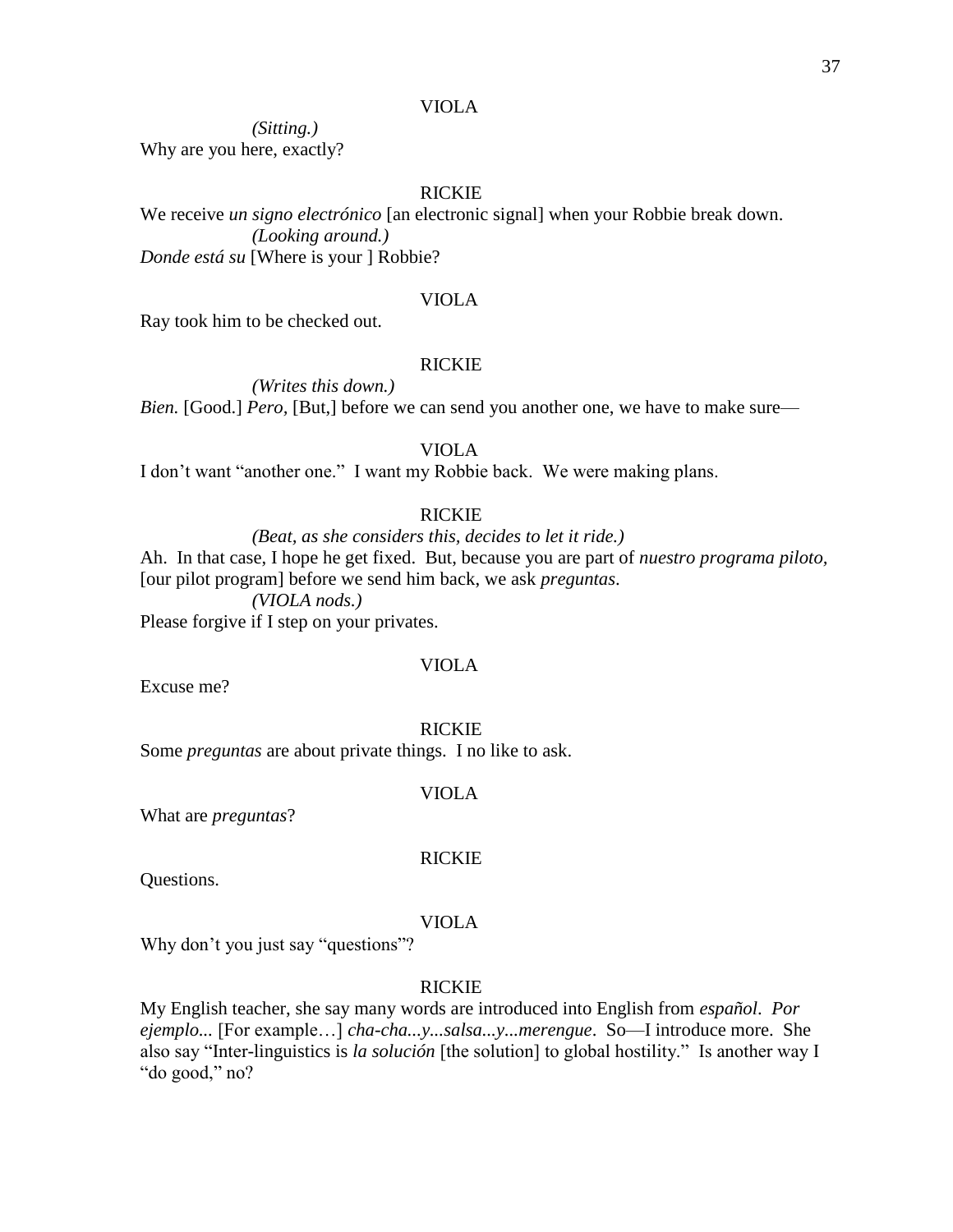Well, you just pregunta away.

## RICKIE

You have any new source of income, *Señora* Green?

## VIOLA

I won ten dollars on a rub-off Ray gave me.

#### RICKIE

I have to ask because if you go up to a higher *categoria* [category], you can no receive *los servicios de* [the services of] Robbie.

## VIOLA

Robbie is paid by you?

#### RICKIE

*Si.* No me personally. *Pero los Servicios Sociales* [But Social Services] pay for your Robbie.

## VIOLA

I thought I paid him. And you were sort of the matchmaking agency.

## RICKIE

*(Distracted, reading instruction.)* We are. So *su estado financiero* [your financial status]*—*no change.

#### VIOLA

Ray says it's getting worse.

#### RICKIE

*(Writing.)* Get-ting...worse.... We need to see *los* papers *de su banco* [your bank statements]. Sign here *para la autorización.* [for authorization.]

*(Hands VI a pen.)*

#### VIOLA

*(Signing.)* I hope this paperwork won't hold things up.

#### RICKIE

*(Taking form VI signed.)* I fax this to office *ahora* [now]. *(Crosses to computer screen.)*

VIOLA

Thank you.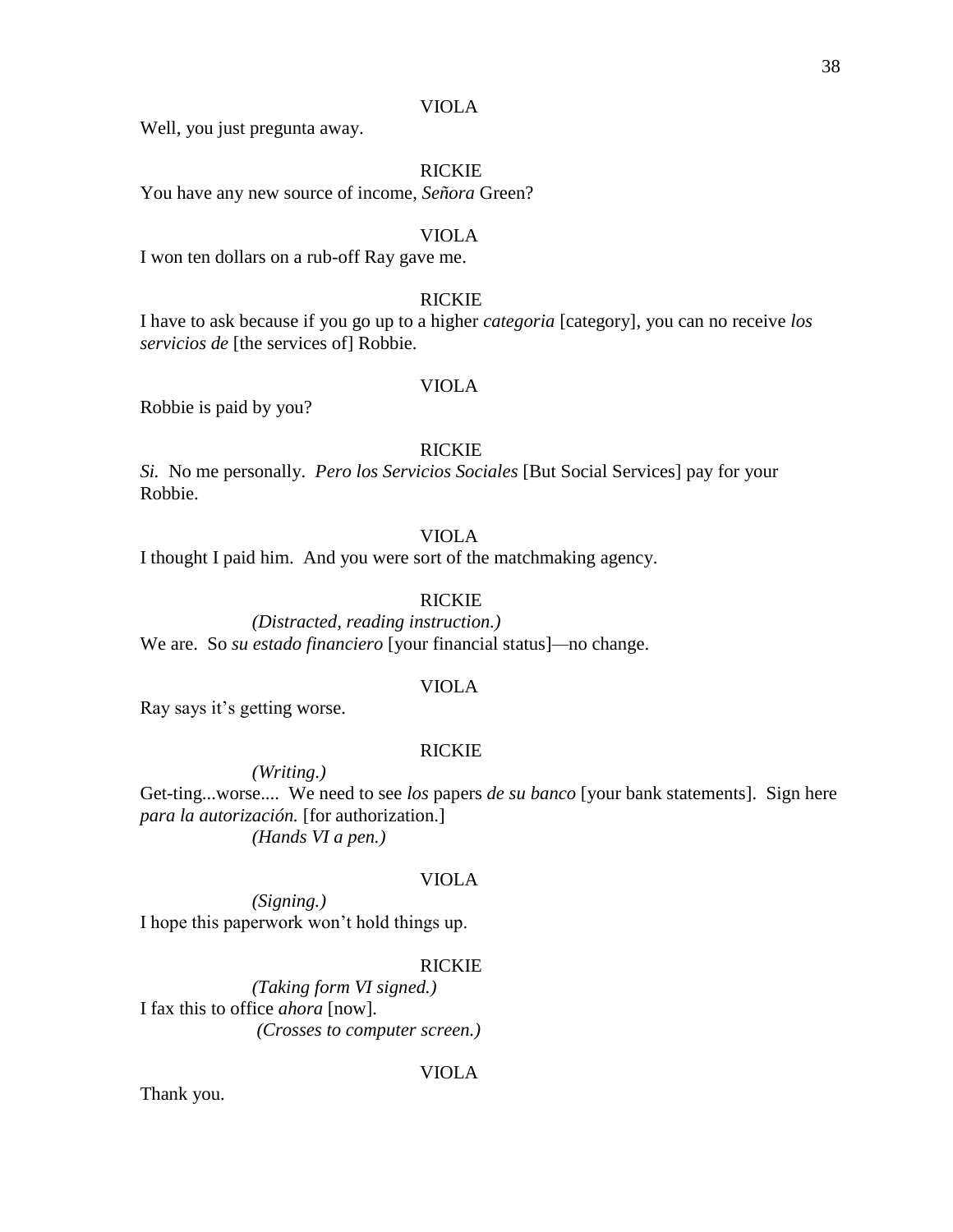#### RICKIE

*(Puts paper against screen, presses several buttons.)* I sorry your *estado financiero* is getting worse. *(Resuming questioning position.)* What about your marital status?

# VIOLA

Might be getting better—when Robbie comes back. *(RICKIE looks at her, decides to go with the flow.)*

#### RICKIE

*Felicidades!* [Congratulations!] *(Checks form for next question.)* You still live here *sola* [alone]—I mean only you and your Robbie?

## VIOLA

Yes.

*(ZERO drops something in kitchen.)* Well, Zero is living here temporarily—just till Robbie gets back.

#### RICKIE

Hmm...

## VIOLA

What's the matter?

#### RICKIE

*La poliza* [The rules] for this apartment say no one can live with you except *su esposo o su niño.* [your spouse or your child].

#### VIOLA

But Robbie's been living here for years.

#### RICKIE

*Excepción especial.* [Special exception.]

#### VIOLA

Can't you make an *excepción* for Zero?

## RICKIE

No same *categoría. (Starts to feel nauseated.) Qué aroma*? [What is that smell?]

## ZERO

*(From kitchen, where he tends pan on stove behind counter.)* Poppy seeds in special oil.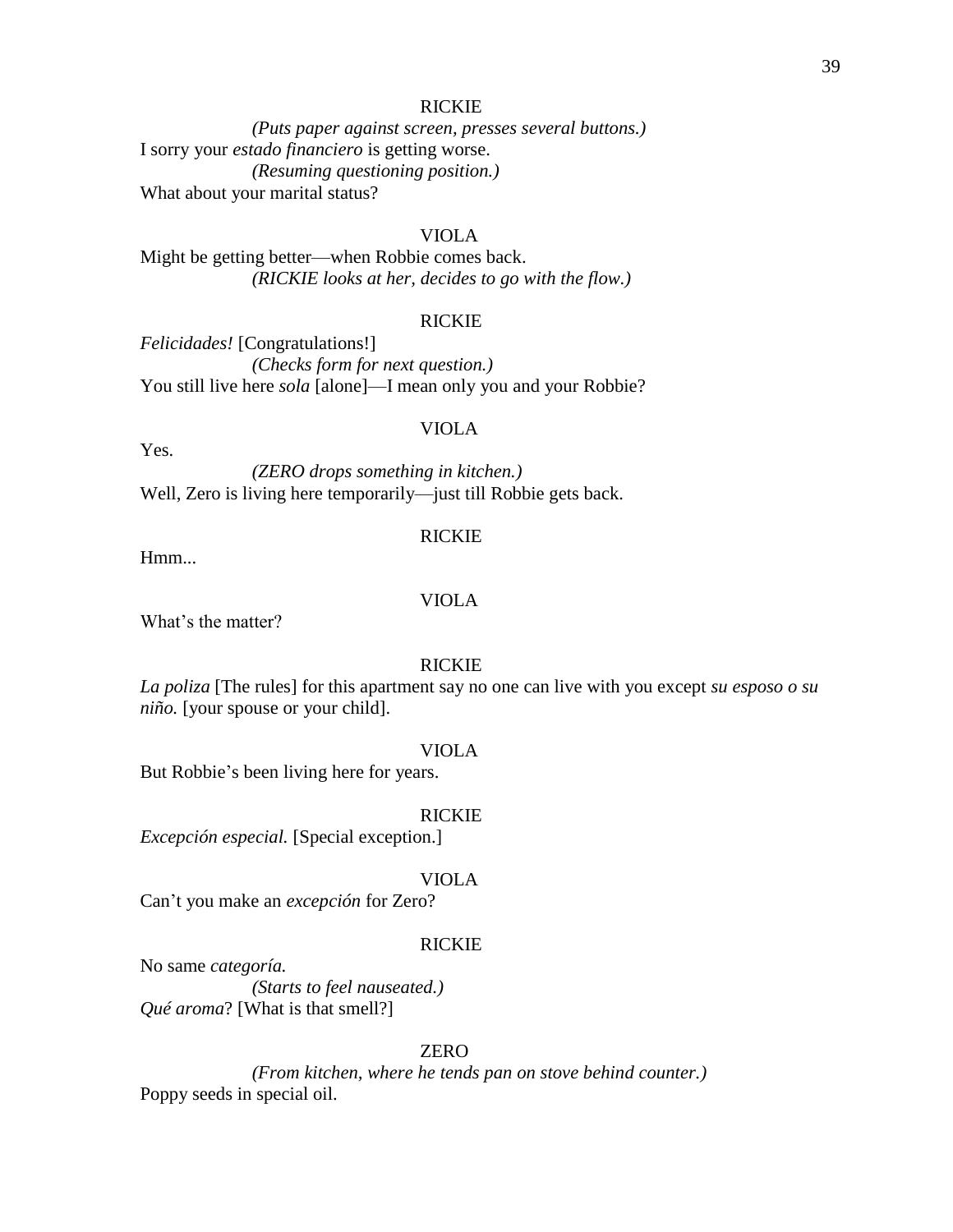## RICKIE

*Perdón!* [Pardon me!]

*(Bolts to "closet" door, sees mistake, finds "bathroom" door. Gagging noises. ZERO crosses to VIOLA.)*

#### VIOLA

*(Starts to get up.)* Maybe I should fix her some ginger tea.

#### ZERO

*(Gestures for her to stay put.)* Better to find out cause of problem first. *("Opens" the window, crosses back to counter.)*

#### VIOLA

That won't be easy. Young girls can be so secretive.

RICKIE

*(Returning, crossing to window.)*

Sorry.

*(Opens coat.) Yo estoy embarazada.* [I'm pregnant.] *(Takes coat off. It is clear she is close to delivery.)*

#### VIOLA

*(Initial delight.)* Oh, Rickie! That's.... *(Sees Rickie does not share delight.)* Congratulations?

#### ZERO

You are not happy to become a mother?

#### RICKIE

I am high school sophomore.

#### VIOLA

What do your parents say?

#### RICKIE

They throw me out of *la casa.* [the house]

VIOLA Oh, that's terrible. What about the boy's family?

#### RICKIE

*Qué* [What] boy?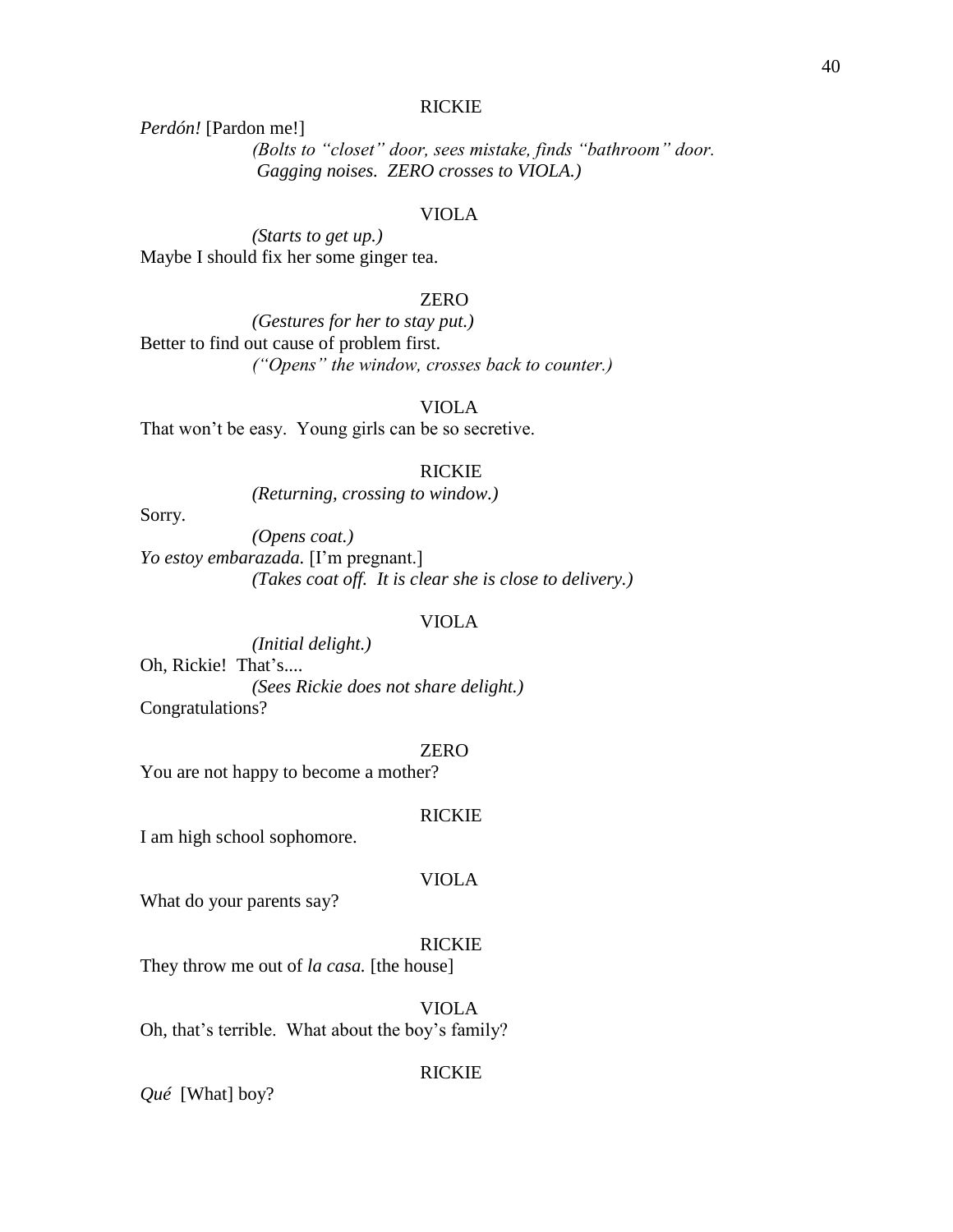The baby's father?

## RICKIE

*No hay padre.* [There is no father.]

VIOLA

No padre?!

## RICKIE

I think it was something I ate.

VIOLA Does this sort of thing happen a lot these days? I haven't been keeping up with the paper.

RICKIE *Nunca, nunca, nunca!* [Never, never, never!]

# VIOLA

Hmm... Are you sure you're pregnant.

#### RICKIE

*Tres veces* [Three times] I take *el examen de embarazo en casa.* [the home pregnancy test] E.P.T.

And did you pass?

#### RICKIE

VIOLA

With straight A's.

#### VIOLA

What does the doctor say?

#### RICKIE

I have no *dinero para ver al médico.* [no money to see a doctor]

## VIOLA

Poor child. Where are you living?

# RICKIE

*En la escuela*. [At school.] I hide in locker room till Security Guard make his last round, then I sleep on mat in gym.

## VIOLA

You can't go on like this. Zero, we must do something.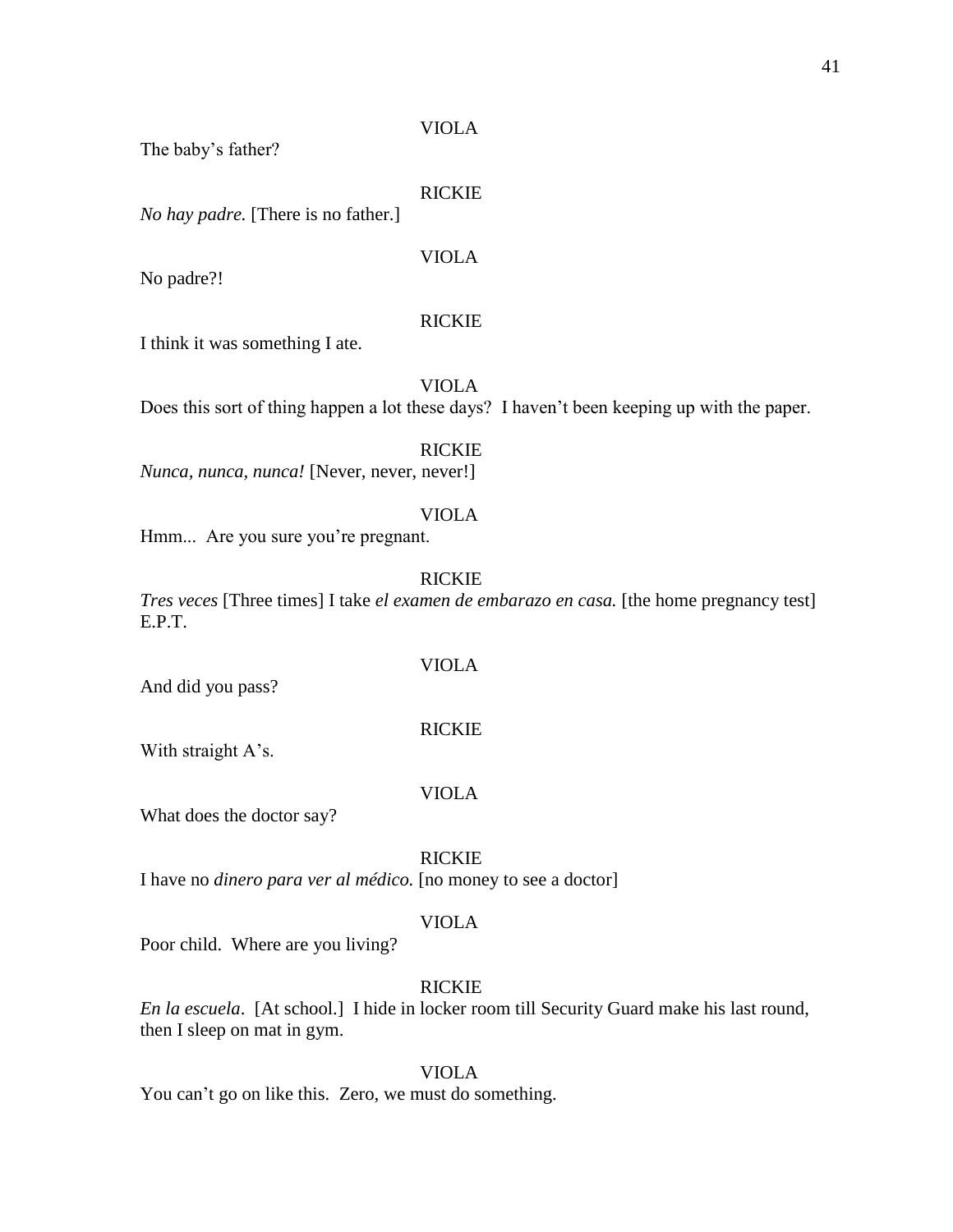When was your last bleeding?

RICKIE

So long ago I no remember.

ZERO

Try.

# RICKIE

Eh...*marzo?* [March?]

ZERO

What did you eat or drink out of the ordinary that might have...?

## RICKIE

*(Shrugs.)* Hmm...I *bebí* [drank] some dandelion wine at spring break *fiesta.*

# ZERO

Did you eat anything with it?

## RICKIE

*Tacos con chile. Mucho chile. Y tamales picantes*. *Y....* [Tacos with chili. A lot of chili. And spicy tamales. And…]

## ZERO

Did you dance that night?

## RICKIE

*Por supuesto.* [Of course.] It was spring break. How else can I welcome *la primavera?*  [spring]

## ZERO

The fire smolders. All will be well.

# VIOLA

Not living in a cold, empty building and no one to take care of her. Rickie, you'll just have to move in here—until the baby is born. Once your parents see their grandchild, they'll come around.

## RICKIE

You have no room for—

# VIOLA

You can have Robbie's room.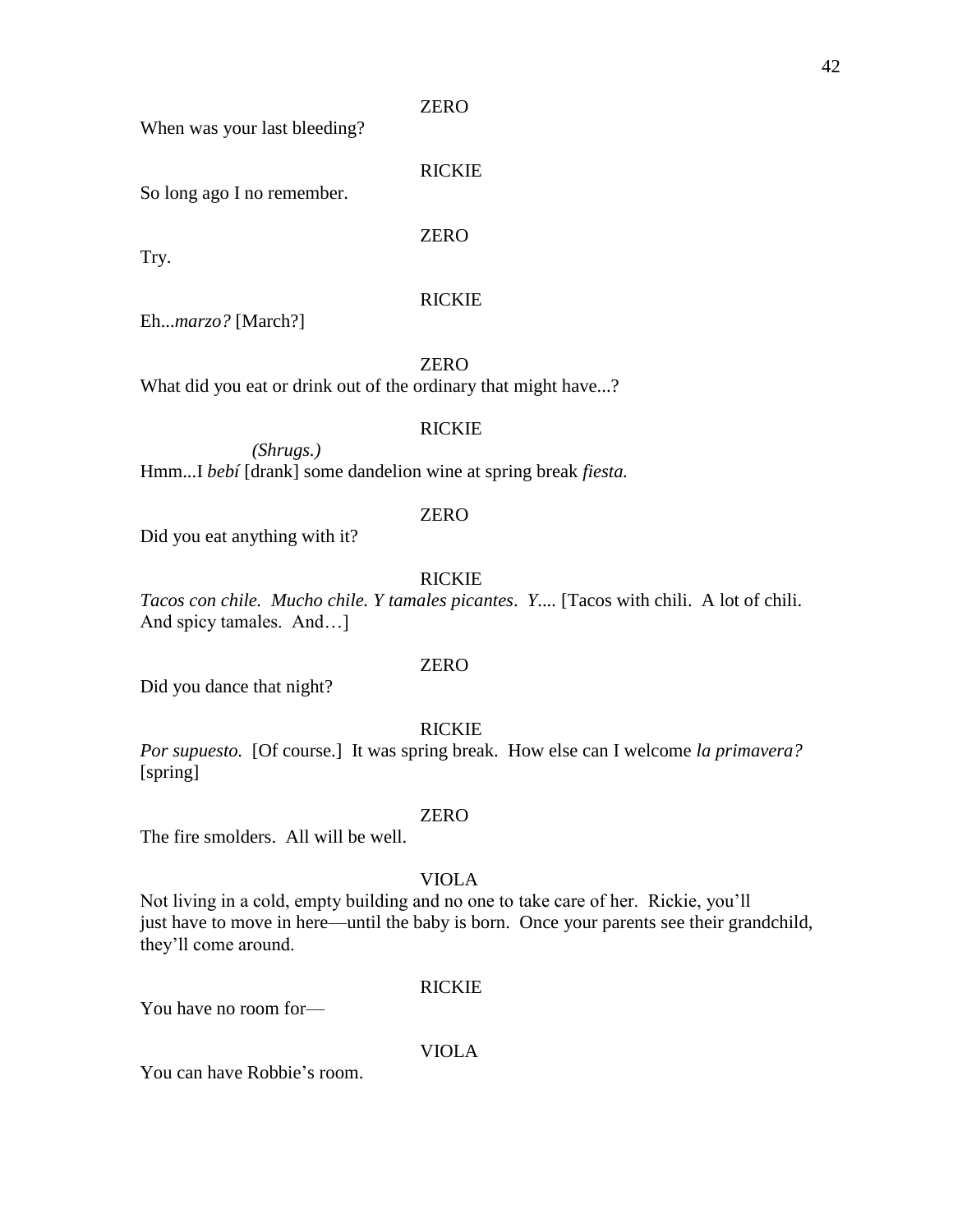Eh, maybe not...

# VIOLA

Oh, that's right. Zero is in Robbie's room. Well, you can sleep with me. That way I'll know if you need anything in the night.

## RICKIE

*Pero,* [But] it is against *la poliza* [the rules]*.*

# VIOLA

I'm sure the social worker will make an *excepción. Si?* [exception. Yes?]

## RICKIE

*(Beat.)*

*Muchas gracias.*

## VIOLA

Now that's settled, we can get on with preparations for our Solstice celebration. Let's see what the weather will be.

> *(Presses button. Image on screen: another ROBBIE, with dark hair, wearing a suit, in front of a weather map. Played by same ROBBIE, in a wig.)*

## ROBBIE *(on screen.)*

Winds from the north should move the clouds out, making tonight clear and cold. Sunrise tomorrow at 7:22. Looks like she'll be shining all day in a blue sky, Folks. Now for the five-day forecast—

> *(VI presses button. Image and sound off. VI looks at ZERO.)*

#### ZERO

Perfect.

*(He takes up the* quena *from the counter and begins to play. Lights fade. This music continues through scene change.)*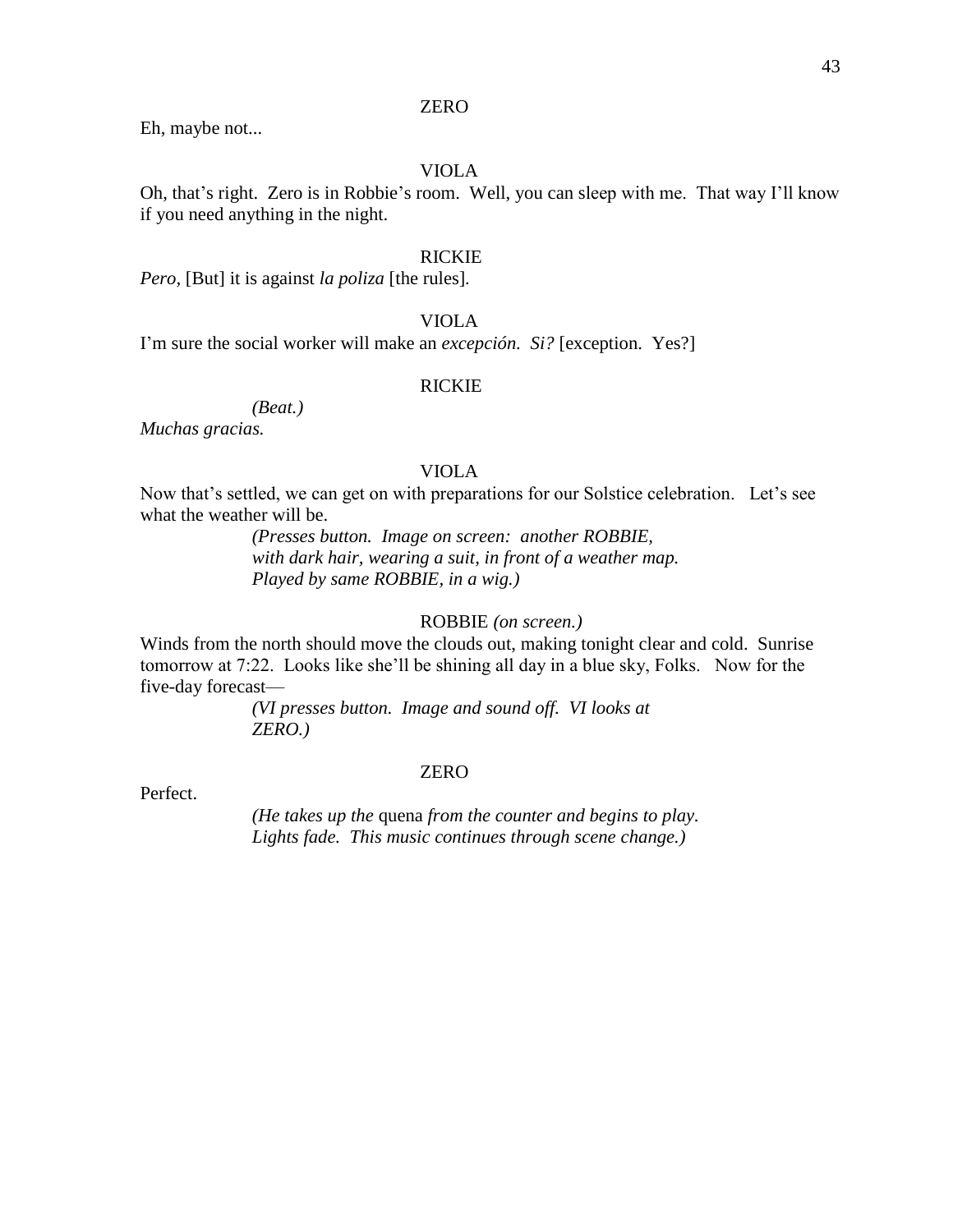| <b>SETTING:</b> | VIOLA's apartment, just before dawn the next morning.                                                            |
|-----------------|------------------------------------------------------------------------------------------------------------------|
|                 | On computer screen, in the shape of a mandala: a                                                                 |
|                 | colorful but dim collage of spheres—e.g., balls of all                                                           |
|                 | kinds, oranges, grapes, plums, soy nuts, peas, tomatoes,<br>onions, garbanzo beans, planets, moons, protons,     |
|                 | stones, rolling hills, wide eyes, young girls' breasts,                                                          |
|                 | pregnant women's stomachs, bubbles, marbles, pearls,                                                             |
|                 | milk duds, jawbreakers, donut holes, dandelions,                                                                 |
|                 | whatever. The orange tree is decorated with paper                                                                |
|                 | birds of different colors. A large mirror has been set                                                           |
|                 | out to reflect the rising sun as it comes through the                                                            |
|                 | window. On the table: a wreath of evergreens with four                                                           |
|                 | candles. On the floor, the small drum. On the counter:<br>a poppy seed cake and a glass pitcher of orange juice. |
|                 |                                                                                                                  |
| AT RISE:        | The room is darkened, except for the dim glow of the<br>computer image. ZERO, VIOLA, RICKIE are standing,        |
|                 | each in a different corner of the room. ALL use "ritual<br>voices" for this scene.                               |

The old year is dying.

The old fire is burned out.

All around us: darkness.

We must cast out the dark to make room for the light.

But first we must honor the dark and bless the gifts that darkness gives us. For the dark, rich earth where seeds germinate…

## ALL

We give thanks!

#### VIOLA

ALL

For the darkness that soothes us to sleep…

We give thanks!

## RICKIE

For the darkness animals need for hibernation…

We give thanks!

#### ZERO

ALL

For the caves that that harbored our ancient ancestors…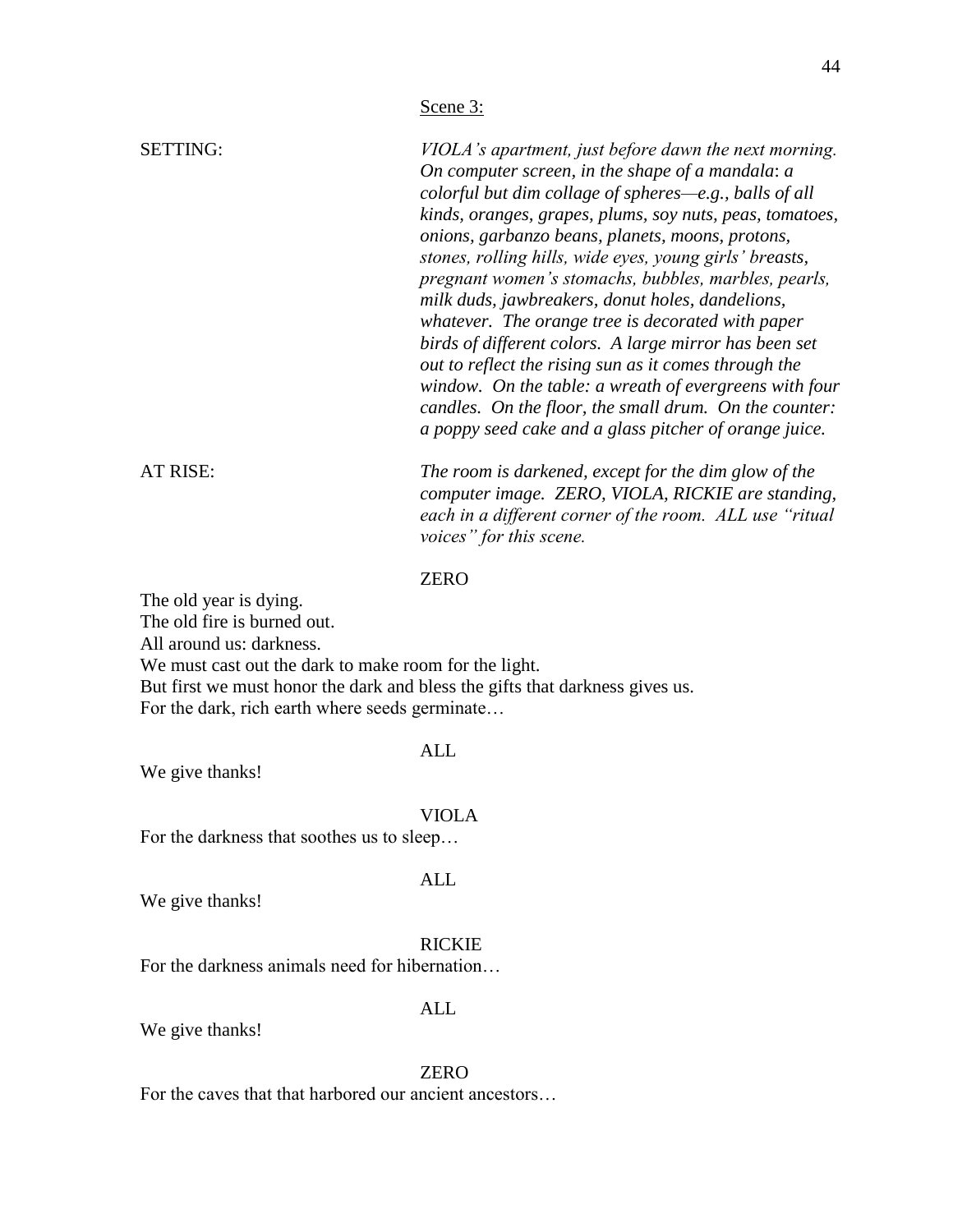## ALL

We give thanks!

VIOLA

For the wombs that provide our first nourishment…

## ALL

We give thanks!

# RICKIE

For the cellars that keep us safe from tornadoes…

# ALL

We give thanks

## ZERO

For the darkness of suffering that strengthens our bonds with one another.

## ALL

We give thanks!

## ZERO

To prepare our hearts for the New Year, we must let go of the old, let go of our sorrows, forgive those who have hurt or disappointed us.

## VIOLA

*(Sighs.)* I forgive my memory for tiring out.

# RICKIE

*(Indicating her shape.)* I forgive my *cuerpo* [body] for going out of control.

## VIOLA

I forgive Frank for dying before me.

## RICKIE

I forgive my classmates for making fun of me.They *no comprenden.* [do not understand]

# ZERO

I forgive the obscenely wealthy...who do not understand.

## VIOLA

I forgive the CEO who stole Frank's pension.

#### RICKIE

I forgive *mi madre y padre*...[my mother and father] they *no comprenden.* [do not undestand]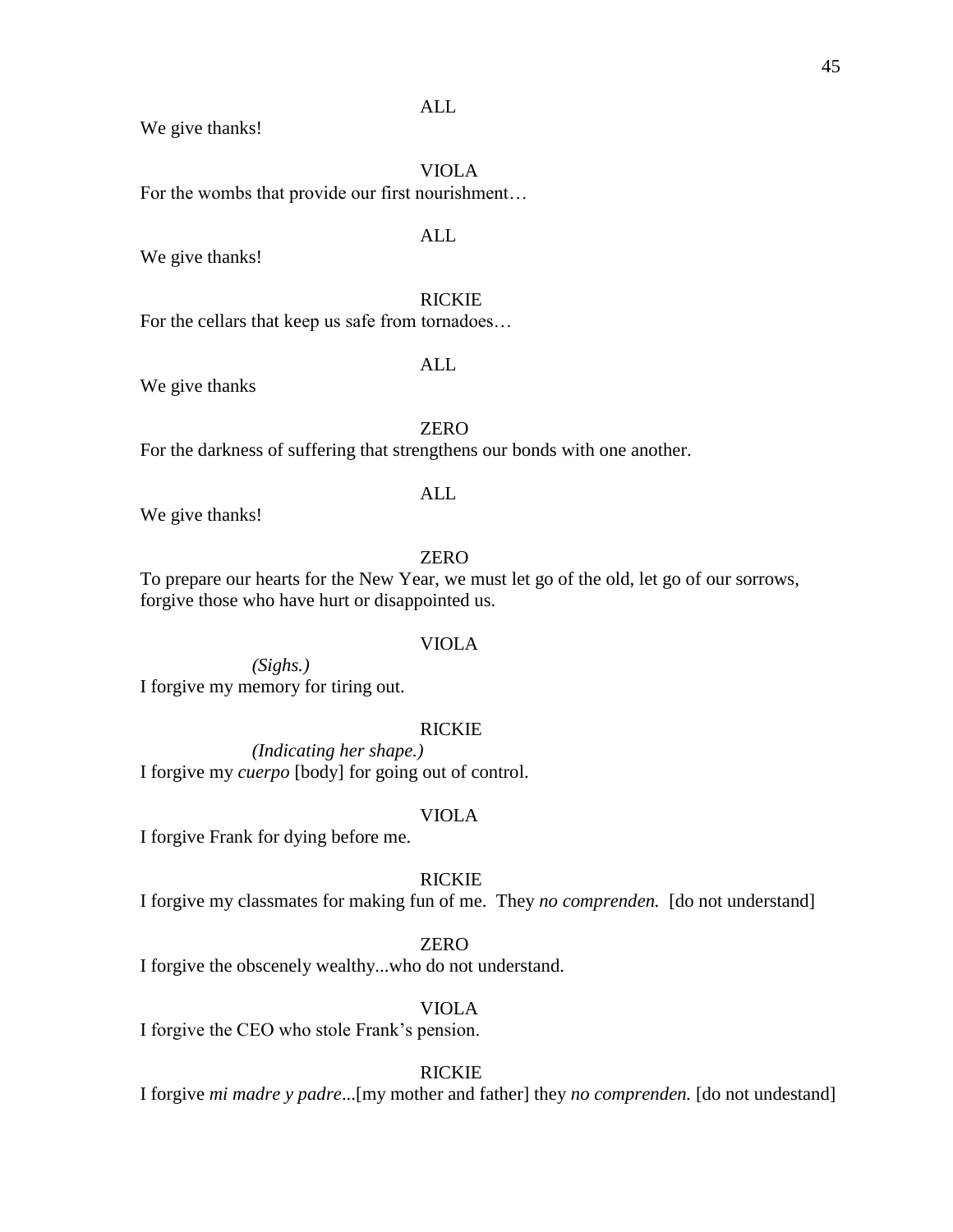In a spirit of hope, we come together *(They cross to table.)* to light the new fire.

## VIOLA

*(Lights first candle.)* May the new sun bring us many blessings in the New Year.

#### ZERO

*(Turning the wreath.)* We turn the wheel, disperse the gloom.

VIOLA RICKIE

Call forth the sun from the rich earth's womb. Call forth *el sol* from the rich earth's womb.

*(RICKIE lights second candle.)*

## ZERO

*(Turning the wreath.)* We turn the wheel of death and birth.

#### VIOLA & RICKIE

We change the seasons of the earth.

*(VIOLA lights third candle.)*

#### ZERO

*(Turning the wreath.)* We turn the wheel to beckon the light.

#### VIOLA RICKIE

We summon the sun from the womb of night. We summon *el sol* from the womb of night. *(RICKIE lights fourth candle. VI and RICKIE sit.)*

#### ZERO

In the beginning was the light of Mother Sun, which shone on all people, keeping the earth warm and providing good things to eat. All had enough. But some were not happy; they wanted more. They took from the others, leaving them without enough. This made Mother Sun unhappy and she hid herself in a cave to weep for humankind. The people missed the warmth and light of the sun. They shriveled in darkness and feared death—until finally they approached the cave where the Sun was hiding. They asked the birds to sing. They set mirrors in front of the cave so that the Sun might see her brilliant reflection and be drawn out. They asked their young girls to dance before the mouth of the cave, so that when all responded with laughter and clapping, the Sun would grow curious and come out to join in the dancing.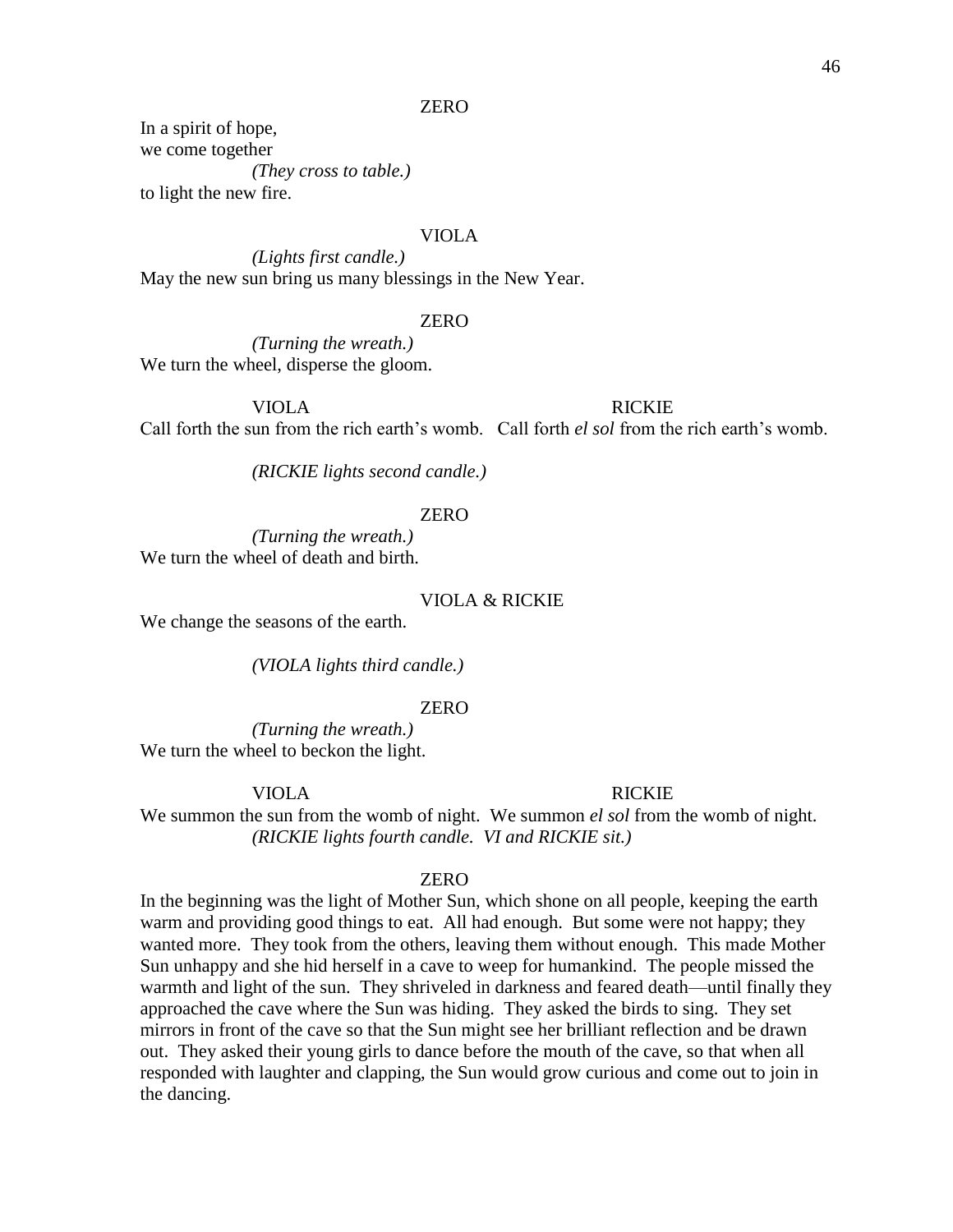*(ZERO begins drumming. RICKIE dances, gently at first, then with increasing exuberance. VIOLA claps the rhythm. As RICKIE dances, the sun slowly rises. We see its rays creeping through the window and being reflected in the mirrors. The final ecstatic moves of the dance match the intensity of the drumming. And then, RICKIE cries out and collapses. ZERO helps her to the sofa.)*

## VIOLA

Is it time?

## ZERO

Yes.

VIOLA

What should we do?

ZERO

Usually the Chief Crone presides at birthings.

#### VIOLA

What does she do?

## ZERO

She sings. To soothe the mother and welcome the newborn.

*(RICKIE moans. ZERO kneels beside her, puts his hand on her stomach, throws back his head, closes his eyes.)*

## VIOLA

*(Sings in a feeble but sweet voice. The sunlight brightens with her singing. The melody is the traditional Gaelic tune, "Morning Has Broken.")*

DARKNESS HAS VANISHED, MORNING IS DAWNING. BLACK NIGHT IS BANISHED, SUNLIGHT APPEARS. WELCOME THE NEW DAY, WELCOME THE SUNRISE, LET THE MORN'S NEW RAYS CAST OUT ALL FEARS.

GONE IS THE OLD YEAR, COME IS THE NEW ONE. GONE ARE THE OLD TEARS, GONE WITH THE NIGHT.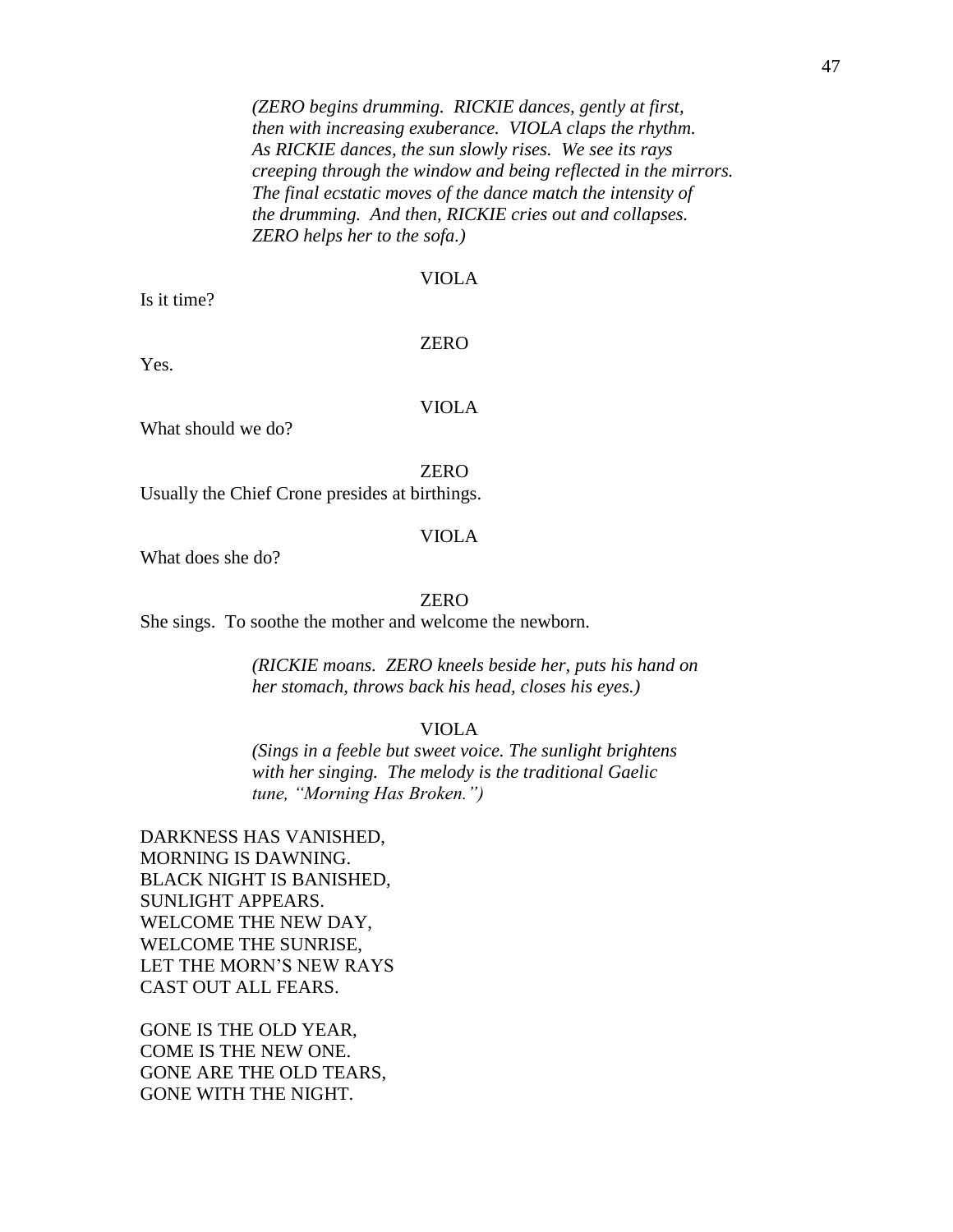VIOLA *(Cont.)*

KINDLE A NEW FLARE DEEP IN YOUR HEART'S CORE, CHERISH THE GLOW THERE, MAKE IT GROW BRIGHT.

> *(On the last line, RICKIE cries out in a last birthing push, then falls back. ZERO reverently holds up a ball the size of a basketball. It is golden and luminous. The sunlight streaming in the window narrows on the luminous ball, just as the singing stops.)*

*(Blackout.)*

End of Act I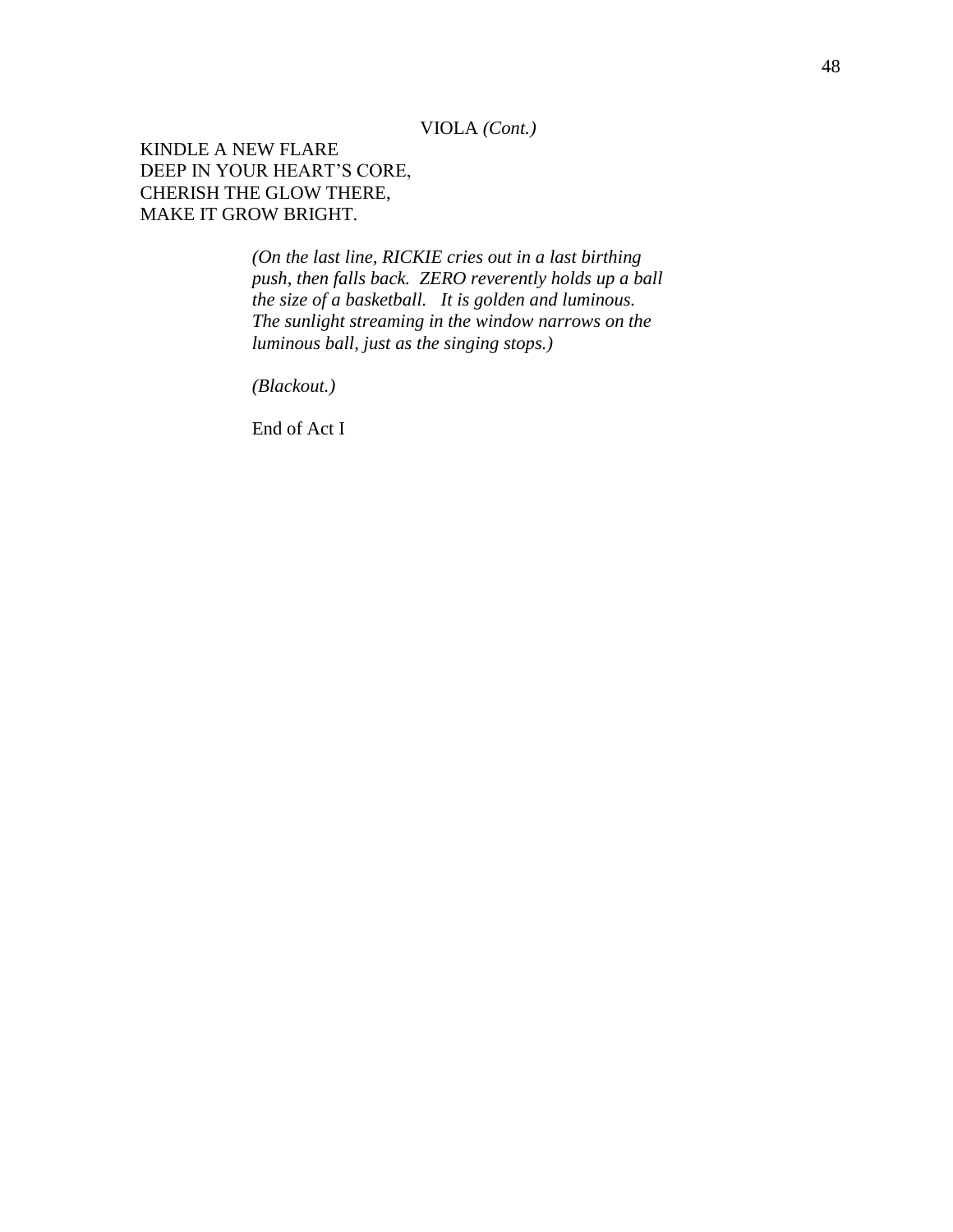# Scene<sub>1</sub>:

| <b>SETTING:</b> | Several hours later. VIOLA's apartment. The<br>computer screen is blank. The mirrors and drum have<br>been put away. The evergreen wheel-wreath has been<br>moved to the counter, where half the cake remains. In<br>the center of the table: a plate turned upside down, so<br>that its base-rim can support the luminescent golden<br>ball. Also on the table are two glasses, one empty and<br>the other, VI's, half full of orange juice; also two plates<br>with a few cake crumbs on them.                                                                                                                                                                                                            |
|-----------------|-------------------------------------------------------------------------------------------------------------------------------------------------------------------------------------------------------------------------------------------------------------------------------------------------------------------------------------------------------------------------------------------------------------------------------------------------------------------------------------------------------------------------------------------------------------------------------------------------------------------------------------------------------------------------------------------------------------|
| AT RISE:        | VIOLA sits at the table, eyes closed, holding the ball in<br>both hands, making maximum contact. As she holds it,<br>it grows brighter. After a moment, she puts it back on<br>its plate-stand where it dims slightly. She looks at her<br>hands. She flexes each finger, makes fists and extends<br>fingers, twirls hands from wrists, does finger exercises.<br>She grows increasingly excited as she realizes nothing<br>hurts. Standing, she snaps her fingers in jubilation,<br>does the arm and hand movements of the hula, the<br>Charleston, the Hokie-Pokie, walks like an Egyptian,<br>etc. Finally, she pretends to be conducting a choir<br>singing Handel's Messiah and sings along with them. |

## VIOLA

*(Conducting and singing.)* AAAAH...LLE-LU-IA! ALLE-LU-IA! ALLE-LU-IA! A-LLE-E-LU-U-IA! AAAAH-LLE-LU-IA--

*(ZERO enters from bedroom, closing door behind him.)* ZERO! ZERO, look! My arthritis is gone! Now I can open jars, button sweaters, lace shoes, peel oranges, fill the bird feeder.

#### ZERO

What will you do first?

# VIOLA

Cut you another piece of poppy seed cake. Now it's my turn to serve.

## ZERO

Thank you. But I've had sufficient.

VIOLA

What about Rickie?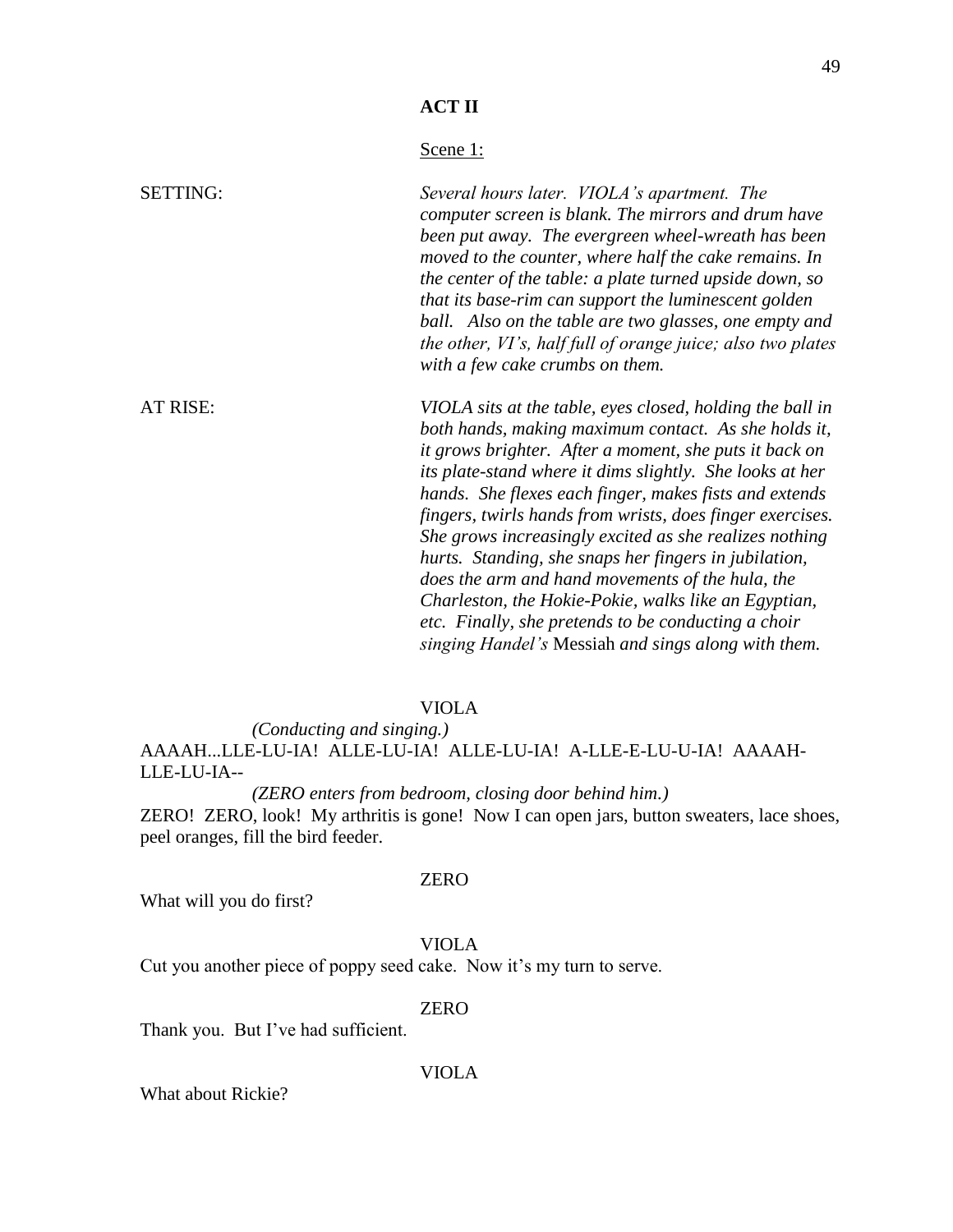I just checked on her. Still asleep.

## VIOLA

Well, *I'm* going to have another piece. *(Crosses to cake.)* Oh, if Robbie were here, he'd have a fit.

## ZERO

Why?

# VIOLA

He'd scold me for eating sugar and make me take my—

*(An idea strikes.)*

Ah!

*(Crosses to end table, takes out blood-testing mechanism, hums "You Are My Sunshine" as she tests her sugar level.)*

It's ninety-five. *Ninety-five.* Do you believe it? Roll on the dessert cart—I'm a sugar-short gal!

*(Rubs Golden Ball.)*

Such a wonderful baby, our little Sol.

*(Gets an idea.)*

I'm going to knit him a hat.

*(Rummages around in drawer of end table. While she does this, ZERO cuts her another piece of cake.)*

I wonder where I put my knitting bag...it's been so long... The babies born in the hospital all get those cute little hats. Ah, here it is.

*(Settles on sofa. He hands her the cake.)*

Oh, Zero—you spoil me almost as much as Robbie.

*(Takes a bite of cake.)*

What about the mother? I should make something for Rickie too. What do you think she would like?

#### ZERO

No offense to your hospitality, Vi, but I think she would like to go home.

#### VIOLA

Well of course. She'll want to show her parents the new grandbaby. I found their number in with her papers this morning and left a message to call us.

# *(Phone rings.)*

That's probably them now.

*(ZERO presses button, then stands to one side, making him invisible to those on "other end" of the call. Image appears on screen: RAY and ROBBIE.)*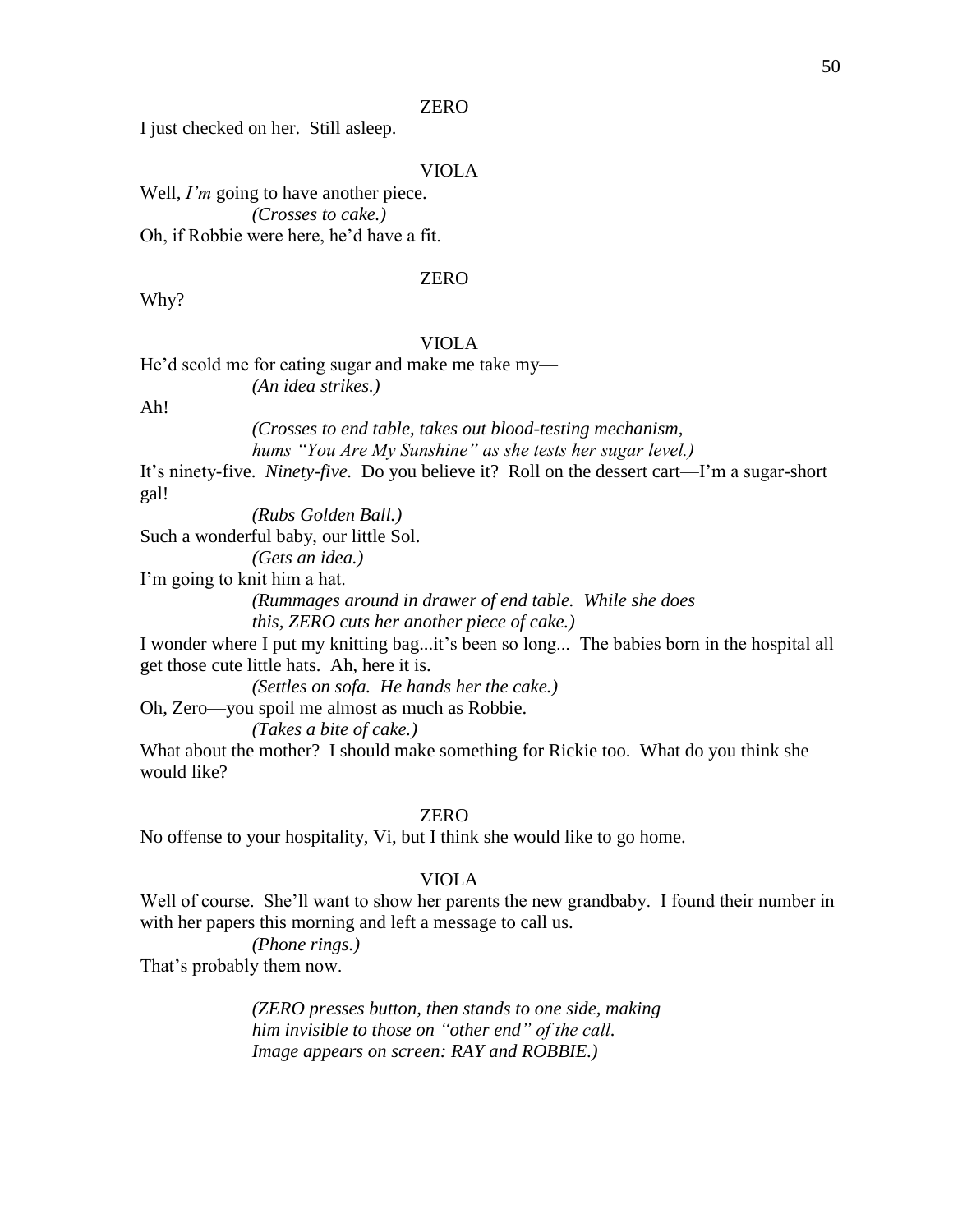RAY *(On screen.)*

Hi there, Vi. It's Ray.

## VIOLA

*(Standing.)*

And Robbie!

RAY *(On screen.)*

Right. Your Robbie's back in commission.

VIOLA

Oh, Sweetheart, I've missed you so. Did you miss me?

ROBBIE *(On screen.)* Did you take your blood sugar count this morning, Vi?

VIOLA

So much has happened, Robbie—wait till you hear!

RAY *(On screen.)*

I have a few more errands to run. We'll be over shortly. Bye now.

## VIOLA

Stop by when you get the chance.

*(Waves. ZERO presses button. Image disappears. VI lets out a sigh.)*

I am so pleased about Robbie.

*(Pets SOL.)*

Wait till he sees this adorable baby. He'll want us to have one of our own. Hmm...maybe at *Summer* Solstice.

#### ZERO

Vi...I'm not sure that—

## VIOLA

Zero! Please forgive me. I should be thinking about your feelings in all this. Do you think you and Robbie could share a room? Just for a little while, until we find you a job.

## ZERO

I don't want to inconvenience you.

VIOLA

How can you think such a thing?—after the beautiful gift you gave us last night.

## RICKIE

*(Entering from bedroom.) Feliz* [Happy]Solstice, everyone!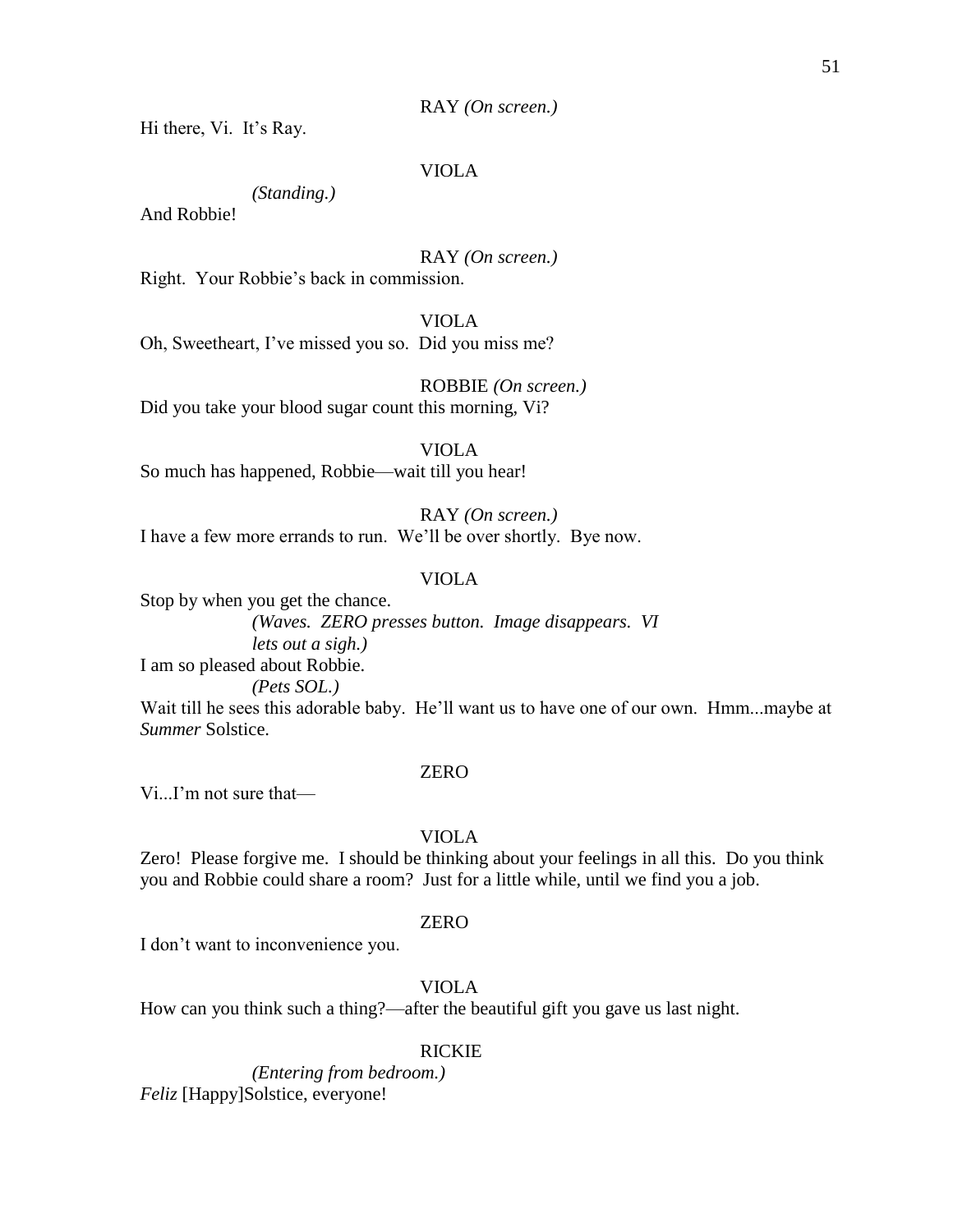Rickie!

#### ZERO

Good morning, Mother. Did you sleep well?

RICKIE Such a dream I had—that I gave birth to *el sol*. [the sun]

#### VIOLA

That was no dream. *(Indicating SOL.)* Here it is—your miracle baby.

#### RICKIE

*This* is *mi bebé?* [my baby] *(Picks up SOL.)* How warm and bright.

## VIOLA

Don't you just love to hold him. And he never cries. *(She takes another bite of cake and starts knitting. RICKIE puts SOL down, puts her hands on her abdomen, which is now flat. Marvels at this.)*

#### RICKIE

*No comprendo.* [I don't understand.]

## **ZERO**

Don't try.

*(He picks up* quena *and begins to play. RICKIE picks up SOL and dances. After a few moments, the phone rings. Music and dancing stop. ZERO presses button. Image of RICKIE's parents appear on screen. During the following dialogue in Spanish, all three parties gesture broadly and emphatically, making the content clear. RICKIE's father repeatedly rubs his right temple.)*

MADRE *(On screen.) Enriqueta--donde estás?* [Enriqueta—where are you?]

PADRE *(On screen.) Quiénes son estas personas?* [Who are these people?]

#### RICKIE

*Mami, Papi, tengo bebé--mi pequeño sol!* [Mama, Papa, I have a baby—my little Sol!]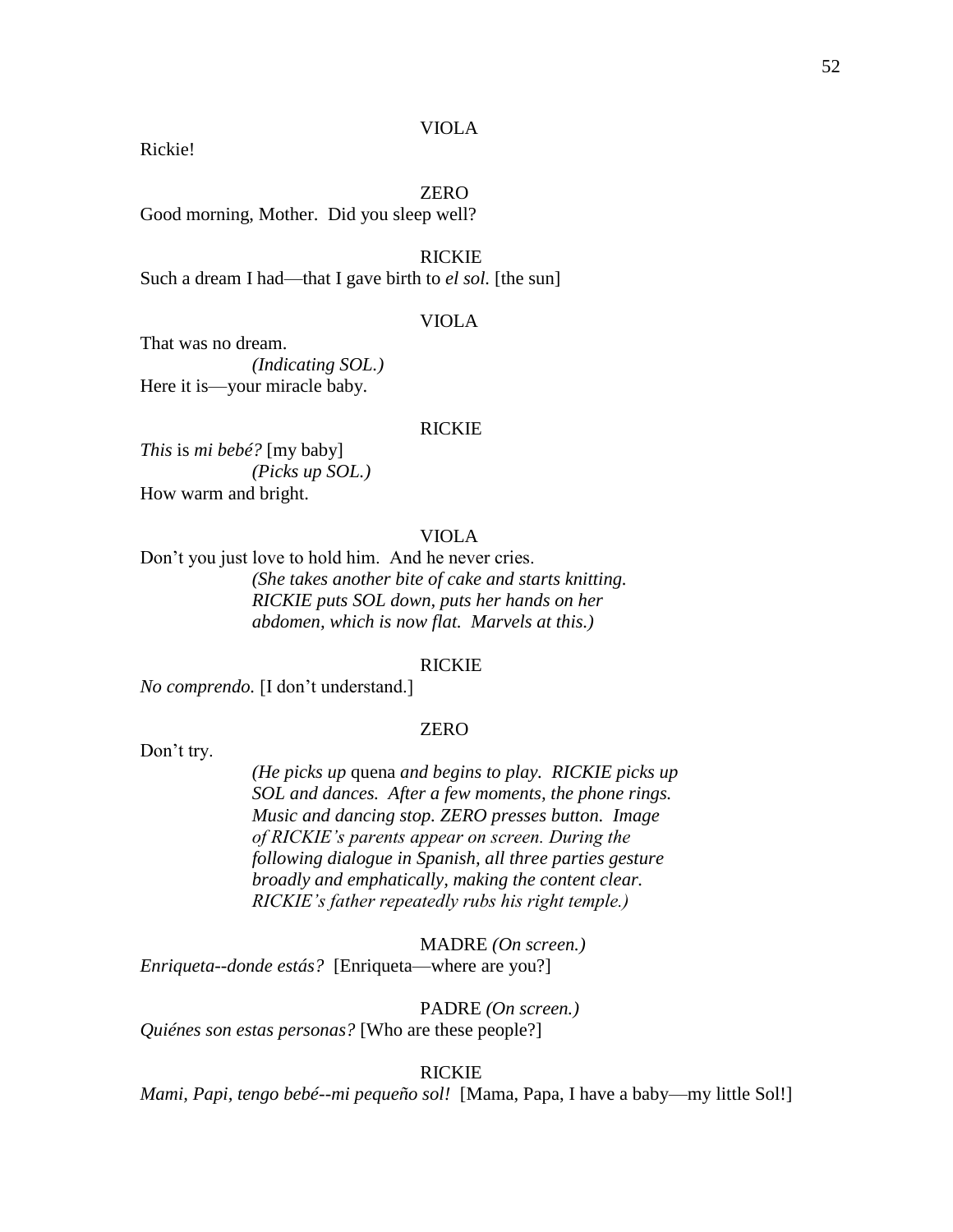MADRE *(On screen.)*

*(To PADRE.) Qué es esto? Está ella loca?* [What is that? Is she crazy?]

## VIOLA

#### *(Jumps up and goes to screen, her knitting trailing her.)*

It's true. She drank dandelion wine and ate chili and tamales and danced to bring in the spring and then we had a Solstice ritual and she turned the wheel again and danced to bring in the winter and gave birth to the sun. Aren't you proud?

#### MADRE *(On screen.)*

*Enriqueta, llama a la enfermera. Tienes que mudarte del piso de locos e irte al departmento de maternidad.* [Enriqueta, call the nurse. You need to be moved off that crazy floor and taken to the maternity ward.]

## RICKIE

*Mamá—ellos no son locos. Y yo no estoy embarazada. Es la verdad. Mira mi estómago.*  [Mama—they're not crazy. And I'm not pregnant anymore. It's true! Look at my stomach.] *(Shows her flat abdomen.)*

#### PADRE *(On screen.)*

*Ella tuvo un aborto! Ninguna hija mía se hará un aborto. Ahora, estás muerta para nosotros. Muerta!* [She's had an abortion! No girl who has an abortion is a daughter of mine. Now you are dead to us. Dead!]

## MADRE *(On screen.)*

*(Crying.) Enriqueta, por qué nos has hecho esto?* [Enriqueta, why did you do this to us?]

## PADRE*(On screen.)*

*Cuélgale!* [Cut her off!]

## RICKIE

*Esperen! Mami, Papi, no hice nada malo.* [Wait! Mama, Papa, I didn't do anything bad.]

*(MADRE reaches for button. Image disappears.)*

## VIOLA

*(Beat.)*

I have a feeling that didn't go well.

#### RICKIE

I am dead. *Muerta.*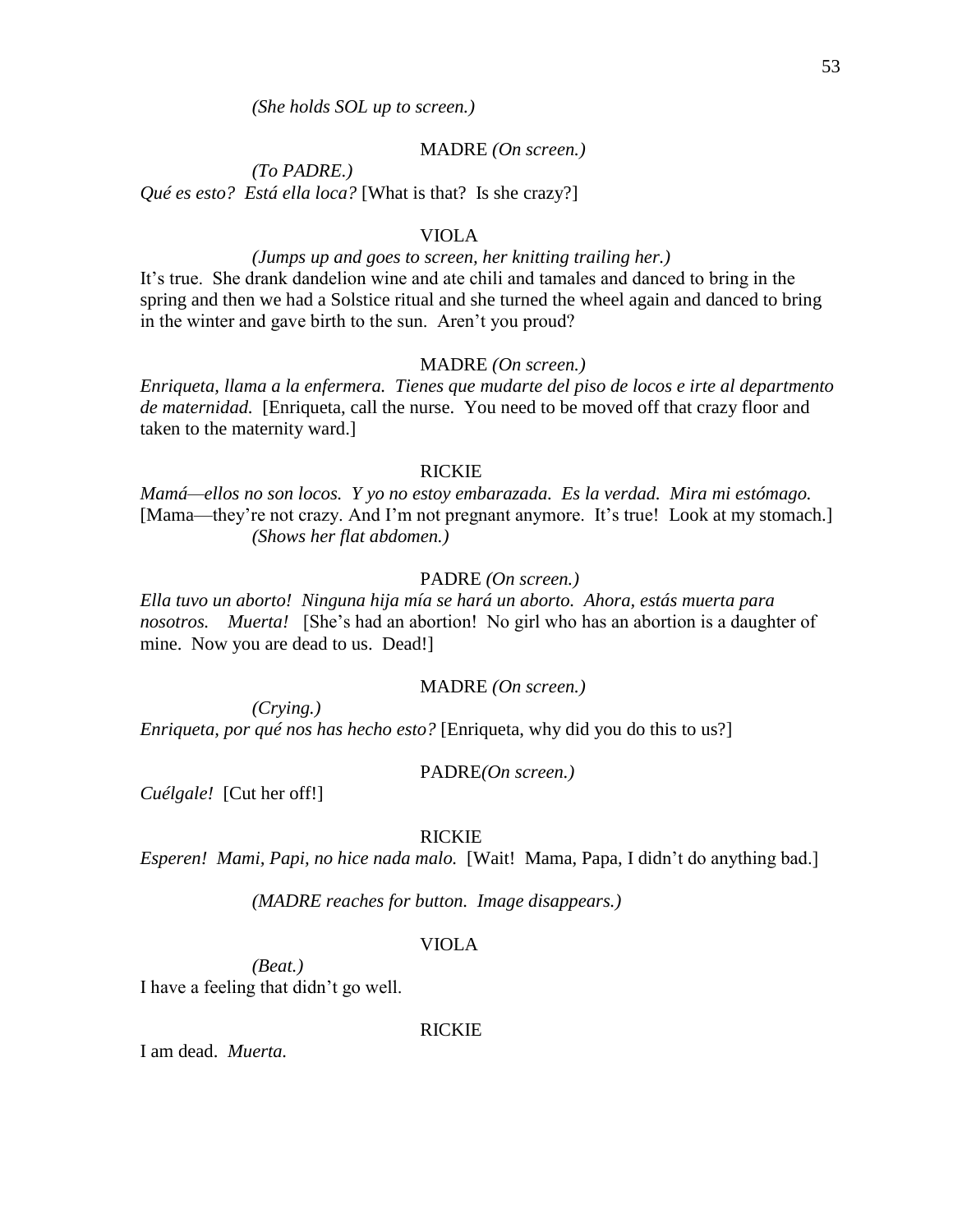*(Comforting her.)*

Rickie, dear.... You are the most alive person I have ever known. And you have given birth to the most wonderful little Sol.

## ZERO

They do not understand.

#### VIOLA

But when they see the baby...surely then.

## ZERO

Even then. Some people refuse to see.

#### RICKIE

What can I do?

#### ZERO

Your padre—he has pain, in his head?

## RICKIE

*Sí. Dolor de cabeza.* [Yes. Headache.] Migraine.

#### ZERO

Take your Sol and hold it to his head.

#### VIOLA

Yes! That's it. *Then* they will understand.

# ZERO

No, they will not understand. But they will feel.

## RICKIE

*(Picks up SOL.) Mira!* [Look!] My Sol is getting brighter. *(Presses buttons. Phone rings. Image of MADRE and PADRE reappear.)*

## PADRE *(On screen.)*

*(Rubbing temple.) Qué pasa? Estás llamando de la muerte?* [What is this? You are calling from the dead?]

## RICKIE

*(Advancing towards screen.) Sí, Papi. Tengo un regalo para ti.* [Yes, Papa. I have a present for you.]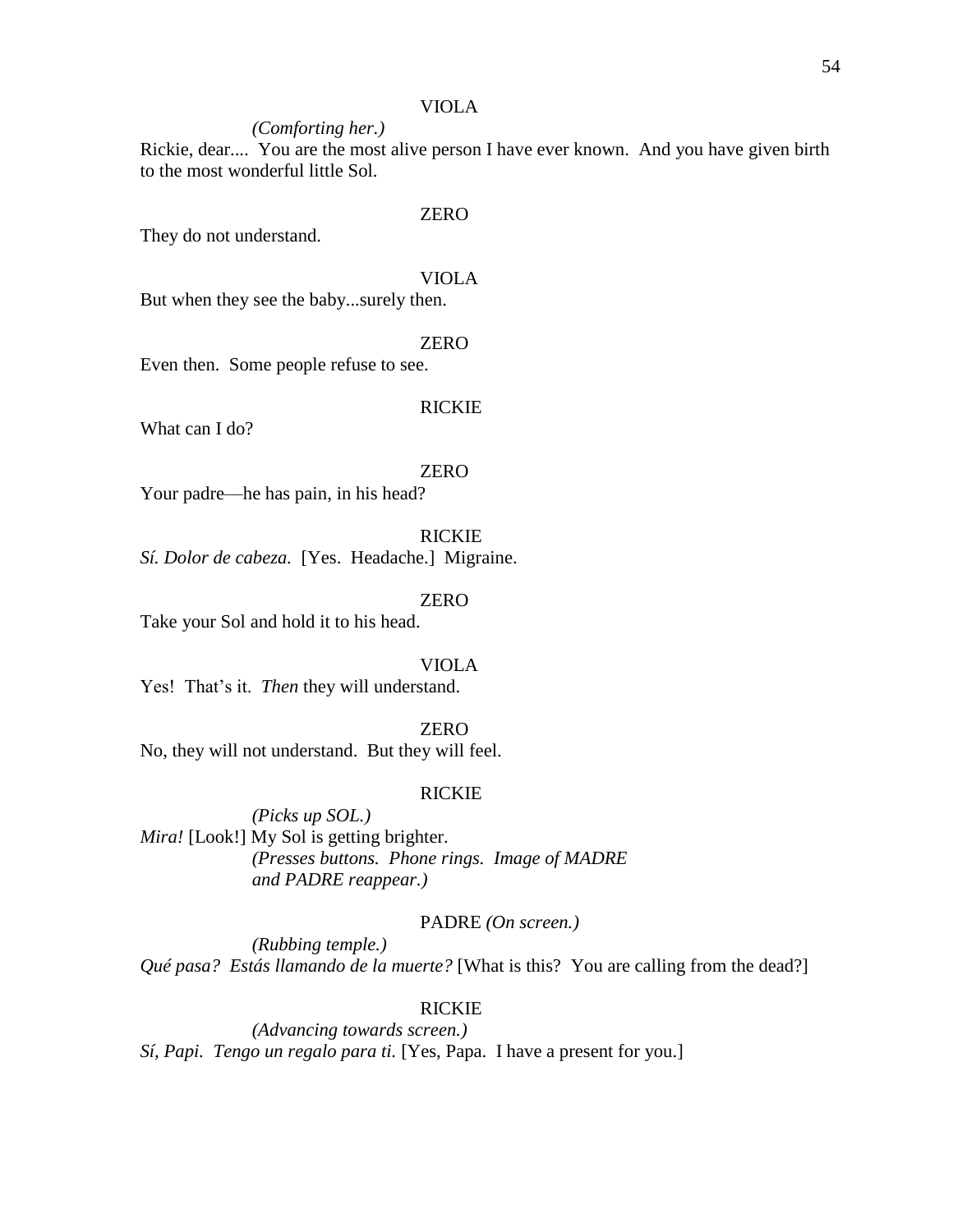## PADRE *(On screen.)*

*(Warding her off.)*

*No quiero tus regalos. Tú no eres más un miembro de nuestra familia!* [I don't want your presents. You are no longer a member of our family.]

## RICKIE

*(Holding SOL to PADRE's right temple on screen.) Un besito de tu nieto.* [A kiss from your new grandbaby.]

PADRE *(On screen.)*

*Te dije que—* [I told you I—] *(Feels the relief.) Qué es estó? Qué hiciste?* What is this? What have you done?]

#### RICKIE

*Cómo te sientes?* [How do you feel?]

PADRE *(On screen.)*

*Sin dolor.* [No pain.]

#### RICKIE

*Te amo, Papi.* [I love you, Papa.]

PADRE *(On screen.)*

*Enriqueta...*

#### RICKIE

*Sí, Papi?* [Yes, Papa?]

PADRE *(On screen.)*

*Qué está pasando?* [What is happening?]

#### RICKIE

*La cosa más maravillosa. Siéntela.* [The most wonderful thing. Feel it.] *(He takes a deep breath.) Qué sientes?* [What do you feel?]

## PADRE *(On screen.)*

*Ahora el dolor se ha ido. Me siento mejor...casi...feliz.* [Now the pain is gone. I feel better…almost…happy.]

#### RICKIE

*O, Papi!*

## PADRE *(On screen.)*

*Y triste también...por la forma que te he tratado. Lo siento, Enriqueta.* [And also sad...for how I treated you. I am sorry, Enriqueta.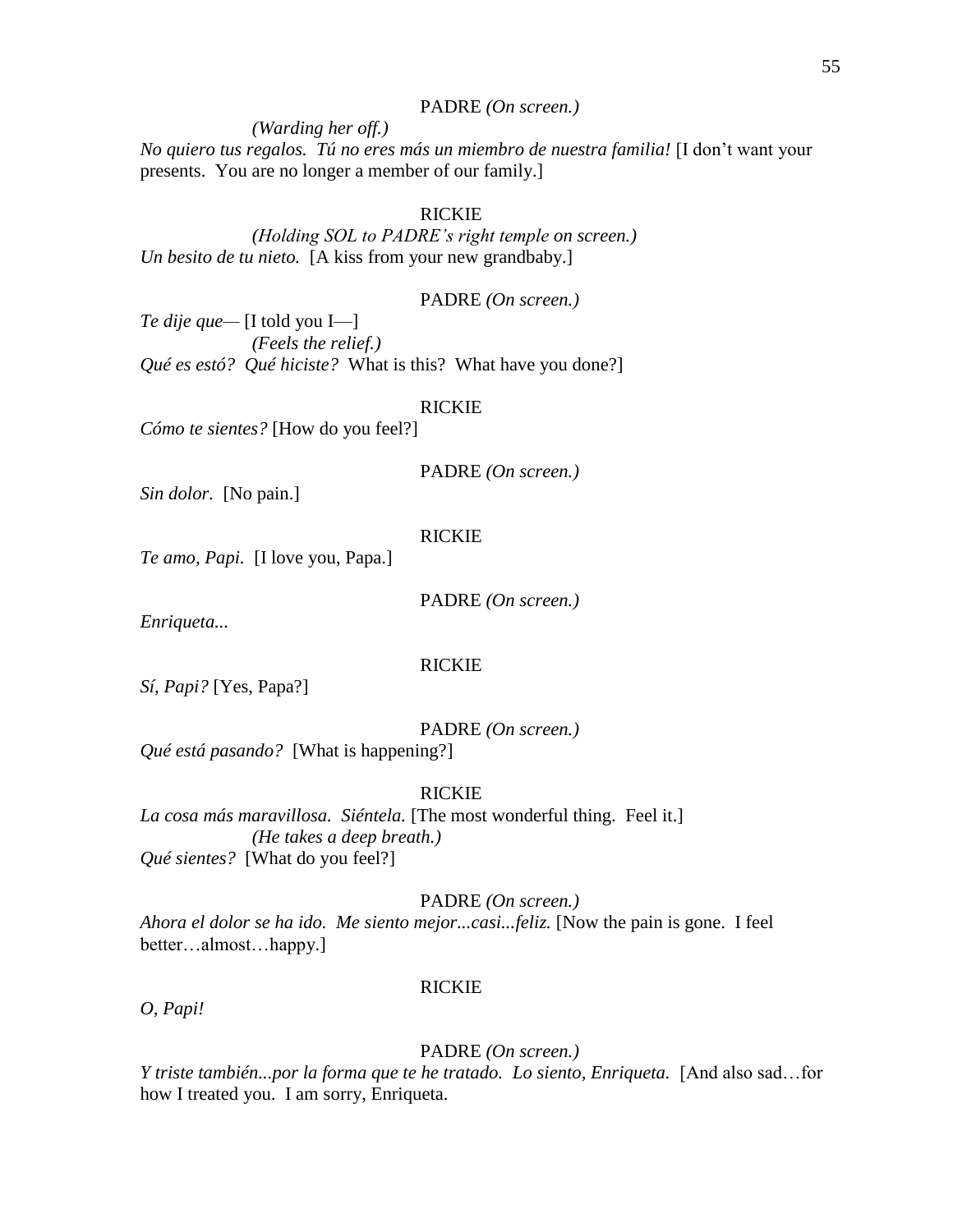## RICKIE

*Te extraño, Papi.* [I miss you, Papa.]

PADRE *(On screen.)*

*Ven a casa, Niña.* [Come home, Little One.]

#### RICKIE

*Pero, estoy muerta.* [But I am dead.]

## PADRE *(On screen.)*

*Te darémos vida nuevamente. Te prepararé tus tacos favoritos—con chile. Y tu mamí te hará tus tamales picantes. Vendrás?* [We will give you life again. I will fix your favorite tacos—with chili. And Mama will make spicy tamales. Will you come?

## RICKIE

*Sí, Papi.*

*(Blows kiss. Presses button. Image fades.)* Zero, how can I thank you?

#### ZERO

Your dancing was gift enough.

#### RICKIE

This morning...the Solstice sunrise...our ritual...it makes my heart swell. If only *todo el mundo* [the whole world] could have such an experience...

#### VIOLA

Why can't they?

#### ZERO

They do not understand.

VIOLA

But you could help them understand—make them *feel*.

#### ZERO

First they must want to, must be open...ready...

## VIOLA

Couldn't you help them want to?

## RICKIE

*Sí.* You need to advertise, Zero. Put a notice *en el periódico*. [in the newspaper] Buy a thirty-second spot on *la televisión.* Get a website, Facebook friends, a Twitter account, bumper stickers.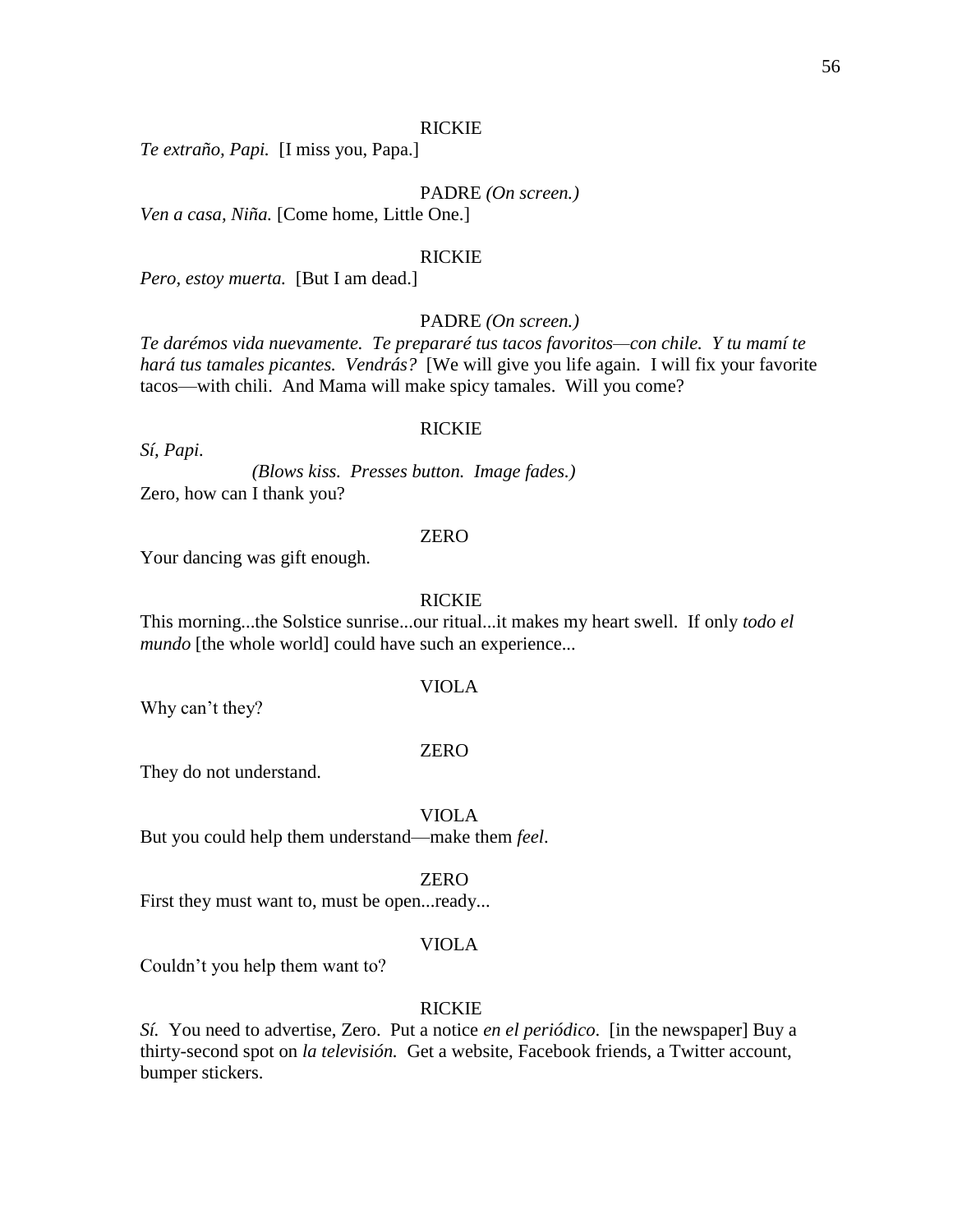What would they say?

## RICKIE

Hmm... *Qué cosas más* [What else] you do besides rituals?

## ZERO

#### *(Dramatically.)*

I climb up the world tree, the cosmic tree that connects heaven and earth, up the pole of the tent, up, up, through the smoke-hole into the sky where the horned creatures pull me in a chariot, taking me on a journey to find the gifts of the spirit—the gift of fire, the gift of prophecy, the gift of life, the gift of love. Then I come back, back through the smoke-hole, back down the chimney, bringing the sun, bringing the New Year, bringing gifts of the spirit for everyone. I also conduct out-of-body experiences for others. And escort the souls of elders on their journey to the next world.

*(Pause.)*

## RICKIE

Hmm...*probablemente* [probably] we better stick with turning the wheel of the year.

## VIOLA

Okay then. How about this for slogan? "Sha-man shares rituals" ?

#### ZERO

I don't like advertising. Too commercial.

#### RICKIE

It's *el modo americano*: [the American way] make people want things. Like liposuction or SUV's.

## ZERO

But turning the wheel of the seasons is sacred. We shouldn't have to *make* people want it. It is a basic need—like water.

#### VIOLA

Maybe we've just lost our sense of taste.

## RICKIE

Too much wine and soda. No appreciate *agua pura.* [pure water]

## VIOLA

But people *do* feel the need to welcome the seasons.

## RICKIE

*Por supuesto.* [Of course.] Why else we have spring break? And look at all the *regalos* [presents] and *fiestas*[parties] at Winter Solstice time.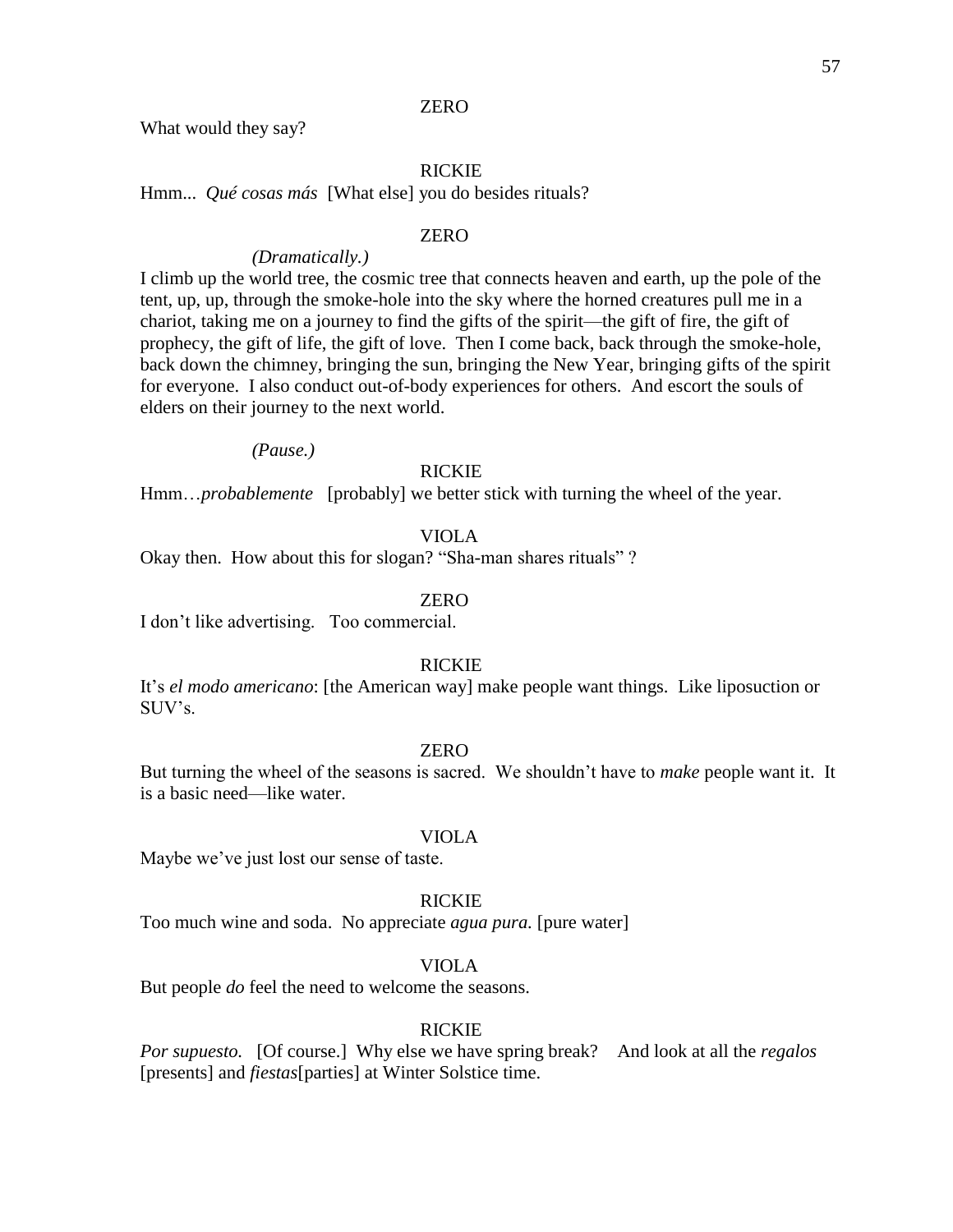People need more than presents and parties.

RICKIE *Exactamente!* [Exactly] That is what you can help them understand. No?

#### ZERO

No TV commercials.

## RICKIE

*Bueno. Un pequeño* [Okay. A tiny] newspaper ad and a very tasteful website. How much *dinero* [money] you have?

Five dollars.

# VIOLA

ZERO

I have twenty.

## RICKIE

Not enough.

VIOLA I have more in the bank—still have all my house money.

ZERO

I can't take your savings, Vi.

#### VIOLA

You can pay me back.

RICKIE

Or you could be partners in the Ritual Business.

#### VIOLA

What a marvelous idea!

# RICKIE

We can work out details *mañana.* [tomorrow] *Ahora* [now] I have to take Sol *a mi casa.*  [home]

*(Picks up SOL.)*

## VIOLA

But I haven't finished his hat.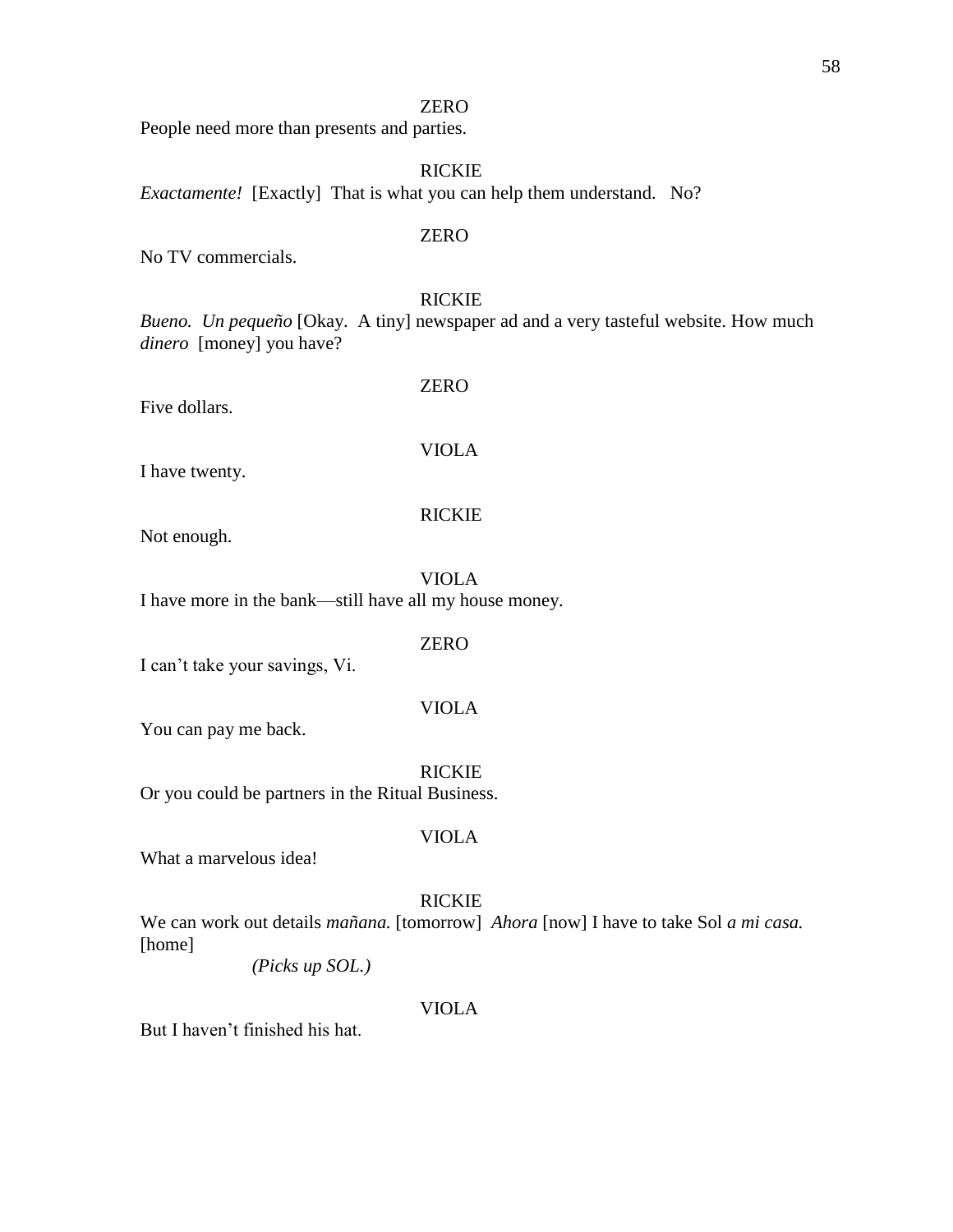## RICKIE

*(Gathering up her things.) No importa*. [Doesn't matter.] I bring him back.

## VIOLA

Yes! Bring him often—I've always wanted to be a grandmother! *(RICKIE exits.)* Zero...I feel so...

#### ZERO

Blessed?

# VIOLA

So many blessings*.* I might just burst with happiness. Do you think that's possible?

#### ZERO

*(Nods.)* And flood the world with light. *(Doorbell rings.)*

#### VIOLA

Rickie forgot something?

## ZERO

I'll get it.

*(Opens door. RAY is there, holding a small evergreen tree in a pot.)*

#### RAY

*(Not happy.)*

It's you!

#### ZERO

Yes, it is I— Zurvan Ehecatl Ra Ogiuwu.

RAY

What are you doing here?

#### VIOLA

Zero is my guest.

#### RAY

*(To ZERO.)* If you've done her any harm, I'll—

#### VIOLA

Ray! Where are your manners?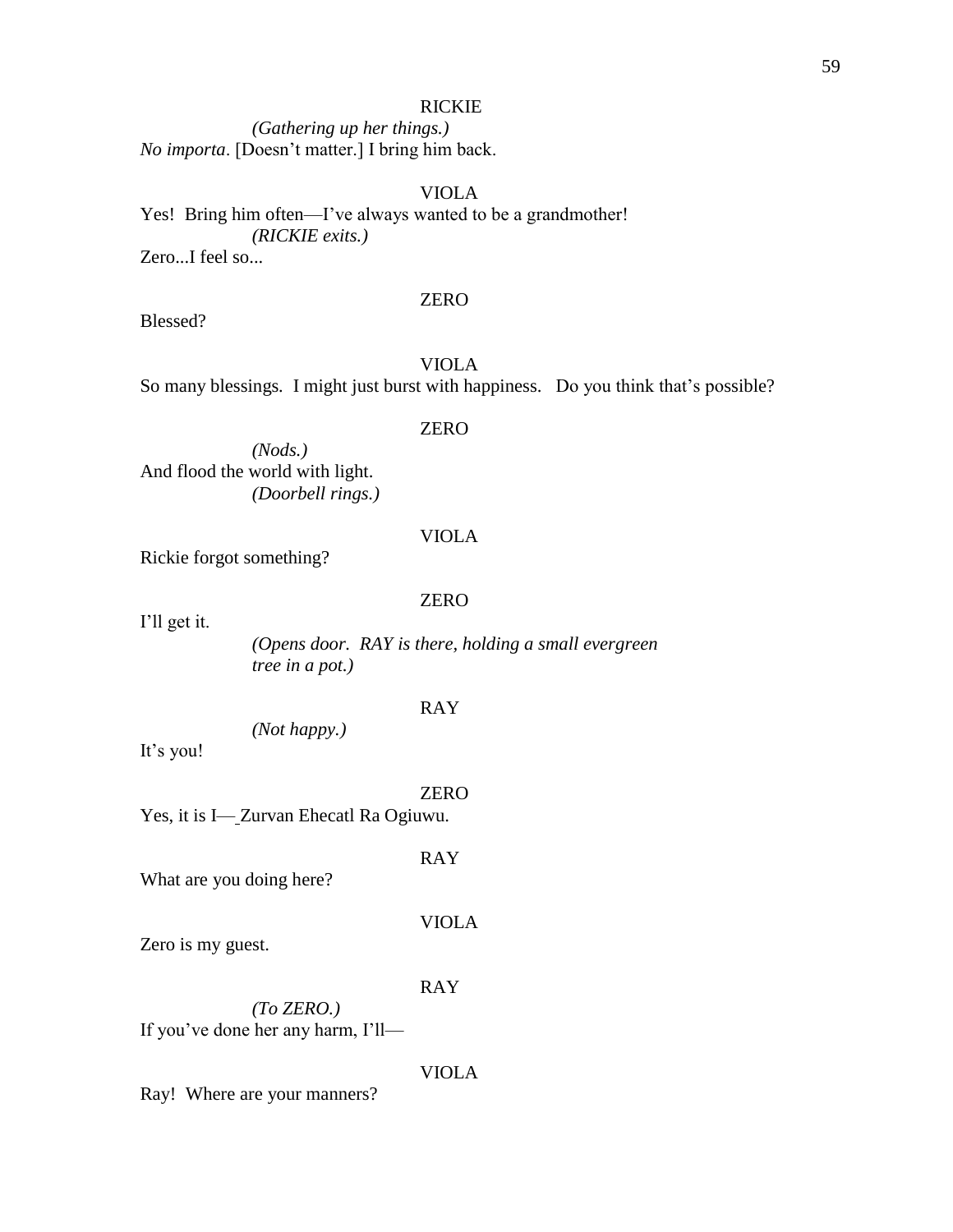RAY

Vi—what are you doing letting this shiftless, vagrant Commie into your apartment?

VIOLA

I'm just doing what any decent person would do. We can't let him sleep on the street.

RAY

You don't *know* him. He's...dangerous.

VIOLA

Oh. Do *you* know him?

RAY

I know him—and all his kind.

VIOLA

Zero, I didn't realize you knew my nephew.

ZERO

Only for a short time. We have a…wagering acquaintance.

RAY

If you think I'm going to—

#### VIOLA

*(Interrupting.)* Where's Robbie?

RAY

Just getting charged up at the R-bar downstairs.

VIOLA

That scamp! He never takes a drink here. Must be the good cheer of the season. Come in, Ray. Have some poppy seed cake and Solstice juice.

RAY

*(Eying ZERO suspiciously as he crosses farther into the room.)* No thanks, Vi. I just wanted to bring you this tree. *(Puts tree down.)*

VIOLA

It's charming. How kind of you, Ray. Let's sit and visit. *(Takes him to sofa and they sit. ZERO takes empty plate and glass to kitchen.)*

RAY

Have you given any more thought to what we talked about yesterday?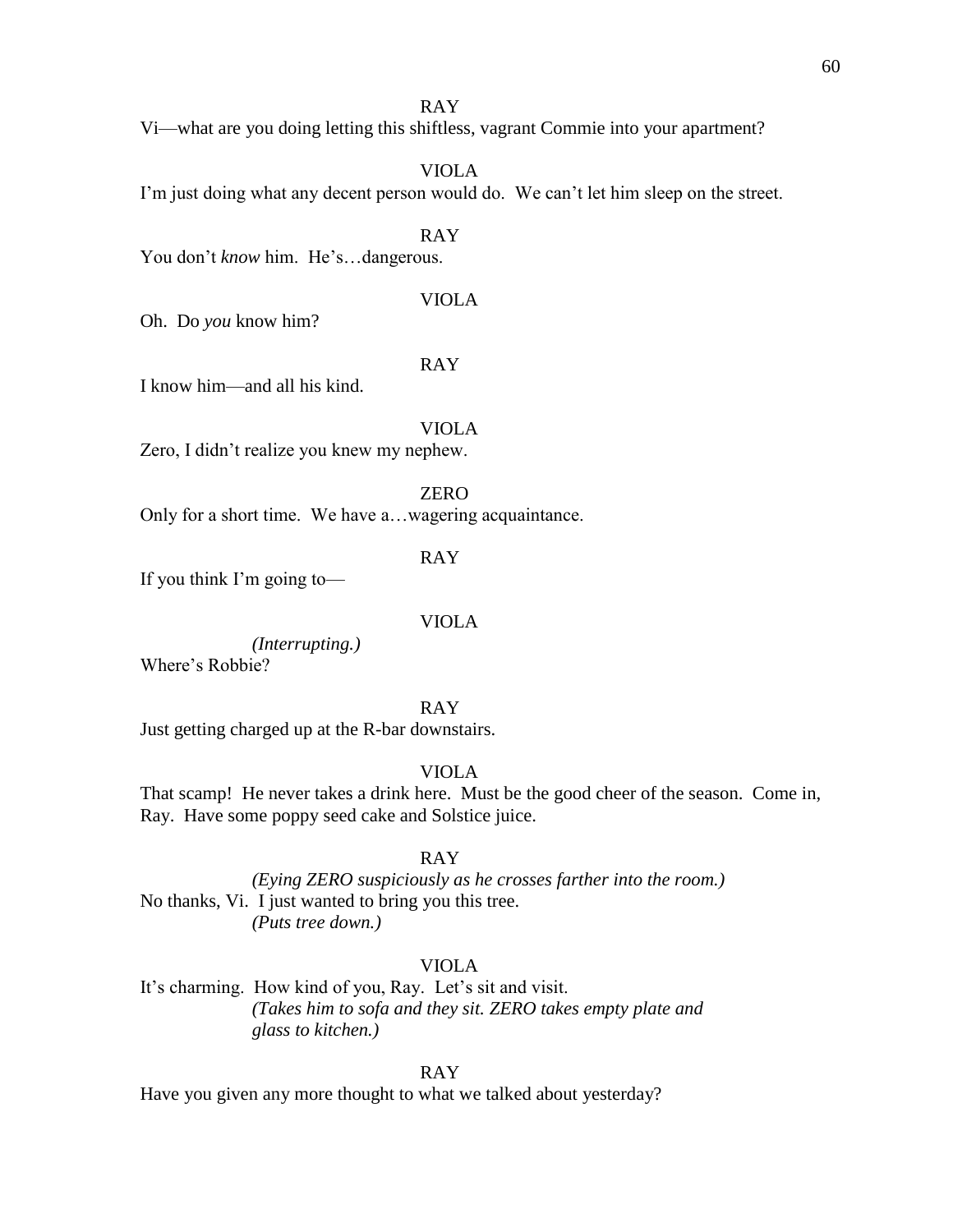Yesterday?

RAY

When I brought you supplies.

VIOLA The pizza was delicious—all four seasons.

About the money.

# VIOLA

RAY

*(Pulls bill from pocket.)* Look—I got it back!

## RAY

How?

## VIOLA

Zero brought it. He happened to be on the corner when I threw it out the window.

## RAY

*(Eying ZERO suspiciously.)* Wasn't that convenient?

VIOLA So of course I invited him to lunch. And then Rickie came. And one thing led to another.

It did?

I wish you had been here.

RAY

I do too.

## VIOLA

*(Putting bill away.)* So. Was that what you wanted to talk about?

RAY

What I want to talk about is *investing* money.

VIOLA

Don't talk to me about the stock market. We were doing fine before the crash of ought-one.

# RAY

VIOLA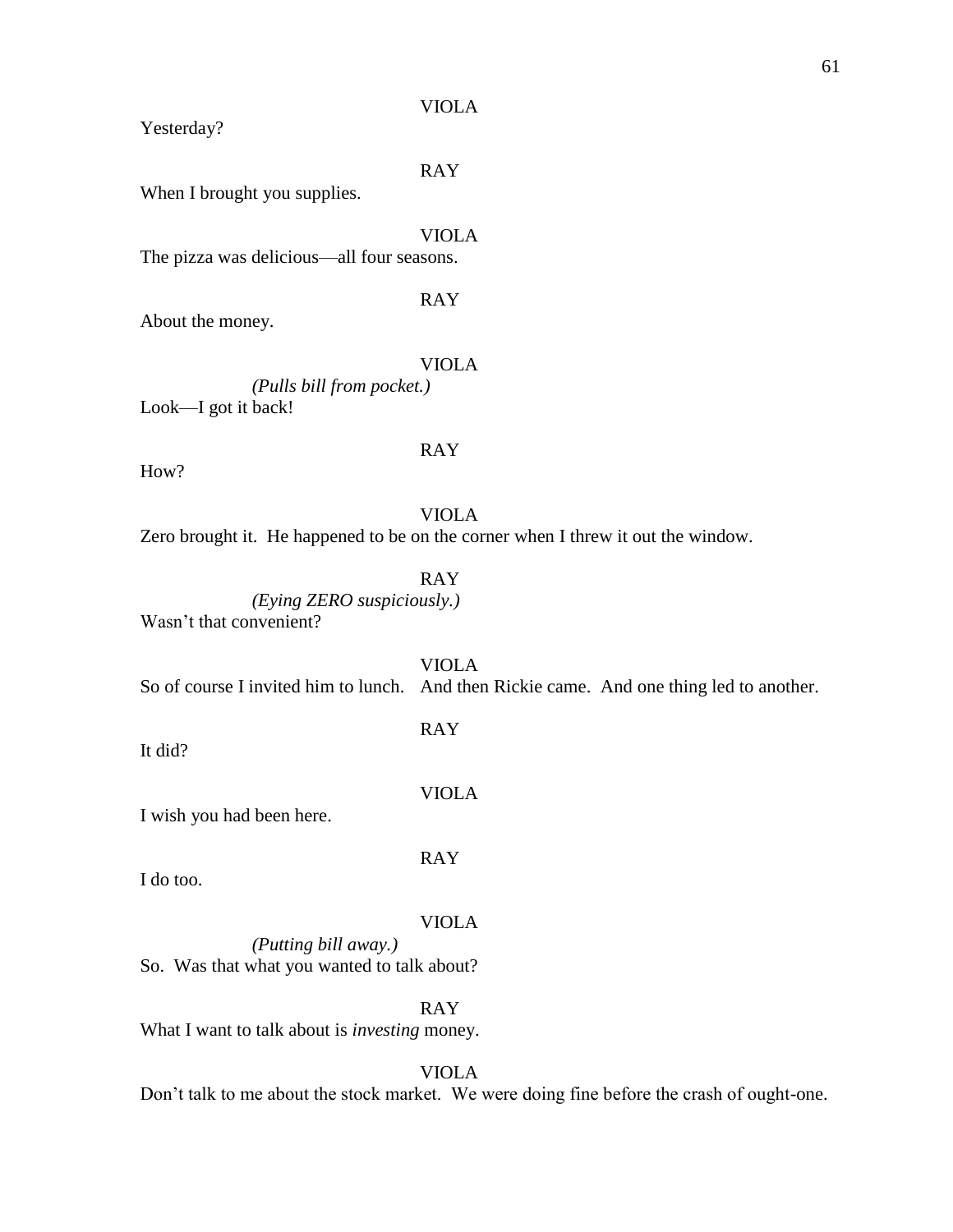# VIOLA *(Cont.)*

*(Gestures to souvenir life preserver.)* Even took that Carefree Caribbean Cruise. But we lost everything in the market except Frank's pension. And then his CEO— *(Stops abruptly.)* But I've forgiven him.

# RAY

Who?

#### VIOLA

Frank's CEO. I've forgiven him.

RAY Vi, I want to explain to you how investing works.

#### VIOLA

I know how it works.

#### RAY

You do?

#### VIOLA

Somebody needs money to start a business so other people give him money and then they're partners in the business. Right?

Sort of.

#### VIOLA

RAY

So I've decided to invest the house money.

## RAY

That's great!

*(Takes out copy of Wall Street Journal from coat pocket.)* I've got a lead on some solid stock that's definitely on the way up and—

## VIOLA

I'm investing in Zero's Ritual Business.

## RAY

*(Looks at ZERO who shrugs, then back at VI who smiles.)* What's been going on here?

# VIOLA

I told you, we've been having quite a time.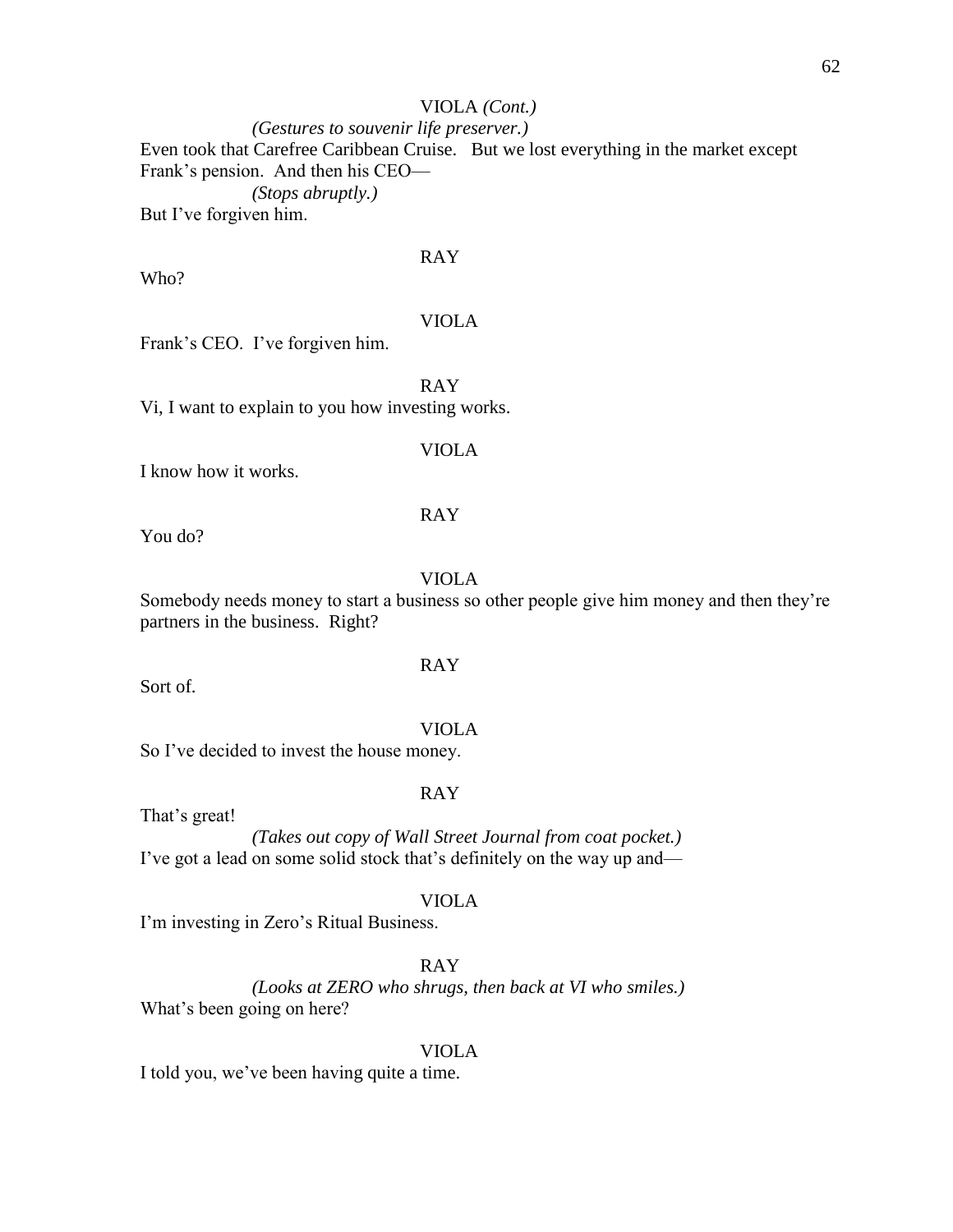# *(At counter.)*

A time out of time. A magical "time out" from everyday life. We have visited a solemn place, a place deep inside our spirits where we long for meaning and connection—to the transcendent in ourselves, in the universe, in one another.

#### RAY

*(Beat.)* Vi—how could you let this fruitcake in here?

#### ZERO

The door was open.

## RAY

And will be again— *(Crosses to "door," mimes opening it.)* just in time for you to leave.

## VIOLA

Ray! I'm shocked. I know your father taught you better manners than that.

## RAY

Vi, you can't just let homeless weirdoes into your apartment. It's dangerous. This moocher is a sham.

#### VIOLA

*(Correcting him.)*

A sha-man.

RAY

A con-artist! Who thinks he can waltz in here and take advantage of an old lady by asking for her money.

I'm not the one doing that.

What?

VIOLA

RAY

He didn't ask for money. I offered it.

Are you crazy?

ZERO

RAY

Be careful.

# ZERO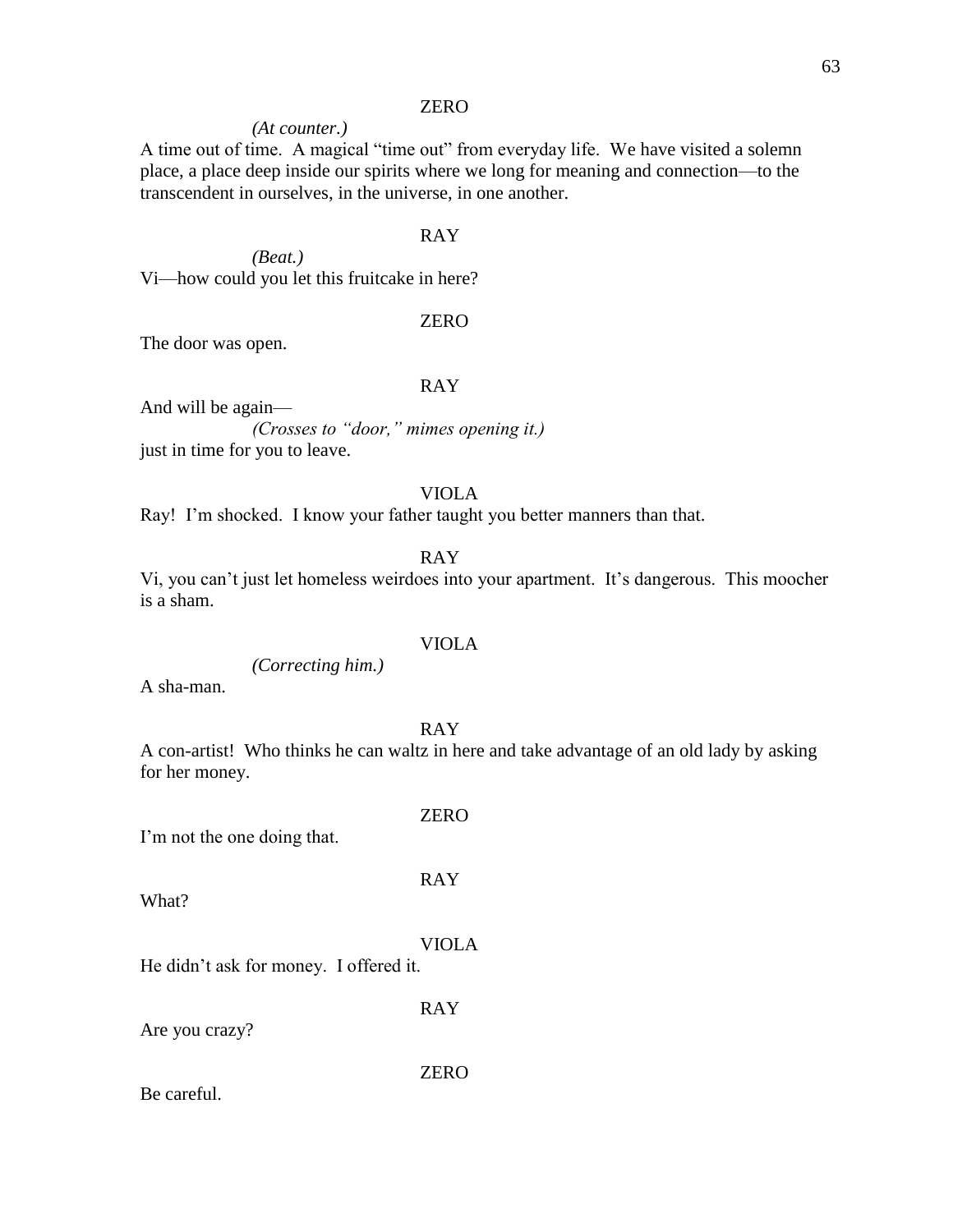## RAY

#### Of what?

# ZERO

Of your tongue. You might hurt yourself. And Vi. I wouldn't like to see that.

## RAY

Who cares what you would like, you lazy phony?

## VIOLA

*(Distressed.)*

Ray, Ray, I do wish you would have some poppy-seed cake. We were all having such a warm and wonderful holiday. Oh, if only Sol were here, and you could hold him, you would feel so much better and everything would be peaceful.

#### RAY

Who is Sol?

## VIOLA

Rickie's miracle baby—born right here at Winter Solstice.

RAY

Someone had a baby here in this apartment?

VIOLA

Enriqueta Tierrabuena. She's a dancing social worker.

RAY

This is sooooo out of line. I think I'm going to have to call Social Services.

VIOLA

I invited her to stay with us. Oh, you should have seen it, Ray, it was—

RAY

No! Stop there. I don't want to hear about it.

#### VIOLA

You have to be open, Ray. Cast out the dark to make room for the light. Cherish the glow make it grow bright.

## RAY

#### *(Pulls himself together. Deep breath.)*

Vi. Read my lips. If you do not immediately invest what's left of your house money in the stock market, in three years it will be gone and *you* will be the one living on the corner. Now I am coming back tomorrow with the papers you need to sign. I expect by then you will have...invited this imposter to leave.

*(Exits.)*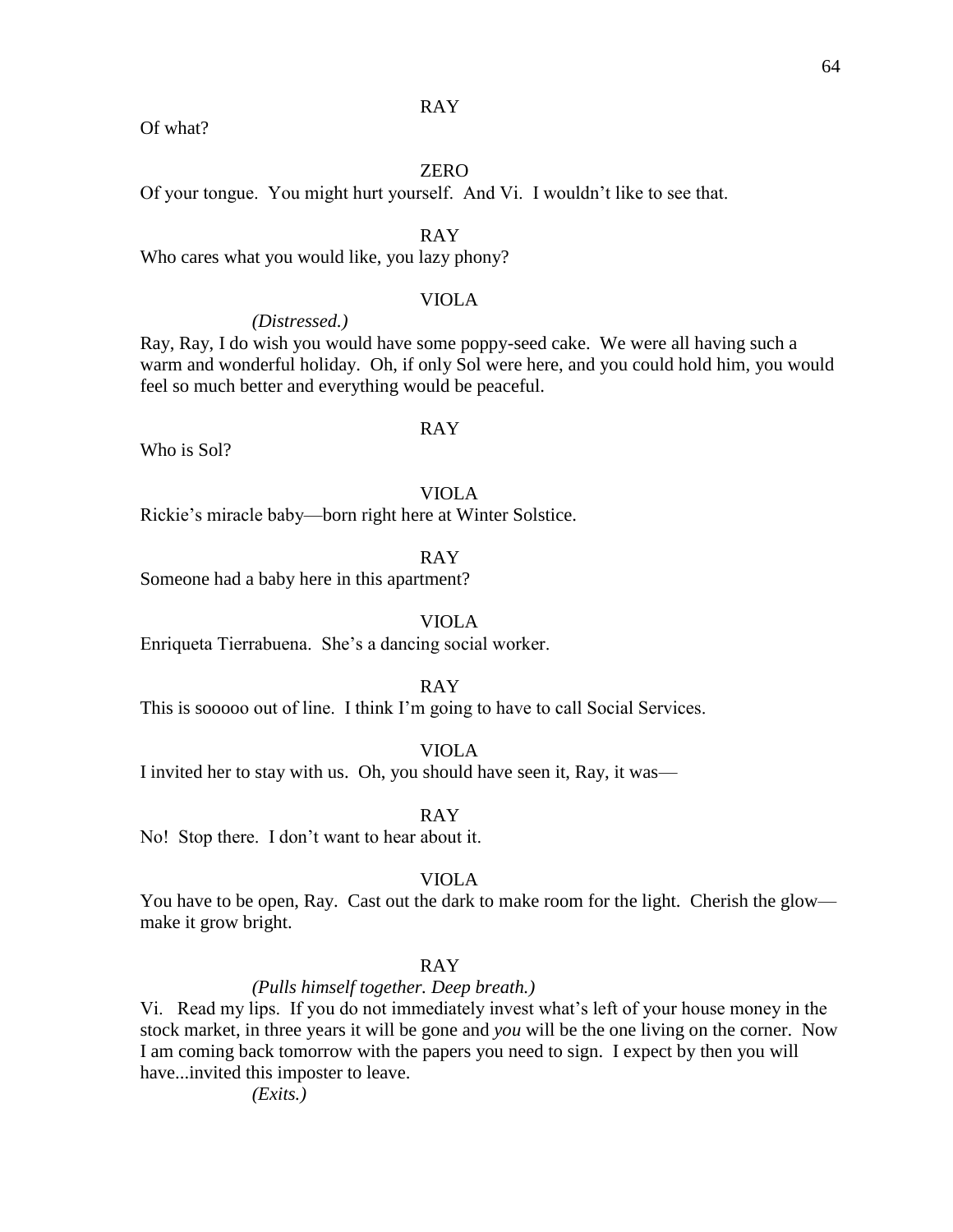*(Calling after him.)* Bring the money when you come tomorrow, Ray. Cash would be best. *(Looks at ZERO.)*

# ZERO

He doesn't understand.

# VIOLA

What can we do?

# ZERO

Wait. Hope.

*(Lights down. Music for scene change.)*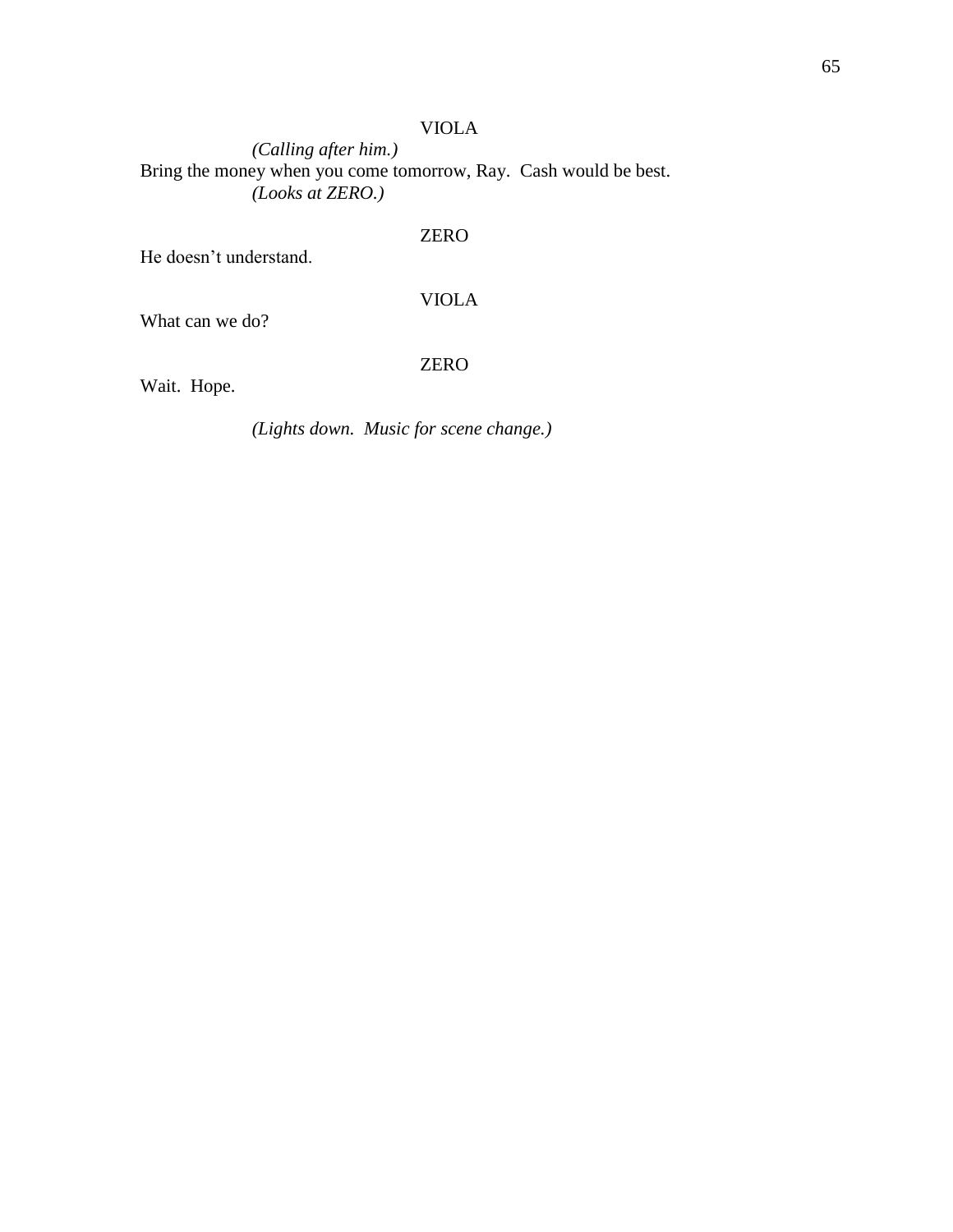| <b>SETTING:</b> | The next day. Plates, glasses, cake, and knitting have  |  |  |
|-----------------|---------------------------------------------------------|--|--|
|                 | been put away. Pen and papers on table. The evergreen   |  |  |
|                 | tree is decorated with white lights. In the hole of the |  |  |
|                 | hanging "Carefree Caribbean Cruise" souvenir life       |  |  |
|                 | preserver sits SOL, wearing a neon-orange knitted cap.  |  |  |
| AT RISE:        | VIOLA pushes the life preserver like a swing. ROBBIE    |  |  |
|                 | is dusting the furniture with a feather duster.         |  |  |

*(To SOL.)* Wheeee! Isn't this fun? I'm just going to spoil the dickens out of you, Sweetie. *(Notices ROBBIE.)* Robbie, you don't have to do that anymore.

I don't?

# VIOLA

ROBBIE

I can do it myself now—no more arthritis. Remember?

ROBBIE

Hmm...no, I don't remember. I may have to get…adjusted.

VIOLA

Well, I know it's a change for you, but it should be a happy one.

#### ROBBIE

Can't I still do the cleaning?

#### VIOLA

I suppose we could take turns—or do it together. That would be fair. Still, I feel I owe you for all the times you did it by yourself when I wasn't able.

## ROBBIE

But that's what I'm here for.

#### VIOLA

Where's Zero?

## ROBBIE

Left while you were in the tub. Said he was going hunting. *(Indicating papers on table.)*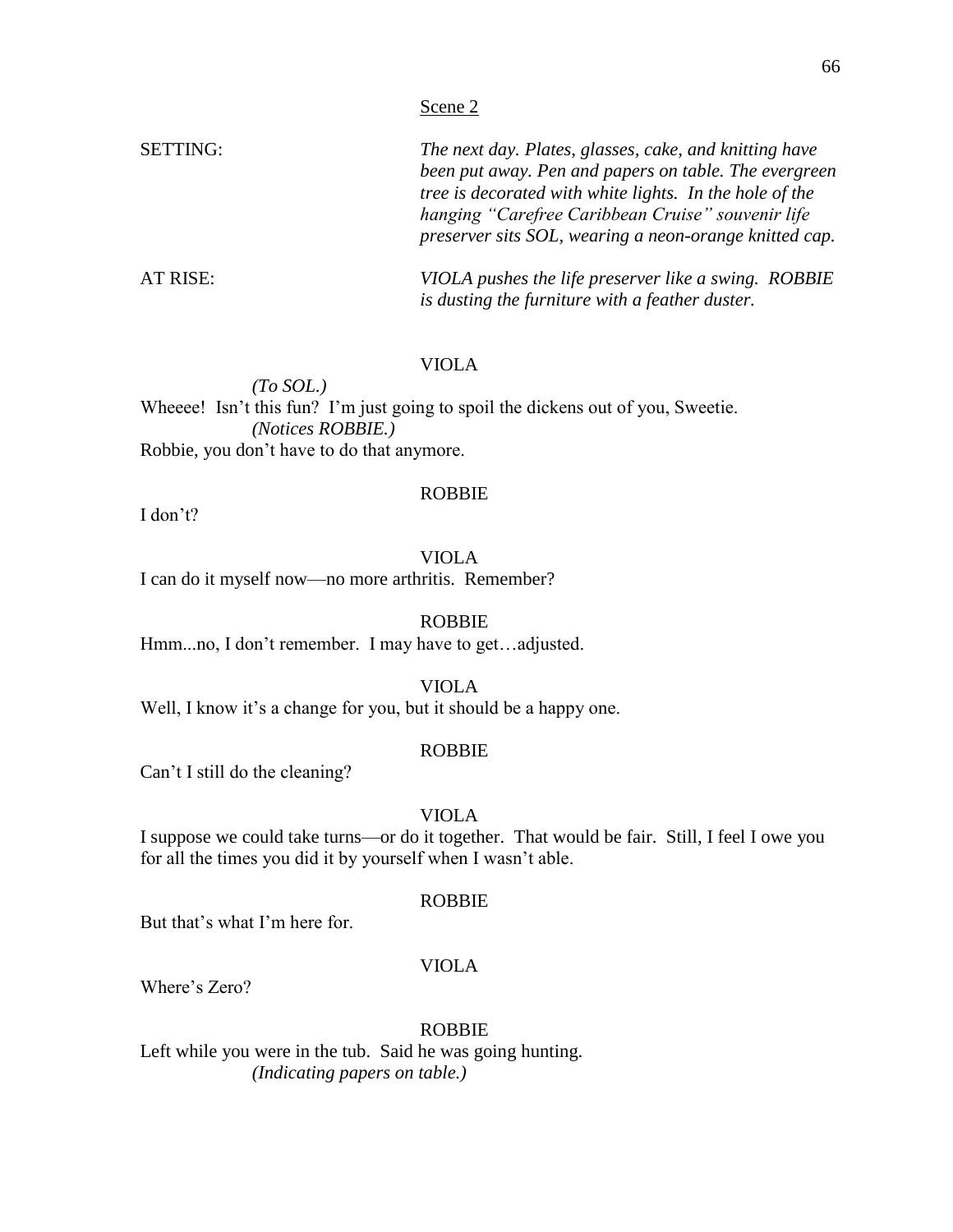#### ROBBIE *(Cont.)*

Oh—Rickie said you need to fill out the rest of that form.

## VIOLA

*(Crosses to table.)* Might as well do that now. *(Picks up form and reads.)* "Any change in your financial status?" We did that. ...

*(Moving pen down page.)*

"Marital status"....

*(Moving pen down page.)*

Here we are. "Any change in your health status?" Well, I should say so! And it's all good news.

*(Sits and writes.)* "No...more...arthritis...No...more...diabetes..."

*(Looks up.)*

Isn't it wonderful? You won't have to nag me anymore about taking medicine or not eating cookies.

*(Reading form.)* "Residency requirement?" What's that?

#### ROBBIE

Let's see.

#### *(Looking over VI's shoulder.)*

Just means you can't be homeless—you have to have a residence to house me in order to be eligible.

#### VIOLA

*(Beat.)*

Oh no.

#### ROBBIE

What is it?

#### VIOLA

You mean this form is for "Robbie Eligibility."

#### ROBBIE

Yes.

#### VIOLA

But if I can do everything for myself now, maybe Social Services won't pay you to look after me.

## ROBBIE

I wouldn't worry about it, Vi. There's still the other business.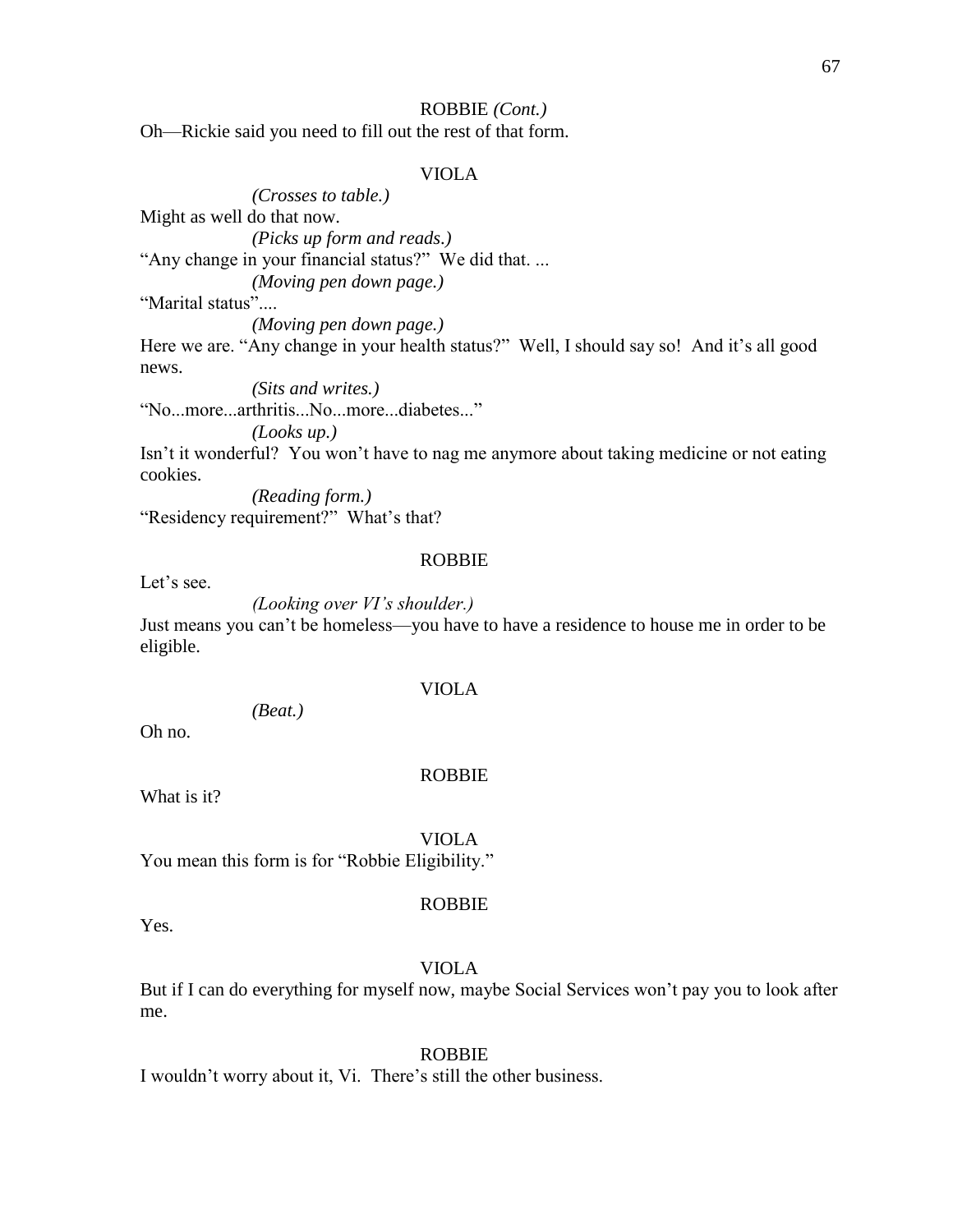| What other business?                                              | <b>VIOLA</b>  |
|-------------------------------------------------------------------|---------------|
| You knowyourcondition.                                            | <b>ROBBIE</b> |
| What condition?                                                   | <b>VIOLA</b>  |
|                                                                   | <b>ROBBIE</b> |
| The things youcan't do for yourself.                              |               |
| Like what?                                                        | <b>VIOLA</b>  |
| Like use the stove.                                               | <b>ROBBIE</b> |
|                                                                   |               |
| (Stands, flexes fingers.)<br>But I can turn the knobs now.        | <b>VIOLA</b>  |
| That's not the reason.                                            | <b>ROBBIE</b> |
| What is?                                                          | <b>VIOLA</b>  |
| Don't you remember? You forgot toumthe fire in the kitchen.       | <b>ROBBIE</b> |
| Oh.                                                               | VIOLA         |
| And sometimes you leave the water running.                        | <b>ROBBIE</b> |
| Maybe that's to put out the fire.                                 | <b>VIOLA</b>  |
| You just, sometimes you, forget. You forget to close the front do | <b>ROBBIE</b> |

You just...sometimes you...forget. You forget to close the front door or put food back in the fridge or turn off the caller-screen…

VIOLA

It must be terrible for you, Robbie...to have to pick up after me all the time.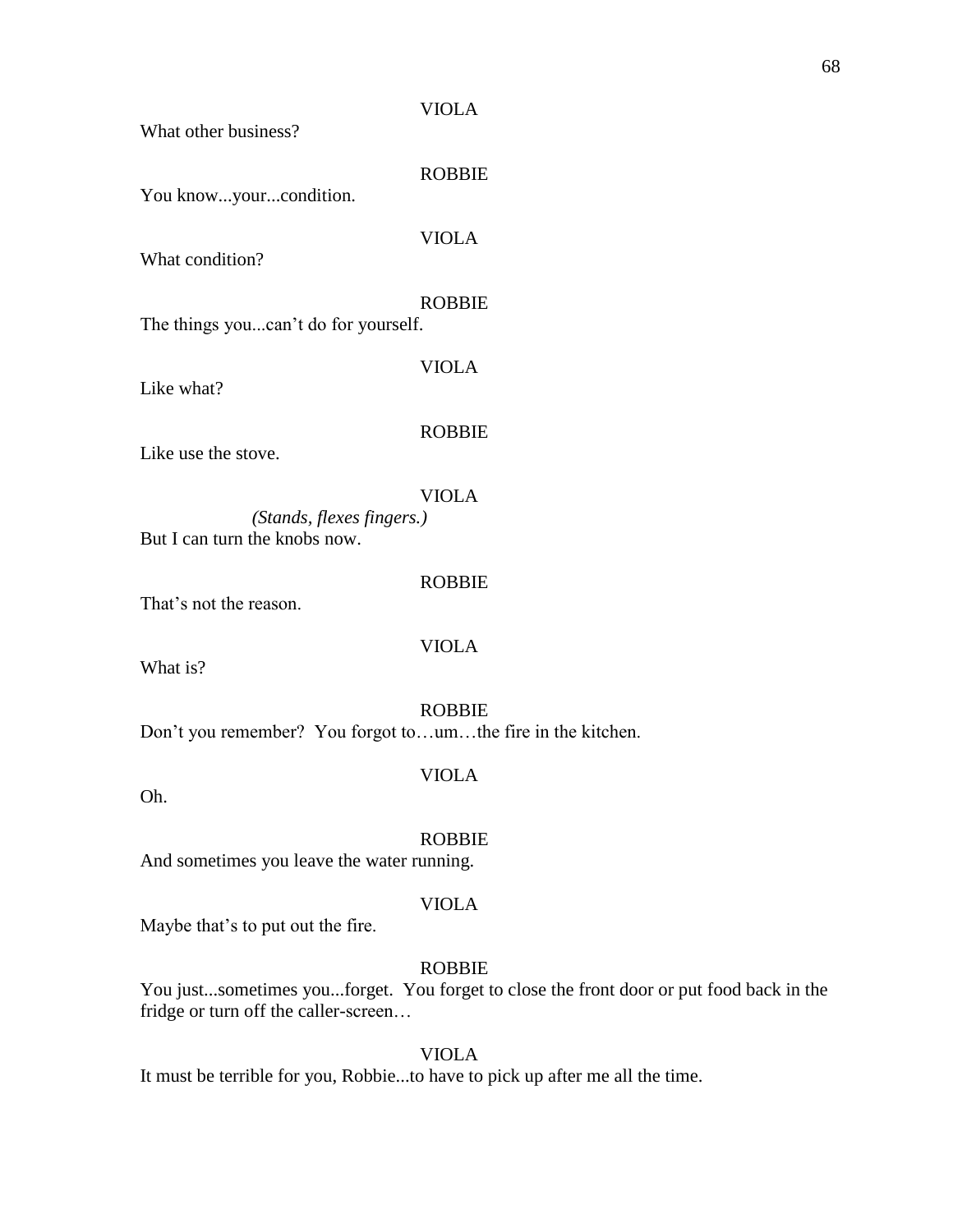#### ROBBIE

It's my job. I don't mind at all.

## VIOLA

*(Waves form playfully.)* "Status of memory"? Lost in space. *(Sighs.)*

#### ROBBIE

Look at the bright side: your Robbie Eligibility is not in jeopardy.

# VIOLA

*(Crossing to sofa, patting cushion next to her.)* Come and sit, Robbie.

#### ROBBIE

I've got work to do. Ray's coming.

He is?

#### ROBBIE

VIOLA

"I am coming back tomorrow!" I heard him even in the next room.

VIOLA

It's "tomorrow" all day. We've got time. Come on, let's you and I visit.

#### ROBBIE

I don't have to visit. I live here.

## VIOLA

You know what I mean.

#### ROBBIE

You won't...try anything, will you?

## VIOLA

Don't you think I've learned my lesson? Or do you imagine you're so irresistible I won't be able to help myself?

## ROBBIE

*(Sitting next to her.)* What did you want to talk about?

## VIOLA

Have you held little Sol?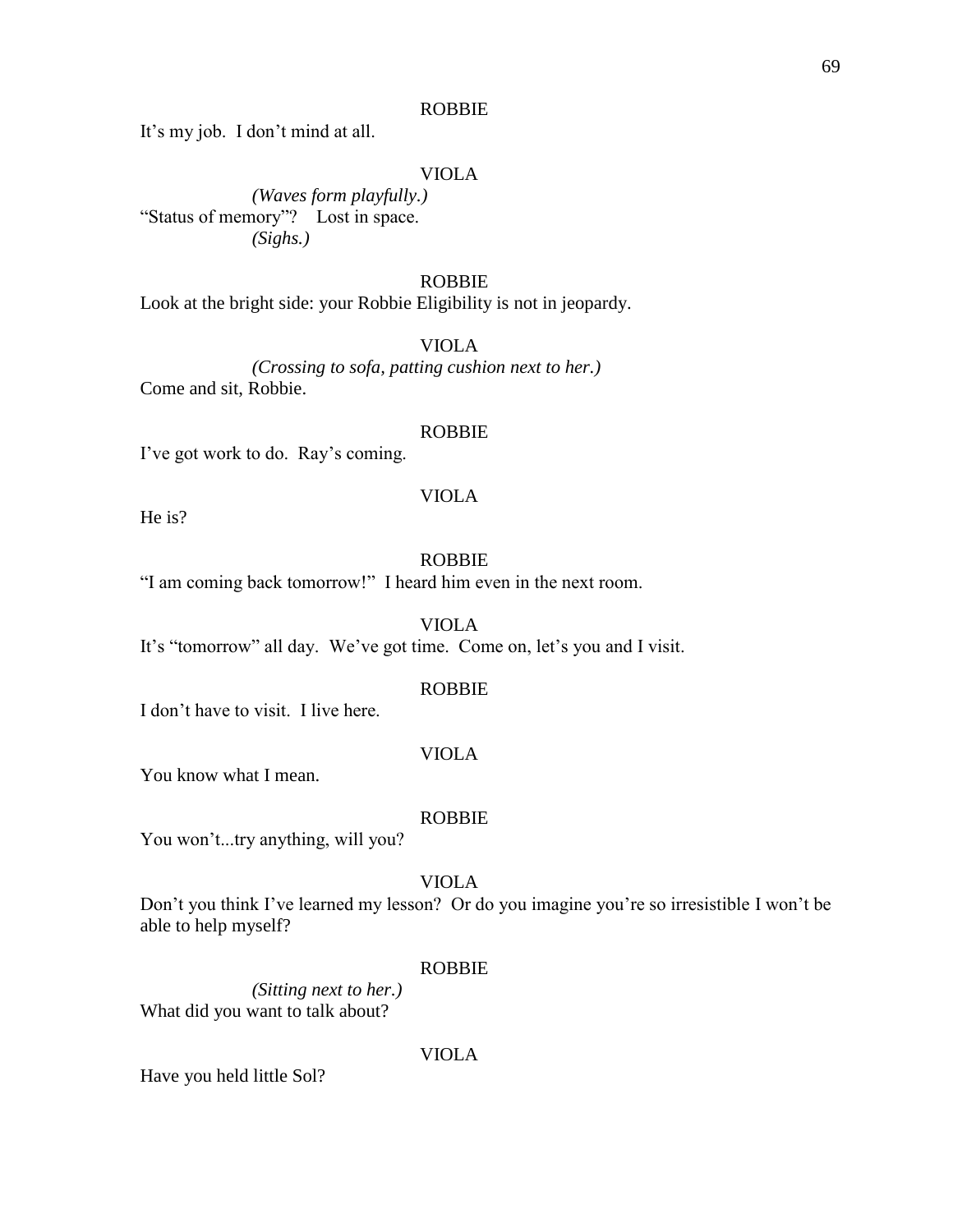| Oh yes, I've dusted him.                                          | <b>ROBBIE</b> |
|-------------------------------------------------------------------|---------------|
| And did you notice anything?                                      | <b>VIOLA</b>  |
| He's very warm.                                                   | <b>ROBBIE</b> |
| And gets brighter when you hold him?                              | <b>VIOLA</b>  |
| No.                                                               | <b>ROBBIE</b> |
| Didn't get brighter?                                              | <b>VIOLA</b>  |
| No.                                                               | <b>ROBBIE</b> |
| Hmm Did you notice anything about you while you were holding him? | <b>VIOLA</b>  |
| Like what?                                                        | <b>ROBBIE</b> |
| Like how he makes you feel?                                       | <b>VIOLA</b>  |
| (Beat.)                                                           | <b>ROBBIE</b> |
| No. I don't think so.                                             |               |
|                                                                   | <b>VIOLA</b>  |

You know, Robbie...I love you more than anyone, but sometimes—I hope you won't be offended, but I think it's important to be honest with those we love...

# ROBBIE

What is it?

VIOLA Sometimes you don't seem...it's a terrible thing to say...

ROBBIE

Just *say* it.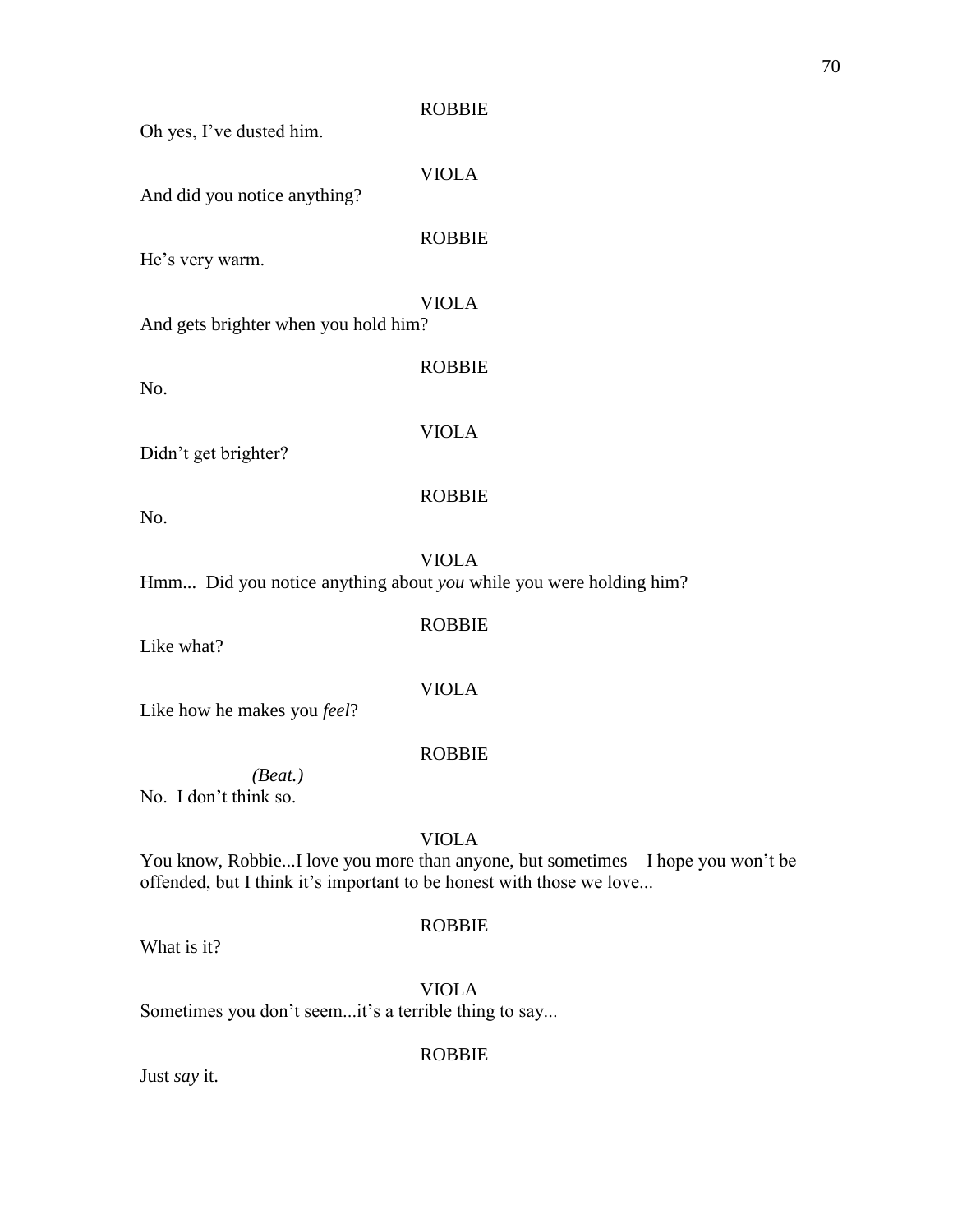Sometimes you don't seem human. *(Rushing in.)* Even though you're kind and thoughtful and caring and—

# ROBBIE

It's okay, Vi. I can understand why you'd think that.

# VIOLA

Would you like to be...more human?

Why?

VIOLA

ROBBIE

So you could...feel things.

ROBBIE

It's not as efficient.

That's true.

## ROBBIE

VIOLA

And I'm not sure you'd like it as much as you think you would.

## VIOLA

Why not?

#### ROBBIE

Well, if I could feel...impatience, resentment, jealousy, hurt, anger, and all the rest, I might not be as kind and thoughtful and caring. We might be petty and argue and sulk.

#### VIOLA

And then we could laugh and kiss and make up and be happy. Like other couples.

#### ROBBIE

And that's what you want—that roller-coaster ride?

## VIOLA

Yes!

#### ROBBIE

It's...it's just so...messy. It doesn't seem worth it.

VIOLA

But how would you know if you haven't experienced it?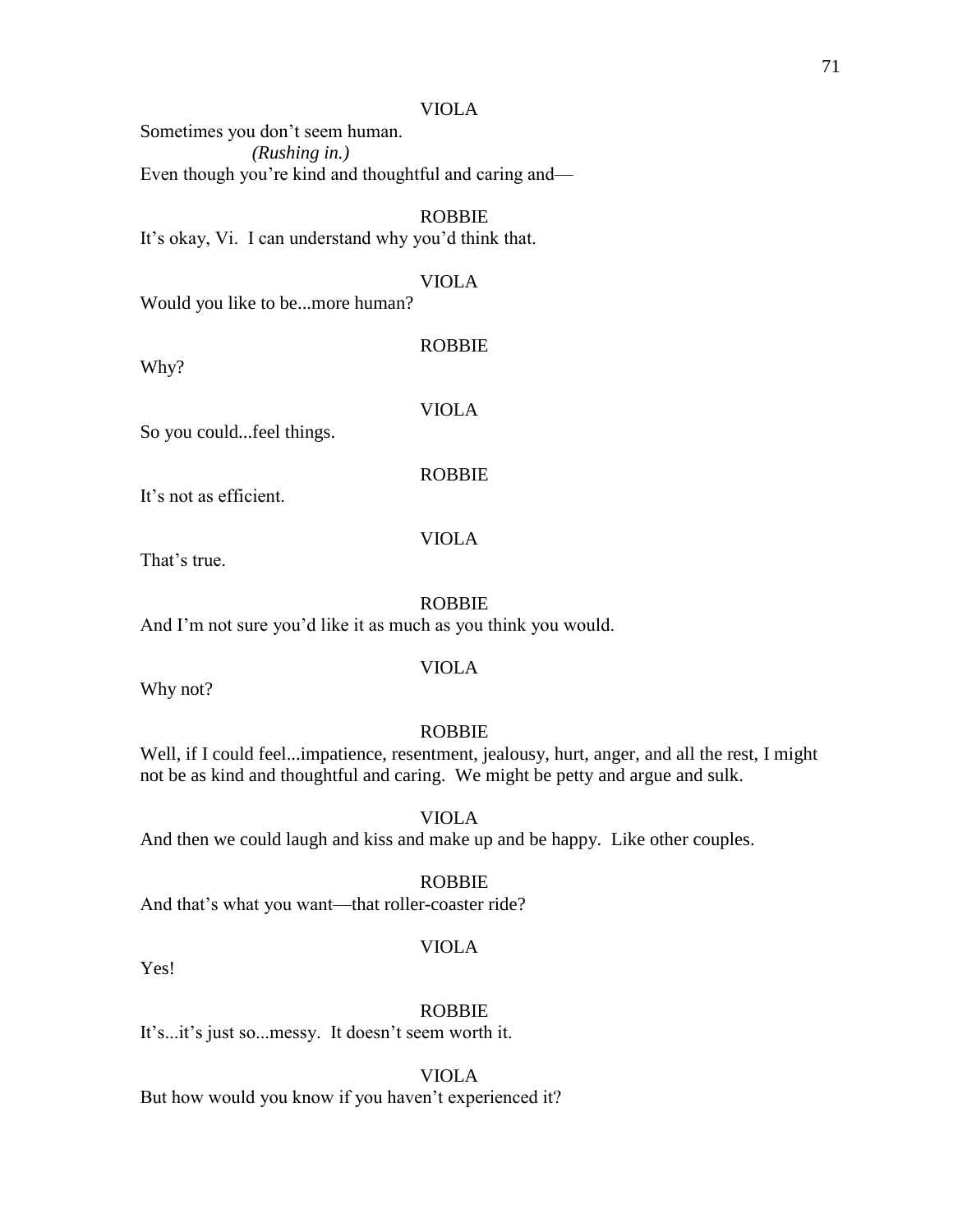#### ROBBIE

Good point.

#### VIOLA

If only I could describe it for you.

## ROBBIE

Try.

## VIOLA

Do you like the sunlight?

## ROBBIE

Of course. My sensors operate more efficiently. I don't have to get charged at the R-bar.

## VIOLA

Well imagine if there were no sunlight, if we lived always in the darkness. *That's* life without feeling.

#### ROBBIE

Feeling is like sunlight?

## VIOLA

*(Nodding.)* It washes over you, invades you, makes all your juices flow.

#### ROBBIE

Sounds...out-of-control.

## VIOLA

Exactly!

#### ROBBIE

Why would anyone *want* to be out of control?

VIOLA

Because you don't know what will happen next, because it's...thrilling.

#### ROBBIE

I don't do thrills, Vi. It's just not...part of my makeup. *(VI sighs.)* I know I'm a disappointment to you. I'm sorry. *(He pats VI's hand.)* You're not going to make me watch *The Wizard of Oz* again, are you? *(VI shakes her head with resignation.)* And you're not going to...run off with Zero?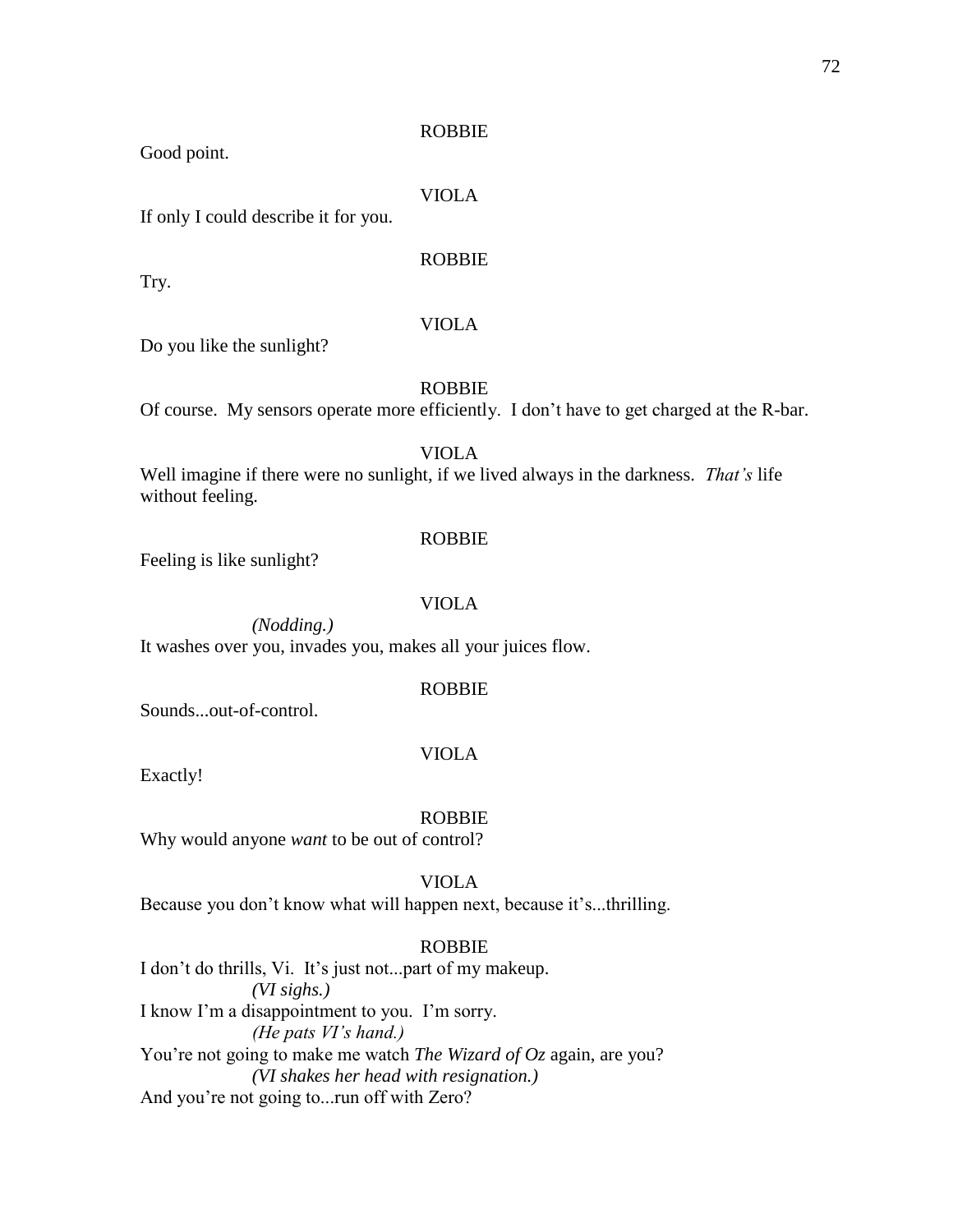Where did you get that idea?

ROBBIE

VIOLA

Well, you're business partners now. And I've seen how he looks at you.

How?

ROBBIE

Like you're somebody special. And why shouldn't he? You are.

VIOLA

Robbie! I think you *are* jealous.

ROBBIE I just wouldn't want to be out of a job. I mean *this* job.

Oh.

## ROBBIE

VIOLA

After all, I'm perfect for you.

#### VIOLA

*(Half-heartedly.)*

That's true.

*(ZERO comes in front door with two dead squirrels, which he holds up.)*

ZERO

I am preparing a very special dinner tonight.Trapped these in the park.

*(Puts squirrels on counter. Phone rings. ROBBIE presses button. Image of RICKIE appears.)*

RICKIE *(On screen.)*

*Hola,* Robbie. *Hola,* Zero.

## ROBBIE

Rickie. Why aren't you in school?

## RICKIE *(On screen.)*

*El principal* make me take *maternidad* leave. So I come to work. Is Vi home?

# VIOLA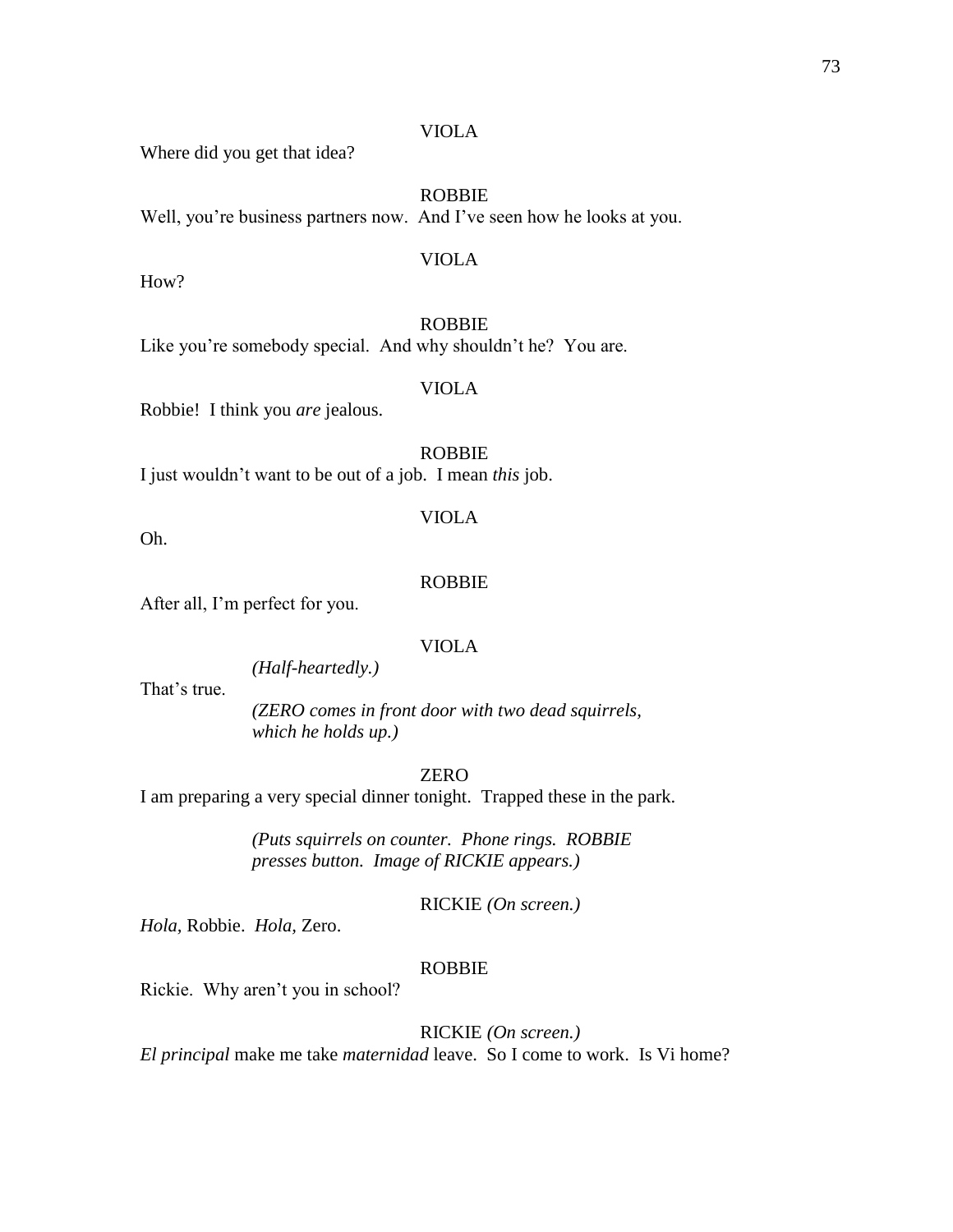#### ROBBIE

*(Stepping aside so RICKIE can see VI.)*

Of course.

#### VIOLA

*(Still not herself.)*

Hello, Rickie.

## RICKIE *(On screen.)*

Vi—I have here your statements from *el banco* [the bank] and is very strange.

#### VIOLA

What do you mean?

## RICKIE *(On screen.)*

Every month three thousand *dólares* [dollars] come out of your account.

## VIOLA

Well of course, that's for Ray to pay my bills.

## RICKIE *(On screen.)*

No, no. There is withdrawal for rent, for computer, for *médicos*, [doctors] insurance, groceries. And *otro* [other] withdrawal for three thousand *dólares.*

Every month?

RICKIE *(On screen.)*

*Sí.*

VIOLA

There must be some mistake.

RICKIE *(On screen.)*

Is what I think.

VIOLA

I'll have to ask Ray about it.

RICKIE *(On screen.) Buena idea. (Adiós!* [Good idea. Goodbye!] *(Image disappears. ROBBIE presses computer button.)*

VIOLA

I'm sure he'll set it all straight.

VIOLA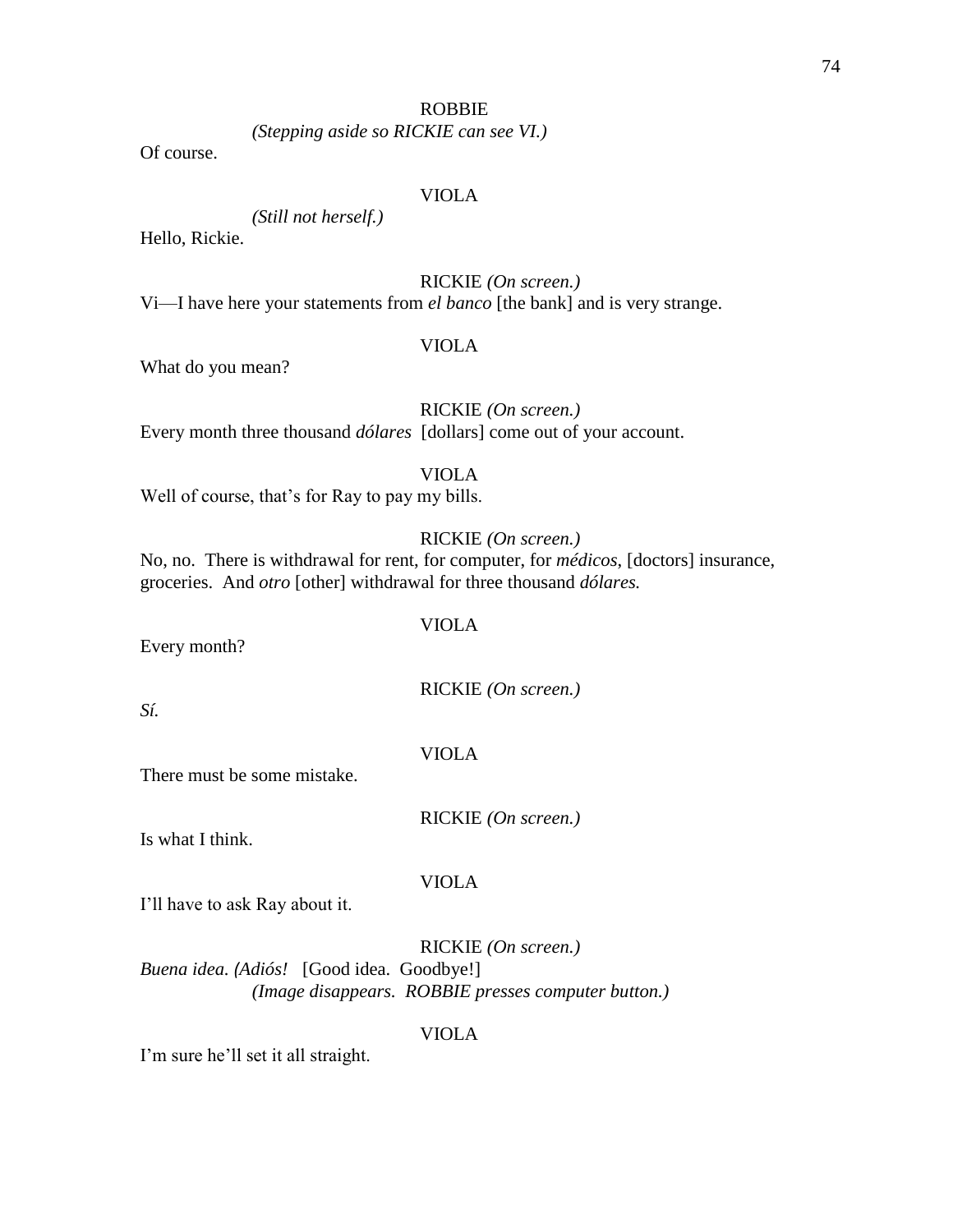Vi…who is Ray?

#### VIOLA

My twin brother Sebastian's boy. I thought I told you that. He takes such good care of me.

*(ROBBIE starts to say something, thinks better of it. Doorbell rings. ROBBIE opens door, then exits to bedroom. RAY enters with a bag of groceries, sees ZERO)*

#### RAY

What are you still doing here? I thought I told—

## VIOLA

*(Interrupting.)* Please don't, Ray. I wish you could get into the spirit of the season.

#### RAY

I'm going to have to be out of town for a while, Vi, so I brought next week's supplies early. *(Puts bag on counter, takes out bottle and holds it up.)*

And a bottle of champagne so you can toast in the New Year while you watch the Times Square ball descend.

*(Puts bottle on counter. Reacts to squirrels.)*

#### VIOLA

Thank you, Ray. Did you bring the cash?

#### RAY

What cash?

## VIOLA

The cash for Zero's business.

#### RAY

I told you, Vi, that's not a good idea. People need to invest in something that's going to make them money.

#### VIOLA

But I need to invest in something I believe in.

## RAY

You're too gullible for you own good.

#### VIOLA

You may be right about that, Ray. But I still want to give Zero the money.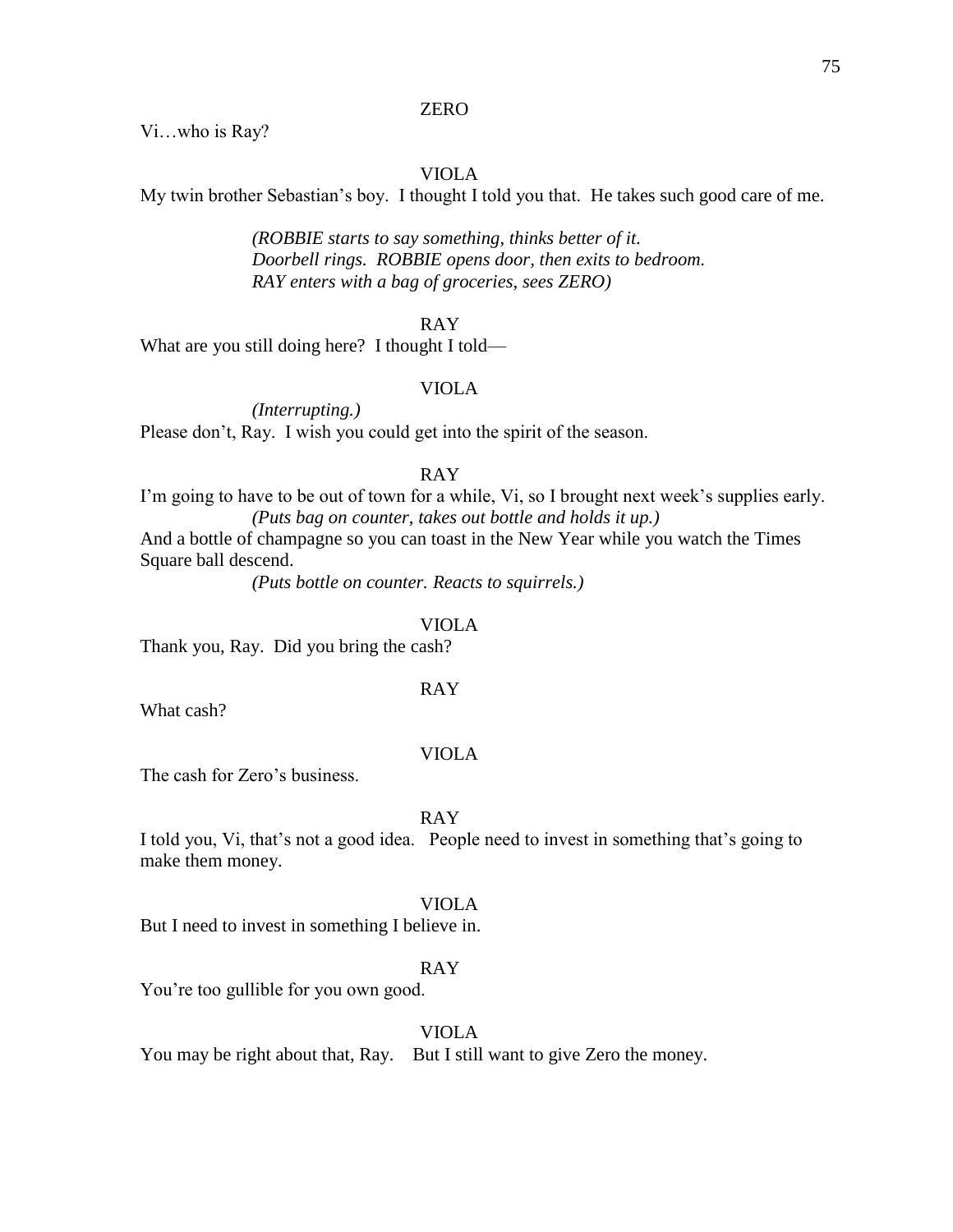Please, Vi—I don't want to cause any trouble for— *(VI raises a hand to stop ZERO, but looks at RAY.)*

## RAY

VIOLA

You can't give him the money.

Why not?

RAY

It's gone.

Gone where?

#### RAY

VIOLA

*(Sighs.)*

Yesterday I got an inside tip on stock that was supposed to take off. Ameri-Right. So I put what was left of the house money in that.

#### And?

## RAY

ZERO

This morning it dropped out of sight.

#### VIOLA

What?! I don't remember signing anything.

RAY

You didn't need to. I have power of attorney. I can draw out whatever I want.

VIOLA

Then why do you always bring papers for me to sign?

RAY

I figured it made you feel good to think you still...had some control...

#### VIOLA

What about the rest of the money, Ray? *(RAY gives her a quizzical look.)*  The three thousand a month?

#### RAY

*(Taken aback.)* How do you know about that?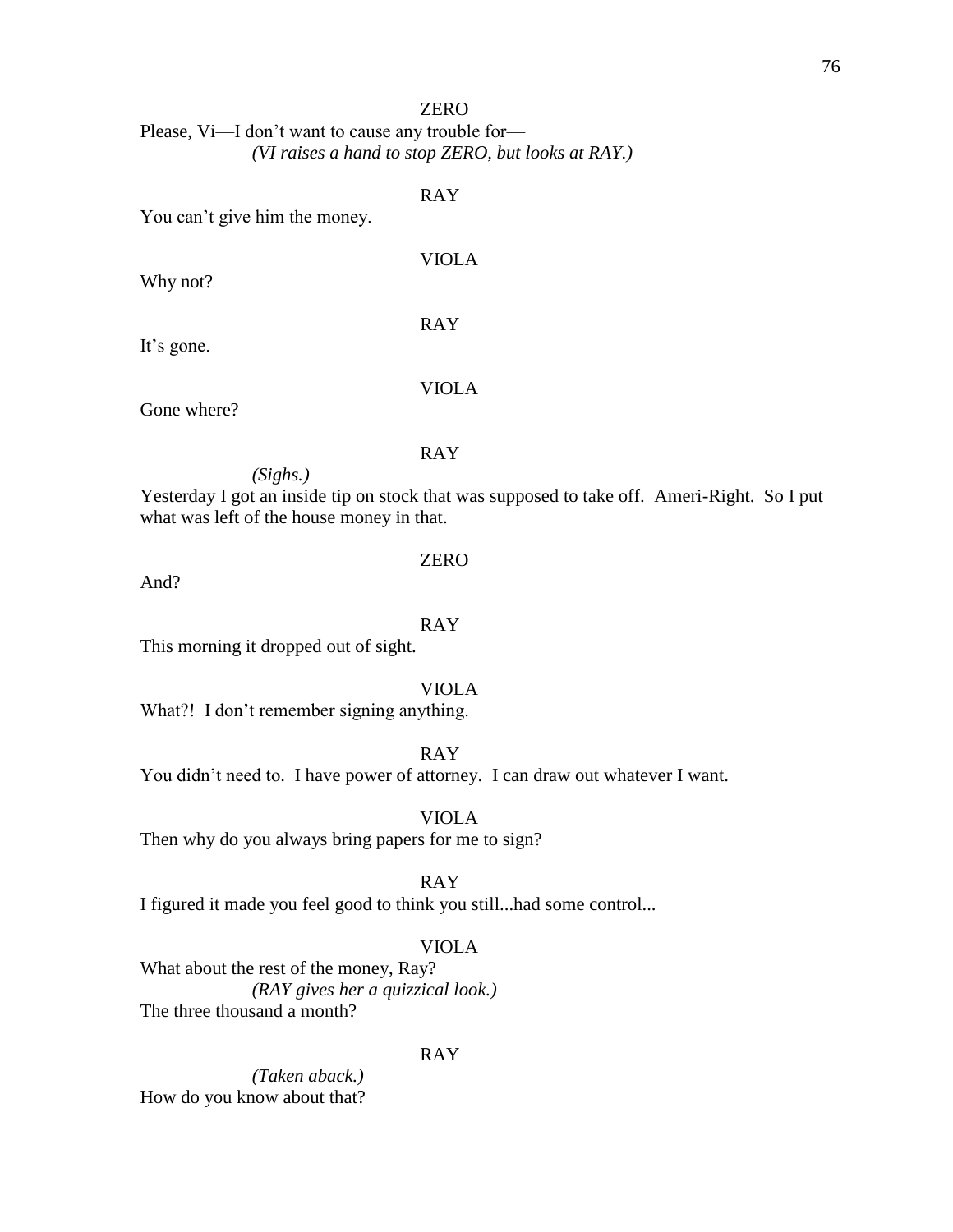Social Services has the bank statements.

RAY

*(Collapses onto chair.)*

Oh.

## ZERO

Answer the question.

## RAY

*(To VI.)*

I had...expenses.

## VIOLA

Well...why didn't you...ask me for it?

#### RAY

*(Looks away.)* I was going to...pay you back.

VIOLA

But you always seemed...I thought you were rich.

## RAY

I was...once.

## VIOLA

What happened?

RAY Unforeseen circumstances. A twist of fate.

#### VIOLA

*(Trying to get a handle.)* So...now there's...how much is left? *(No response.)*

Ray?

#### RAY

*(Sighs.)*

Nothing.

*(Beat.)* It was such a sure thing.

VIOLA

Nothing?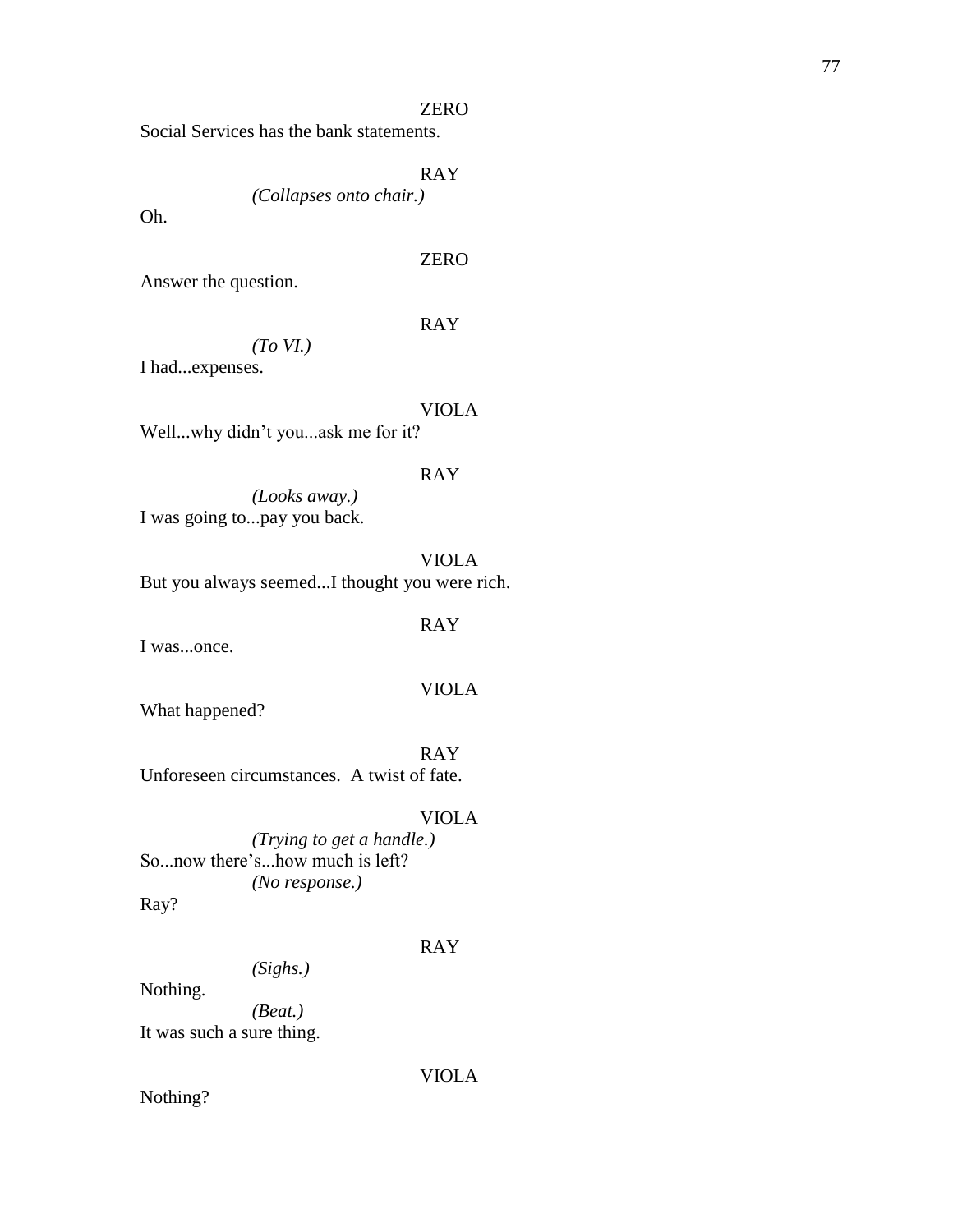| Not three years?                                                                       | VIOLA (Cont.) |
|----------------------------------------------------------------------------------------|---------------|
| Not three days.                                                                        | <b>RAY</b>    |
| What about my Social Security?                                                         | <b>VIOLA</b>  |
| There is no more Social Security.                                                      | RAY           |
| (Beat.)<br>I'm sorry, Vi.                                                              |               |
| (Bewildered.)<br>But whatwhat am I going to do?                                        | <b>VIOLA</b>  |
| I don't know. Maybe we can get Social Services to-                                     | RAY           |
| $D_{\text{av}}$ , $L_{\text{av}}$ cand $L_{\text{av}}$ , $M_{\text{v}}$ are nearly are | VIOLA         |

Ray—how could you? My own nephew.

## RAY

Vi...I'm not your nephew.

#### VIOLA

You're not?

RAY I'm your financial adviser. Frank hired me before he died.

#### VIOLA

Frank?

RAY Your husband. When he was sick...he hired me to look out for you...

#### ZERO

And what a good job you've done. *(RAY shoots ZERO a look.)*

VIOLA

Why didn't you tell me you weren't my nephew.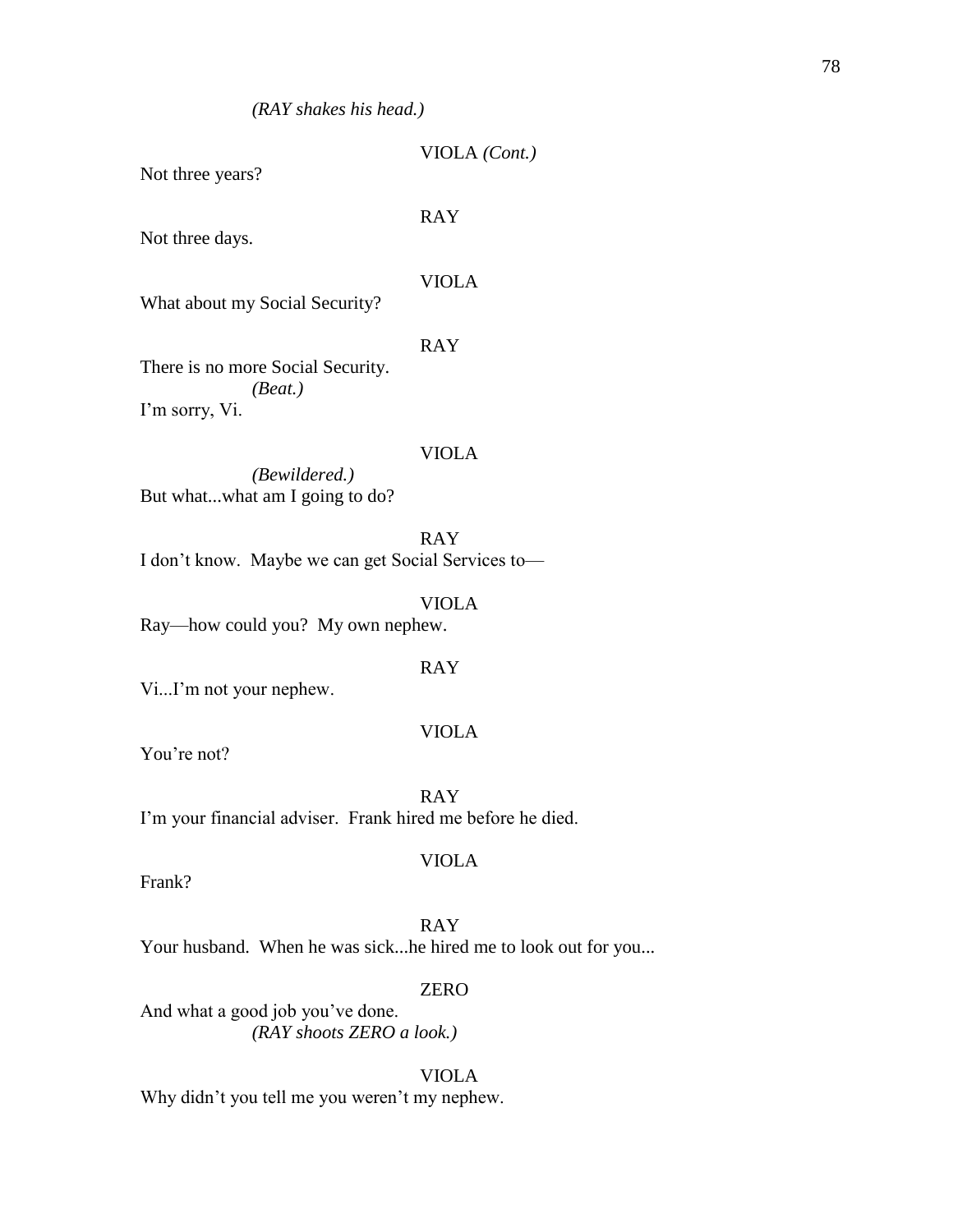#### RAY

I did, Vi, but you never remembered. You seemed to want to believe we were family, so I...let it ride.

#### ZERO

Very thoughtful of you.

## RAY

Butt out, you gold-digging fraud!

#### ZERO

Me?

## VIOLA

*(To RAY.)* There's no need to abuse Zero. It's not his fault.

#### RAY

#### *(Stands, with increasing agitation.)*

Yes it *is* his fault. If he hadn't shown up with his hare-brained scheme.... Don't you see? I had to draw out the last of the money before you got your wacko boarder here to take you to the bank and draw it out yourself. I figured if I could get that big return on the investment, you'd never find out about the...earlier withdrawals.

#### *(Shouting at ZERO.)*

What are you doing here anyway? Who the hell are you, *really,* you creepy nut case?

#### VIOLA

Ray!

#### ZERO

RAY

Your brother.

## What?!

#### ZERO

You've lost the wager, Ray. But we're still brothers.

#### RAY

Vi, you better throw this fake out before he makes you crazier.

#### VIOLA

Ray! Calm down.

#### RAY

*(Facing off with ZERO as VI crosses to retrieve SOL)* You and I have nothing in common—get it? Nothing!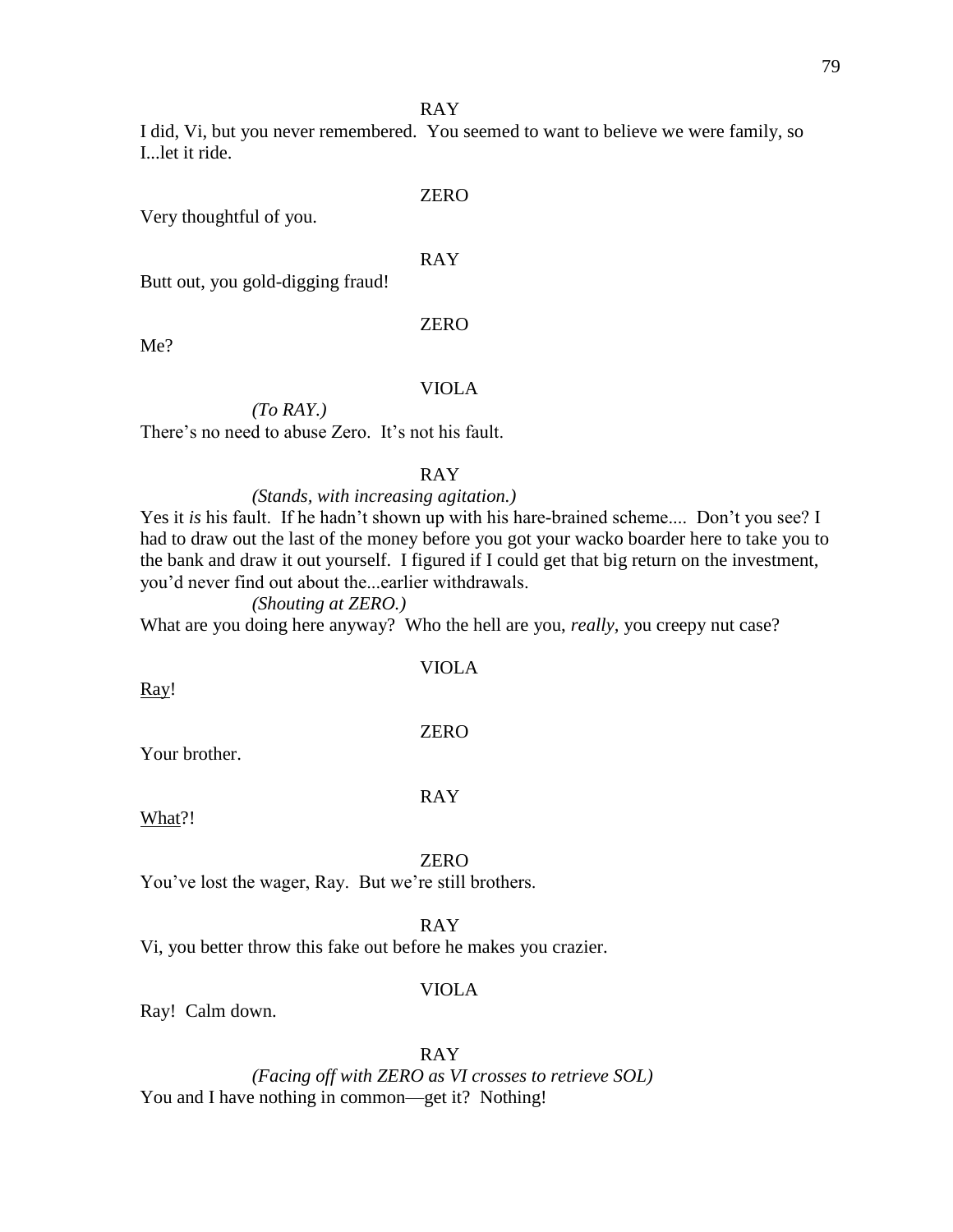The same sun shines on me that shines on you.

#### VIOLA

*(Offering SOL to RAY.)* Here, Ray—let Sol warm you. It has a settling effect.

#### RAY

#### *(Waves her away.)*

I don't want to be settled. I want to rant and rave at my pathetic, stinking luck. I want to rage at the fickle gods who play their favorites, only it's not me anymore! I had plans, big plans. I wanted to get back in the game. I wanted to have it all again...to be powerful, buy anything... anybody...

*(Breaks down.)* I wanted to be...on top of the world.

#### VIOLA

*(Holds out SOL.)*

Please, Ray—

*(RAY knocks SOL out of VI's hands and storms out of the apartment, leaving the door open. The others look after him for a moment, stunned. Then VI sits down and ZERO retrieves SOL and gives it to her. She clutches SOL to her breast, forlorn.)*

#### ZERO

Would you like a glass of water, Vi?

*(She shakes her head.)* Would you like me to call Rickie? Ray may have been right about Social Services being—

*(She shakes her head.)*

You'll probably be in a...different category now. It might make you eligible for-

#### VIOLA

No. Thank you.

#### ZERO

Is there...is there anything I can do?

#### VIOLA

Look in the bottom of the end table. There's a pig.

#### ZERO

A pig?

VIOLA

I want you to sacrifice it. Didn't you say that shamans do that?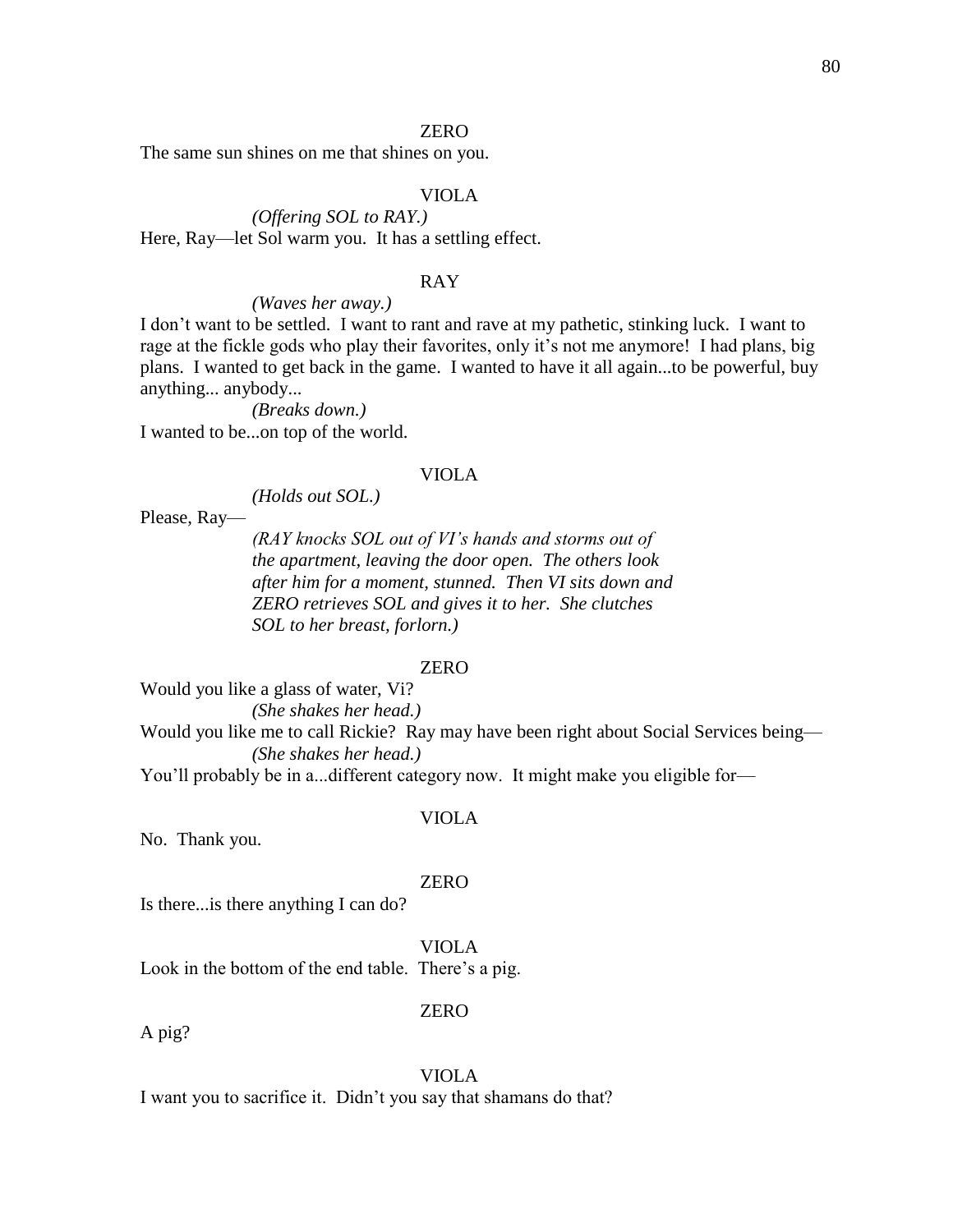*(ZERO retrieves piggy bank from end table, holds it out to VI.)*

## VIOLA *(Cont.)*

I want you to slaughter the pig and take the money for your ritual business.

#### ZERO

I can't do that, Vi. I can't take your last pennies. *(Puts pig down. Indicates* quena.*)* Shall I play for you? *(No response. ZERO plays for a few moments, then stops.)*

#### VIOLA

Thank you. That was very nice. *(Beat.)* Zero...

#### ZERO

I'm listening.

## VIOLA

You said...you said before that you...escorted souls on their last journey.

#### ZERO

Yes.

## VIOLA

Would you...take me?

#### ZERO

VIOLA

ZERO

Vi, I know your situation seems...desperate now. But you should talk to Rickie. I'm sure something can be...worked out...for you.

#### You may be right.

Then let me call.

VIOLA No. I don't want to work something out. It's time. I'm tired...and so very sad.

## ZERO

But yesterday you were counting your blessings.

#### VIOLA

That was before...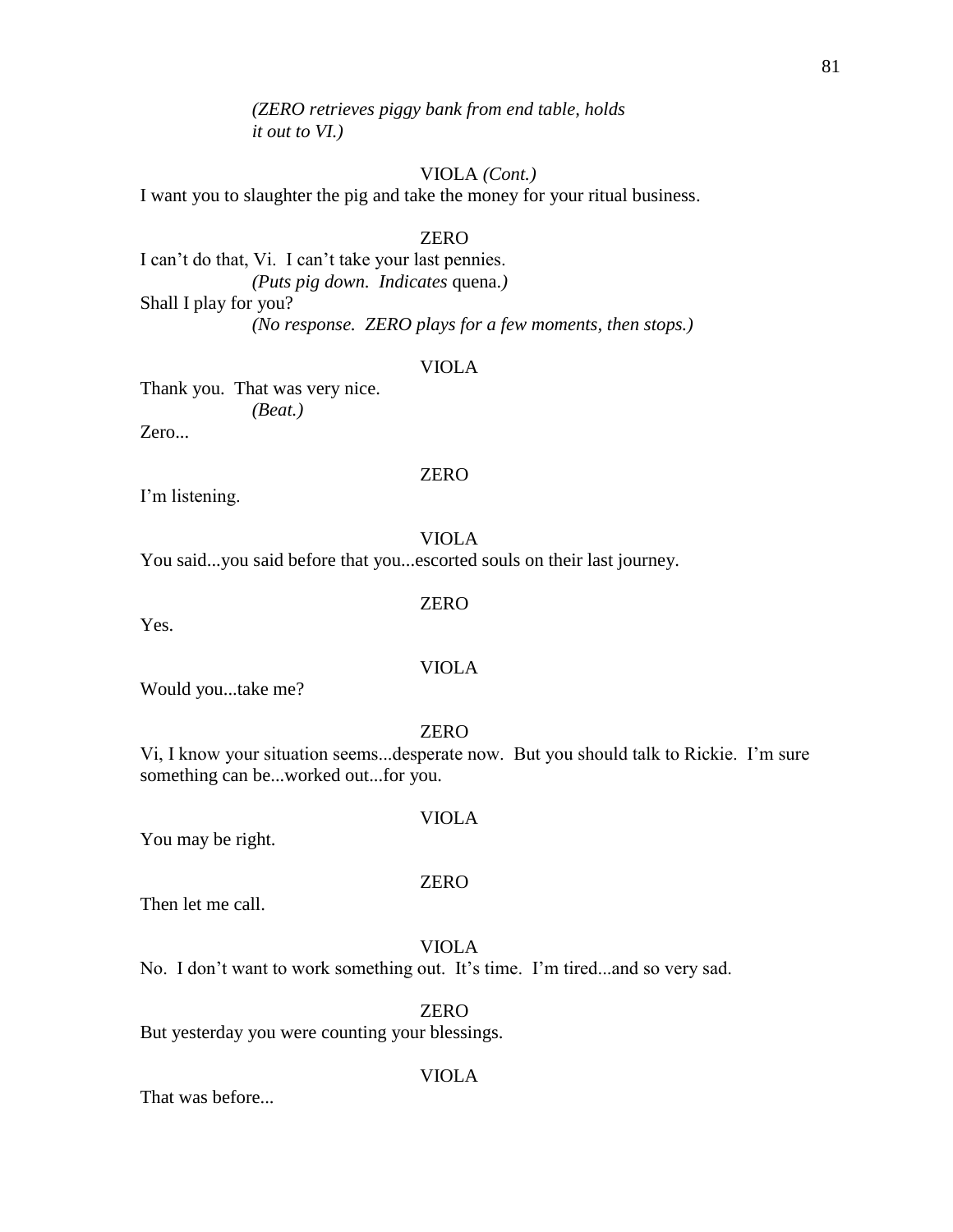*(Beat.)*

ZERO You might feel different about it...after a while.

Zero.

Yes?

ZERO

VIOLA

## VIOLA

I don't think Robbie is...

ZERO

What?

#### VIOLA

I don't think Robbie is human. *( ZERO gives her a comforting touch. Beat. VI puts SOL on table.)* What do I have to do...to get ready?

#### ZERO

ZERO

ZERO

VIOLA

Can you forgive Ray?

VIOLA *You* ask me that? You seemed to be trying to make him even angrier.

At himself.

VIOLA

He stole my three years. Maybe six.

Yes.

Why should I forgive him?

ZERO

He's unhappy.

VIOLA He didn't care how unhappy he would make me.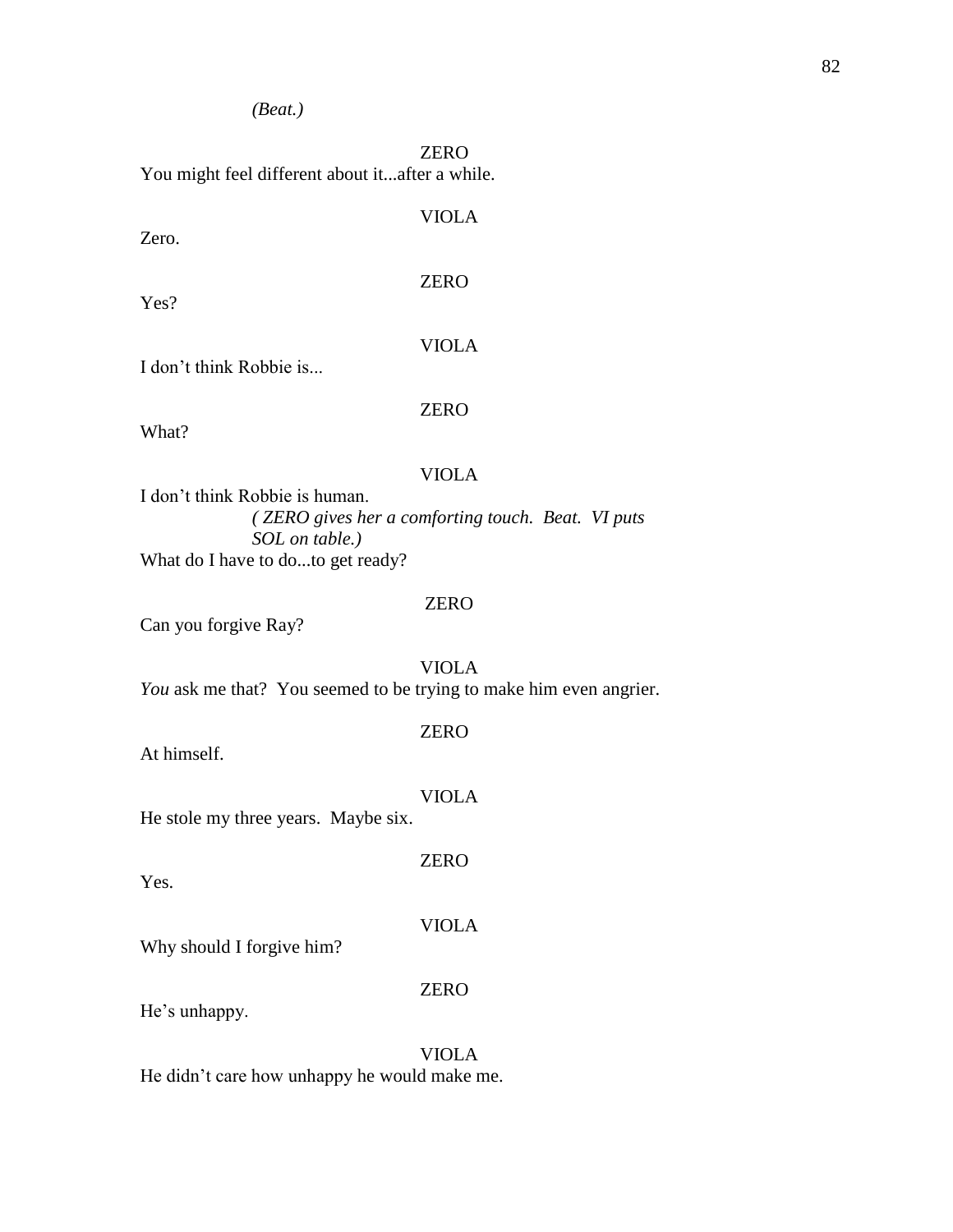He cared. But not enough.

VIOLA

How could he do it?

## ZERO

He's flesh and blood....

## VIOLA

*(Beat.)* Yes, that's true. He's family. *(ZERO nods.)* Still...shouldn't he at least have to be sorry before I have to forgive him?

## ZERO

VIOLA

ZERO

VIOLA

ZERO

I think he *is* sorry.

VIOLA I mean...take some responsibility...make amends.

ZERO Maybe he can only do that *if* you forgive him.

And if I don't?

He'll be lost.

But—

And so will you.

*(Pause. She sighs, then nods assent that implies forgiveness.)*

#### VIOLA

What will it be like—the journey?

ZERO

VIOLA

It's different for each person.

What will happen?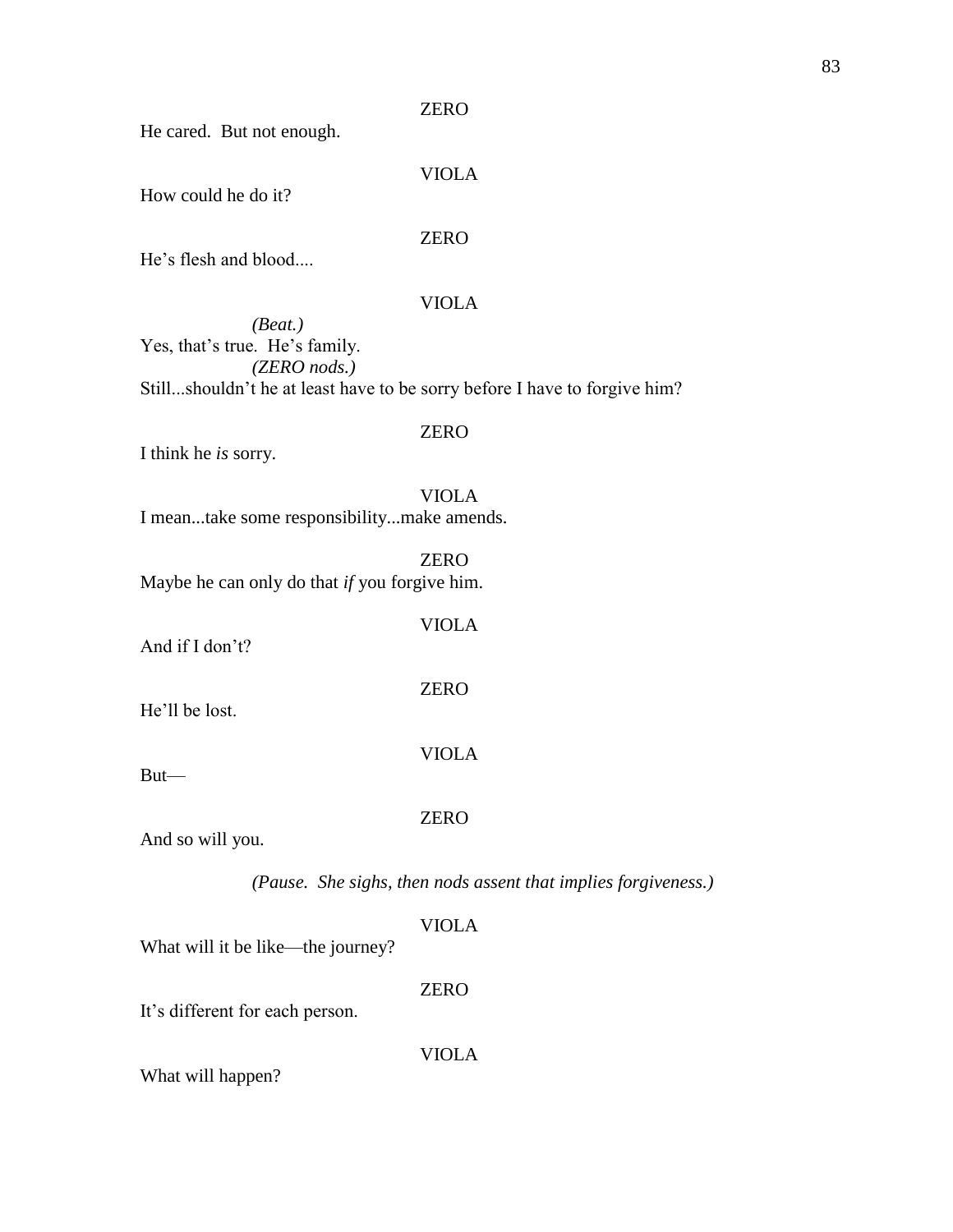I'll play the drum. You just listen. Think only of the drum beat. After a while you won't have to think. You will feel relaxed, then drowsy. Your arms and legs will feel heavy. Your breathing will become slower and deeper, your pulse rate slower. Your body will feel no pain, yet you will be able to smell and taste and touch whatever you wish to. You will recall lost memories and feel a lightness, as if you were flying or floating. You will be in control of your breathing, your heartbeat. When you are ready, you can will them to be slower...and slower...and then, gently, quietly, to stop.

*(Beat.)*

After that, I do not know.

VIOLA

What do you think?

#### ZERO

I think...I believe...you will find peace.

VIOLA

And you'll be there—guiding me.

ZERO

Yes, I'll be there.

#### VIOLA

I'm ready then.

*(ZERO begins a slow, steady drumming, closes his eyes, throws his head back. As VI passes through the stages identified, a light gradually brightens on her, until it is brilliant. Then...RAY appears in the doorway)*

#### RAY

 $Vi_{\cdots}$ 

*(ZERO stops drumming. Brilliant light fades. RAY knocks gently on the frame.)*

It's me...Ray.

*(Still in doorway.)*

I'm sorry I stormed out like that. I'm sorry for...I know I've made a mess of things. But I want to try to make it up to you.

*(Beat.)*

Vi?

*(Comes far enough into the room to see her.)*

ZERO

She's leaving.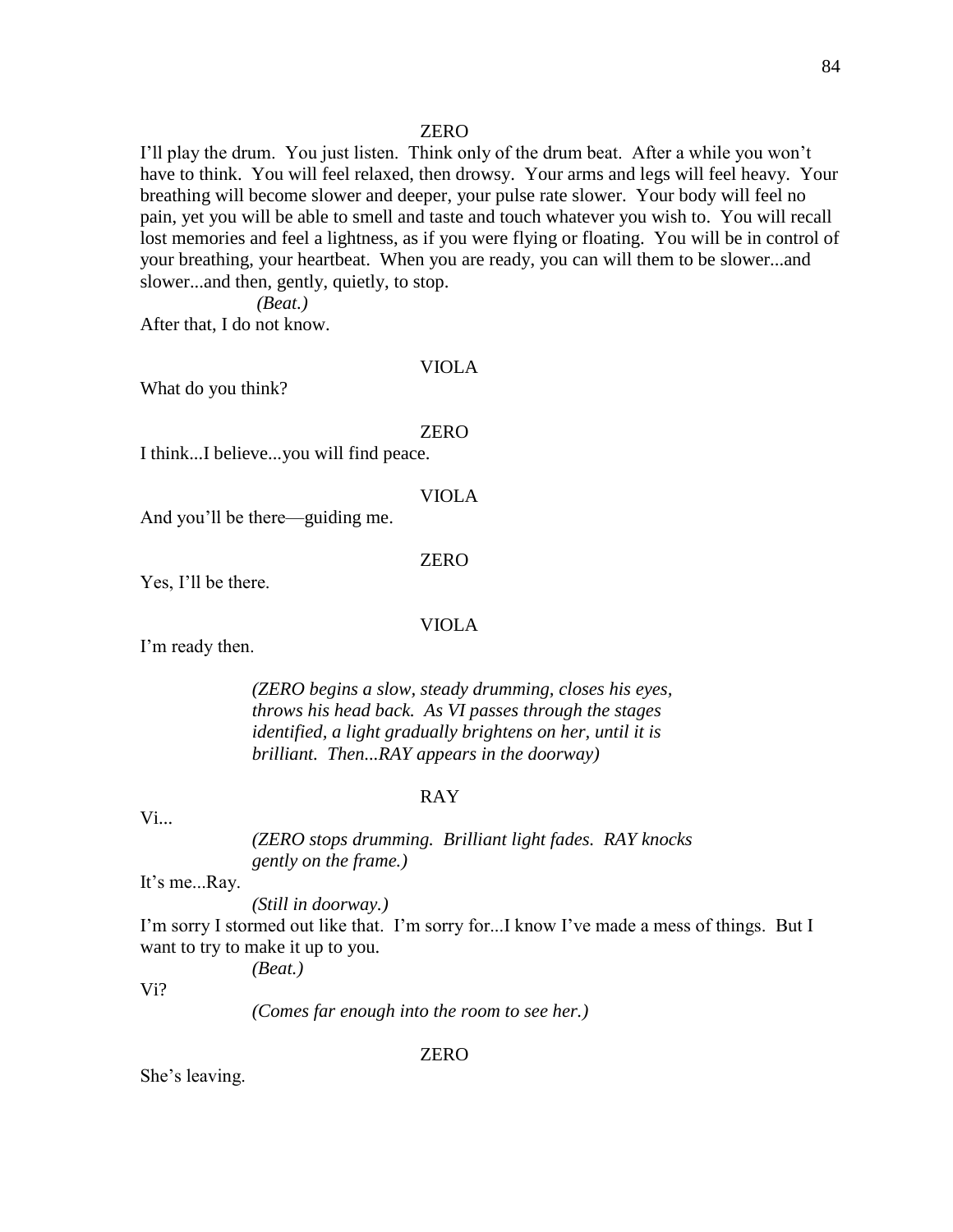#### RAY

*(Going to VI.)*

No! Vi? No! No! You can't! Aunt Vi? Please…I'm so sorry…please come back. Can you ever forgive me? I need your forgiveness!

#### ZERO

That won't be enough. *(RAY looks at ZERO quizzically.)* You have to forgive yourself. You have to earn your own forgiveness.

#### RAY

Earn forgiveness?

ZERO

RAY

Become...worthy of it.

How?

## ZERO

Become a different person from the one who committed the offense.

#### RAY

Different?

## ZERO

Better.

#### RAY

How? I don't know if.. This isn't the way I…I mean…I only wanted… I don't know what to…Can you help me?

#### ZERO

*(Picking up SOL.)* Of course. Not to help would be selfish.

#### RAY

*(Indicating SOL.)* Is there enough...to share?

#### ZERO

Take as much as you need.

RAY

As much as I want?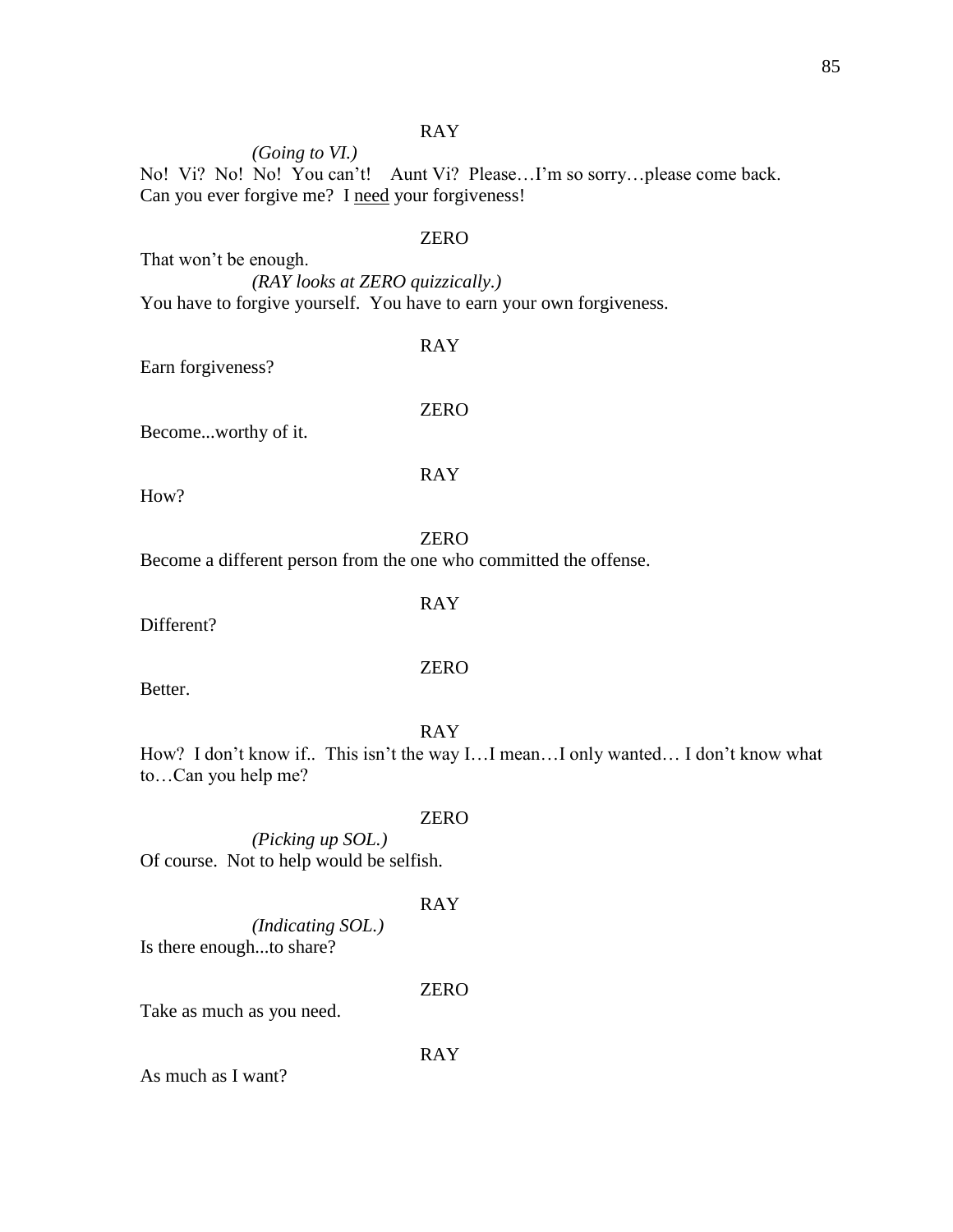As much as you need.

And if I take more?

ZERO

RAY

It will not warm you.

#### RAY

## *(Beat.)*

I understand.

*(He accepts SOL from ZERO. SOL grows brighter and brighter [and presumably warmer and hotter] as the sound of distant, eerie music grows louder and louder until RAY cannot bear the touch any longer. He drops SOL, which accidentally knocks the pig to the floor. It breaks open and a great number of large gold coins scatter noisily. Bright light and music fade.)* 

#### VIOLA

*(Slowly coming back.)*  Ray? Is it you? Where am I?

#### ZERO

You're home, Vi.

#### VIOLA

What was that noise?

#### ZERO

*(Picks up a coin, reads inscription.)* "Engelhard. One troy ounce fine gold." Looks like a couple hundred of them.

#### VIOLA

What?

## RAY

Vi—where did this money come from?

#### VIOLA

*(Still hazy.)* I…I don't know.

*(Taking in the breakage.)*

Oh, dear!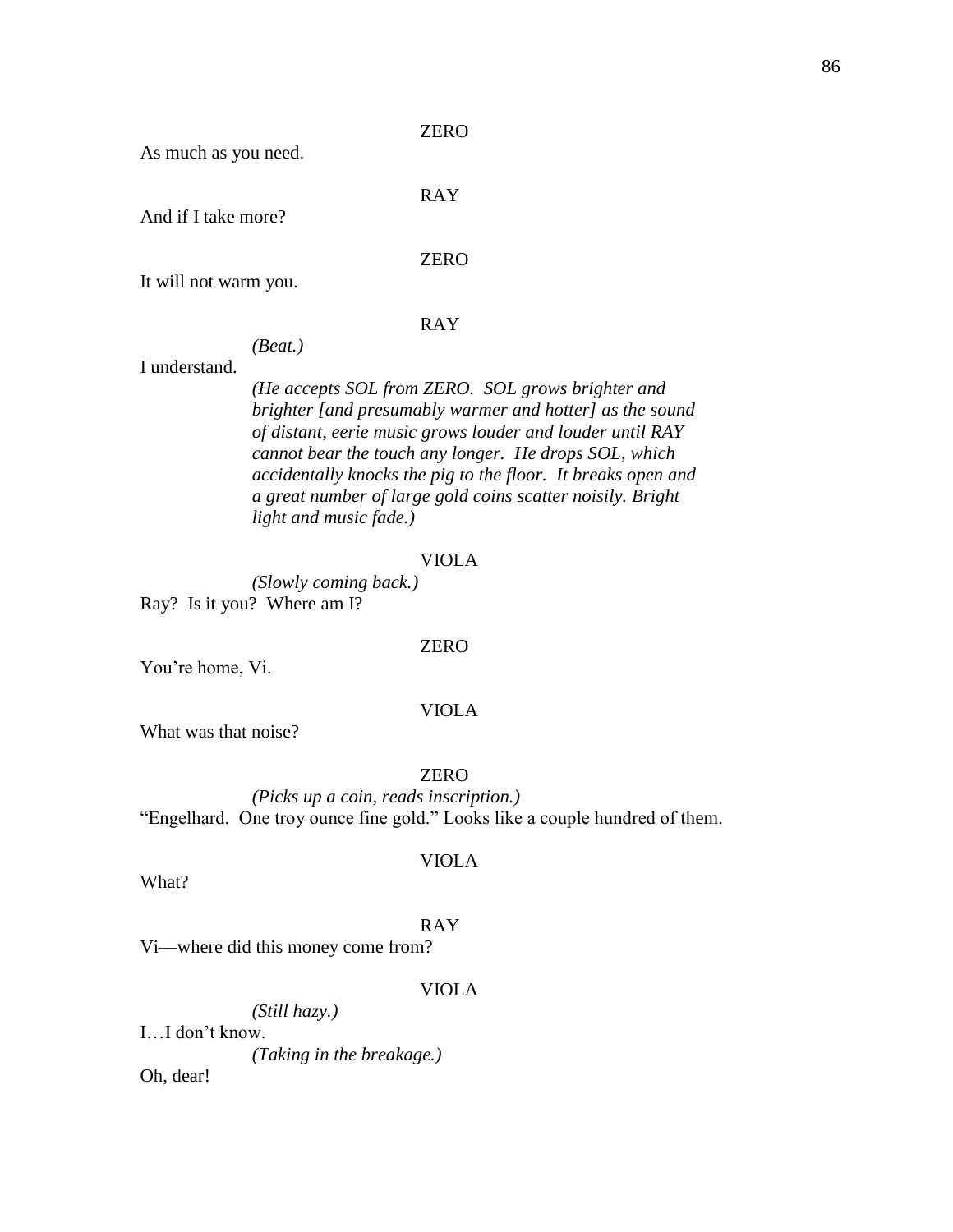RAY

How long have you had...the piggy bank?

VIOLA

A long time. It was so cute.

RAY

Where did you get it?

VIOLA

Frank gave it to me when… *(Reaching for the memory.)*

RAY

When what?

VIOLA

When we sold the house and moved in here.

Ah!

## RAY

## VIOLA

They don't allow dogs or cats here. So Frank got us a pig. Said we should have a pet and pigs are good luck. Since Frank died, she wouldn't come out of there—in mourning, I guess.

RAY

*(Picking up photo of Frank.)* Dear old devilish, once-burned Uncle Frank.

*(RICKIE arrives at doorway out of breath, waving papers.)*

#### RICKIE

*(Coming into the room.) Señora* Green! Vi! I think I figured out about the *dinero.* [money] Your nephew Ray, he was—

*(Sees the scattered gold.) Oye, ¿qué pasa aquí?* [Yikes, what's going on here?]

#### RAY

*(Hands photo of Frank to RICKIE .)* Looks like Vi and Zero just found a third partner for their Ritual Business. *(Crosses to counter.)*

#### RICKIE

*(Looking at VI and ZERO.)*

Is true?